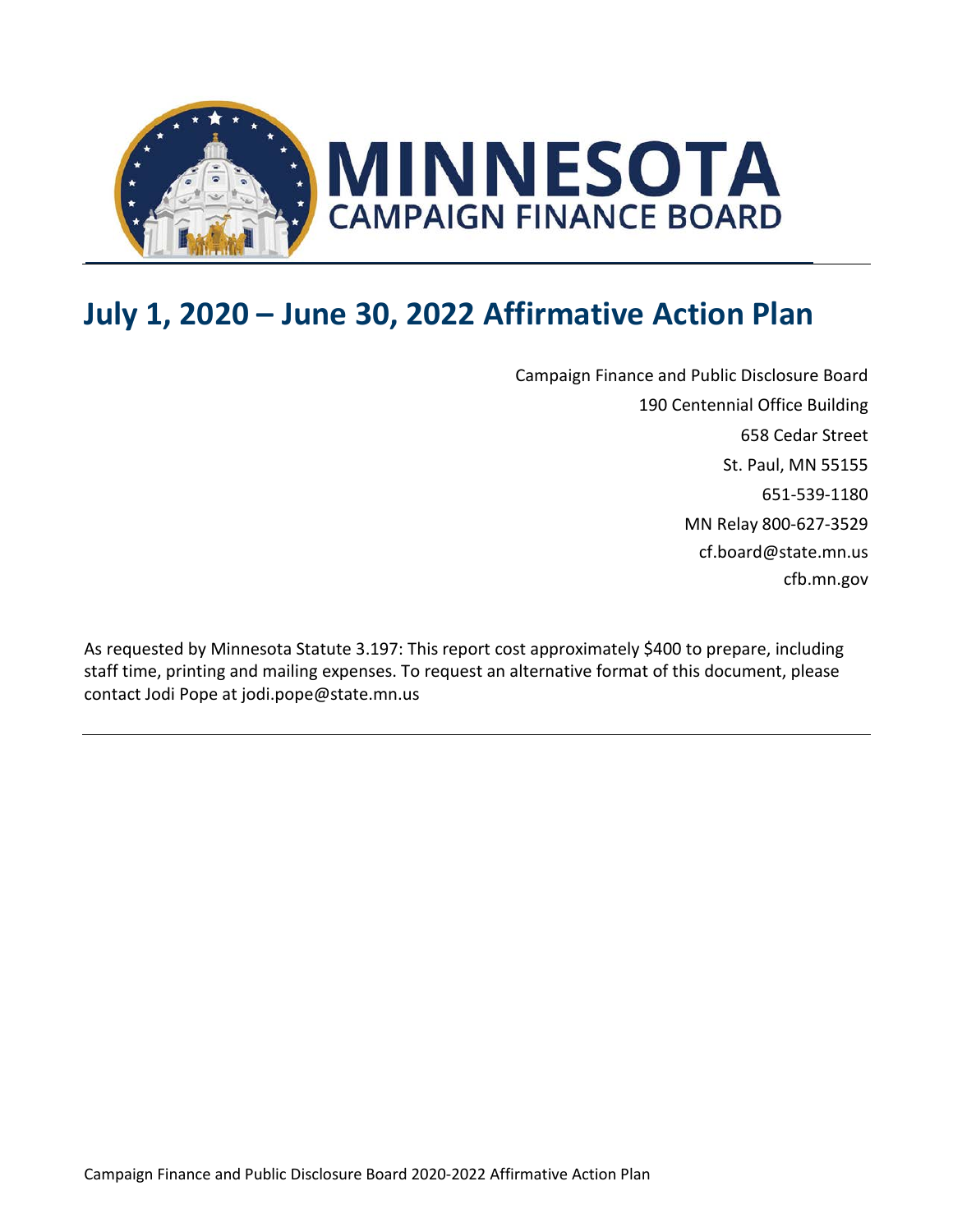# **Table of Contents**

|    | Individuals Responsible for Directing/Implementing the Affirmative Action Plan2                |  |
|----|------------------------------------------------------------------------------------------------|--|
|    |                                                                                                |  |
|    |                                                                                                |  |
|    | C. Human Resources Director - SmART; Board Executive Director; Assistant Executive Director  5 |  |
|    |                                                                                                |  |
|    |                                                                                                |  |
|    |                                                                                                |  |
|    |                                                                                                |  |
|    |                                                                                                |  |
|    |                                                                                                |  |
|    |                                                                                                |  |
|    |                                                                                                |  |
|    | A. Statewide Harassment and Discrimination Prohibited Policy, HR/LR Policy #1436 (issued       |  |
|    |                                                                                                |  |
|    | B. Statewide Sexual Harassment Prohibited Policy Statewide HR/LR Policy #1329: Sexual          |  |
|    |                                                                                                |  |
| C. | Complaint Procedure for Processing Complaints Under the Harassment and Discrimination          |  |
|    |                                                                                                |  |
|    | D. Campaign Finance and Public Disclosure Board Harassment and Discrimination                  |  |
|    | Prohibited/Sexual Harassment Prohibited Policies Complaint Form Template 27                    |  |
| Е. | Statewide ADA Reasonable Accommodation Policy Statewide HR/LR Policy #1433: ADA                |  |
|    |                                                                                                |  |
|    |                                                                                                |  |
| G. | Campaign Finance and Public Disclosure Board Grievance Procedure Under Title II of the         |  |
|    |                                                                                                |  |
|    | H. Americans with Disabilities Act ("ADA") Title II (non-employee) Reasonable                  |  |
|    | Accommodation/Modification in Public Services, Programs or Activities Request Form 43          |  |
|    | Evacuation Procedure for Individuals with Disabilities or Otherwise in Need of Assistance 44   |  |
|    |                                                                                                |  |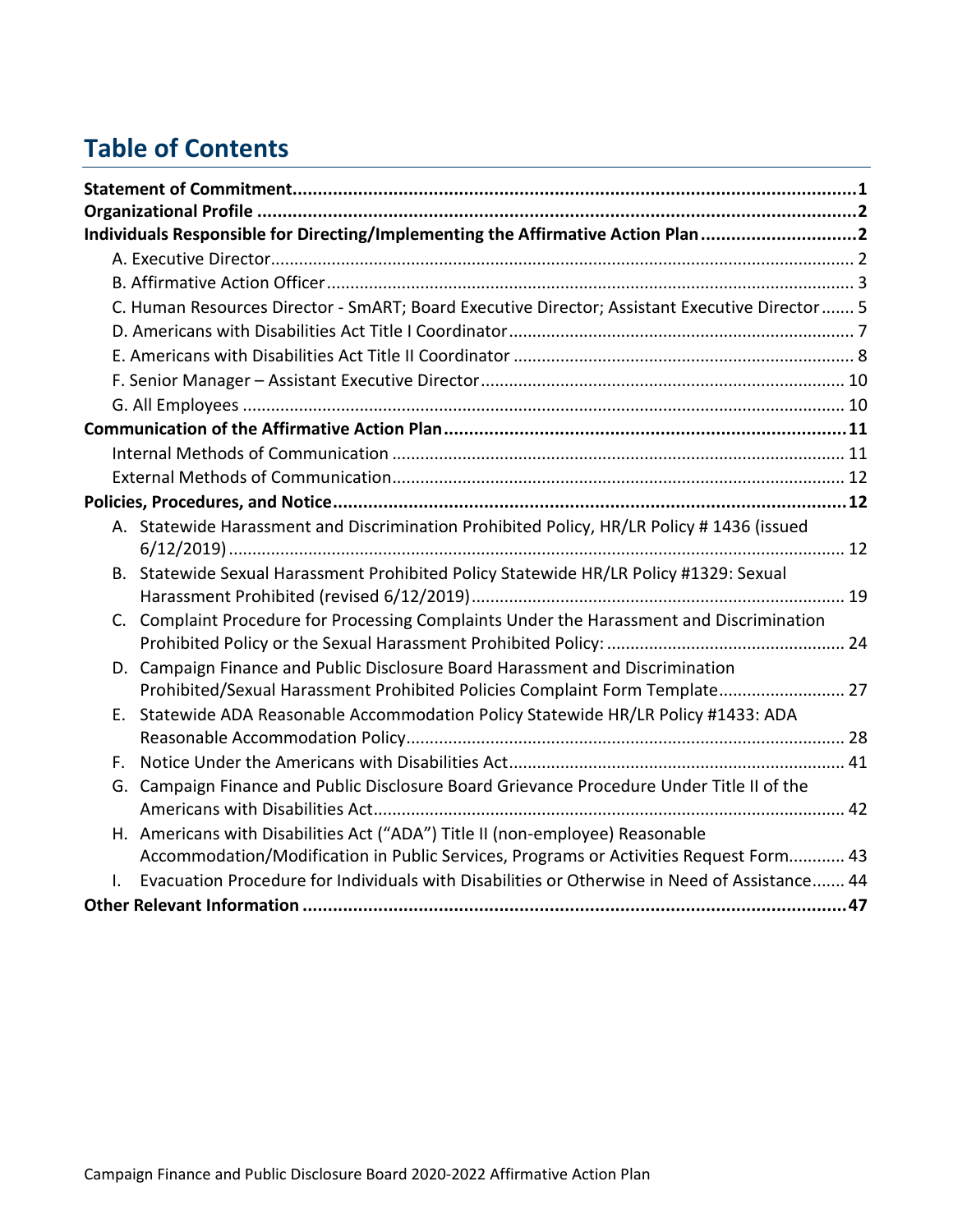# <span id="page-2-0"></span>**Statement of Commitment**

Minnesota Administrative Rules, part 3905.0400, subpart 1, item C

This statement reaffirms the Campaign Finance and Public Disclosure Board (thereafter "the agency" or "the Board") is committed to Minnesota's statewide affirmative action efforts and providing equal employment opportunity to all employees and applicants in accordance with equal opportunity and affirmative action laws.

I affirm my personal and official support of these policies which provide that:

- No individual shall be discriminated against in the terms and conditions of employment, personnel practices, or access to and participation in programs, services, and activities, or subject to harassment, on the basis of race, sex (including pregnancy), color, creed, religion, age, national origin, sexual orientation, gender expression, gender identity, disability, marital status, familial status, status with regard to public assistance, or membership or activity in a local human rights commission.
- The prohibition of discrimination on the basis of sex precludes sexual harassment, genderbased harassment, and harassment based on pregnancy.
- This agency is committed to the implementation of the affirmative action policies, programs, and procedures included in this plan to ensure that employment practices are free from discrimination. Employment practices include, but are not limited to the following: hiring, promotion, demotion, transfer, recruitment or recruitment advertising, layoff, disciplinary action, termination, rates of pay or other forms of compensation, and selection for training, including apprenticeship. We will provide reasonable accommodation to employees and applicants with disabilities.
- This agency will continue to actively promote a program of affirmative action, wherever females, racial/ethnic minorities, and individuals with disabilities are underrepresented in the workforce, and work to retain all qualified, talented employees, including protected group employees.
- This agency will evaluate its efforts, including those of its directors, managers, and supervisors, in promoting equal opportunity and achieving affirmative action objectives contained herein. In addition, this agency will expect all employees to perform their job duties in a manner that promotes equal opportunity for all.

It is the agency's policy to provide an employment environment free of any form of discriminatory harassment as prohibited by federal, state, and local human rights laws. I strongly encourage suggestions as to how we may improve. We strive to provide equal employment opportunities and the best possible service to all Minnesotans.

Adopted: June 30, 2020; Ratified by Board: August 14, 2020

Jeff Sigurdson Executive Director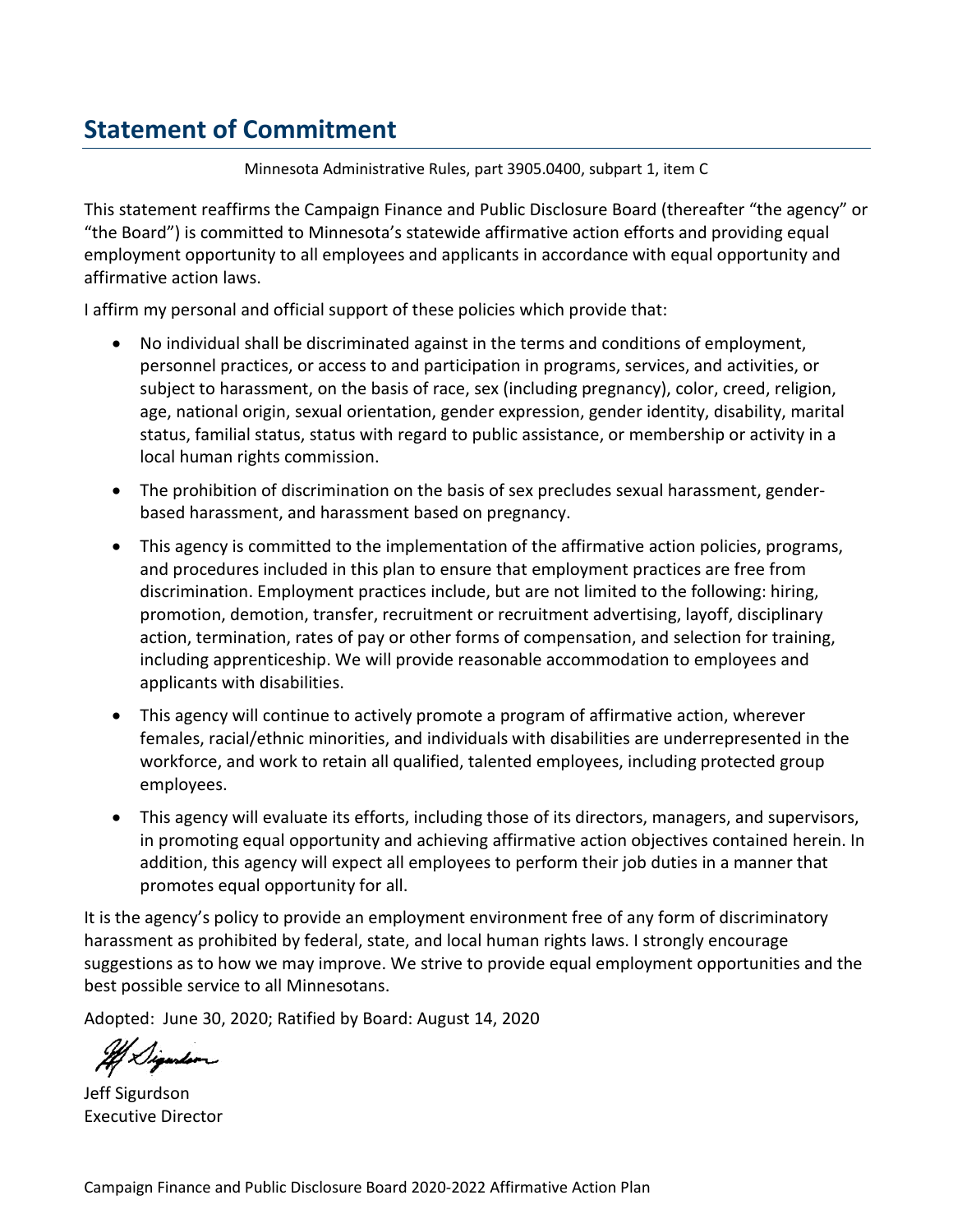# <span id="page-3-0"></span>**Organizational Profile**

The Campaign Finance and Public Disclosure Board was established by the state legislature in 1974 and is charged with the administration of Minnesota Statutes Chapter 10A, the Campaign Finance and Public Disclosure Act, as well as portions of Chapter 211B, the Fair Campaign Practices act.

The Board's four major programs are campaign finance registration and disclosure, public subsidy administration, lobbyist registration and disclosure, and economic interest disclosure by public officials. The Board has six members, appointed by the Governor on a bi-partisan basis for staggered four-year terms. The appointments must be confirmed by a three-fifths vote of the members of each house of the legislature.

# <span id="page-3-1"></span>**Individuals Responsible for Directing/Implementing the Affirmative Action Plan**

Minnesota Administrative Rules, part 3905.0400, subpart 1, item B

### <span id="page-3-2"></span>**A. Executive Director**

### **Responsibilities**

The executive director is responsible for establishing an Affirmative Action Program, including goals, timetables, and compliance with all federal and state laws and regulations. Quarterly, the executive director reports the agency's progress in meeting its affirmative action goals and objectives to the Commissioner of MMB, and reports to MMB on the results of the agency's affirmative action plan at the same time as the agency submits its biennial budget request to MMB.

In addition, because the Board has only nine employees, the executive director also is responsible for some functions that would be the responsibility of senior management in a larger agency. These responsibilities include working with the Affirmative Action Officer to implement all aspects of the Board's Affirmative Action Plan and the Board's commitment to affirmative action and equal opportunity.

Finally, the Department of Administration's Small Agency Resource Team (SmART) performs many human resources functions for the Board under an interagency agreement. Consequently, the executive director performs some of the duties listed below in conjunction with SmART according to the terms of the interagency agreement.

#### **Duties**

The duties of the executive director include, but are not limited to:

- Appoint the Affirmative Action Officer or designee and include accountability for the administration of the agency's Affirmative Action Plan in his or her position description.
- Take action, if needed, an in conjunction with SmART, on complaints of discrimination and discriminatory harassment.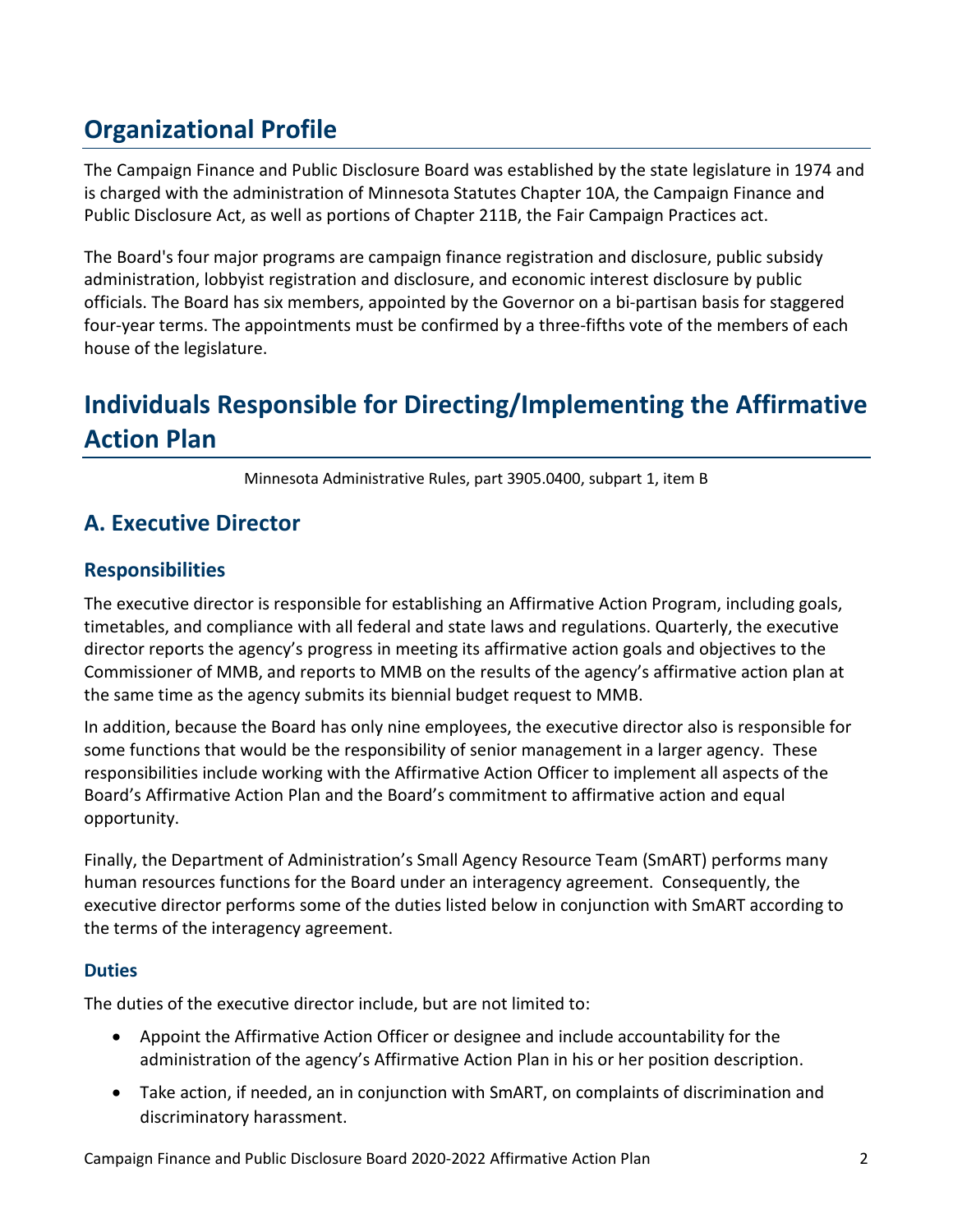- Issue a statement affirming the department's commitment to affirmative action and equal employment opportunity and ensure the statement is shared with to all employees.
- Work with the Affirmative Action Officer to communicate the equal opportunity employment policy and the affirmative action program and plan to all employees.
- Work with the Affirmative Action Officer to identify any problem areas and eliminate barriers that inhibit equal employment opportunity within the agency.
- Make decisions and changes in policies, procedures or physical accommodations as needed to implement effective affirmative action in the agency.
- Actively promote equal employment opportunity and incorporate diversity and inclusion principles in annual business plans, strategic plan, and agency's mission.
- Notify all contractors and sub-contractors with the department of their affirmative action responsibilities.
- Enforce equal employment opportunity in affirmative and non-affirmative hiring decisions reviewed in the hiring process.
- Require that all agency supervisors include responsibility statements for the supporting affirmative action, equal opportunity, diversity, and/or cultural responsiveness in their position descriptions and annual objectives.
- Comply with the state-wide and agency anti-discrimination and anti-harassment policies.

#### **Accountability**

The executive director is accountable directly to the Board and indirectly to the Governor and the Commissioner of MMB for affirmative action matters.

#### **Name of individual(s) responsible**

**Name:** Jeff Sigurdson **Title:** Executive director

**Email:** jeff.sigurdson@state.mn.us **Phone:** 651-539-1189

### <span id="page-4-0"></span>**B. Affirmative Action Officer**

#### **Responsibilities**

The Affirmative Action Officer is directly responsible for developing, coordinating, implementing, and monitoring the agency's affirmative action program. Because the Board has only nine employees, the affirmative action officer also is responsible for duties that would be performed by an affirmative action officer designee at a larger agency.

In addition, the Department of Administration's Small Agency Resource Team (SmART) performs many human resources functions for the Board under an interagency agreement. Consequently, the affirmative action officer performs some of the duties listed below in conjunction with SmART according to the terms of the interagency agreement.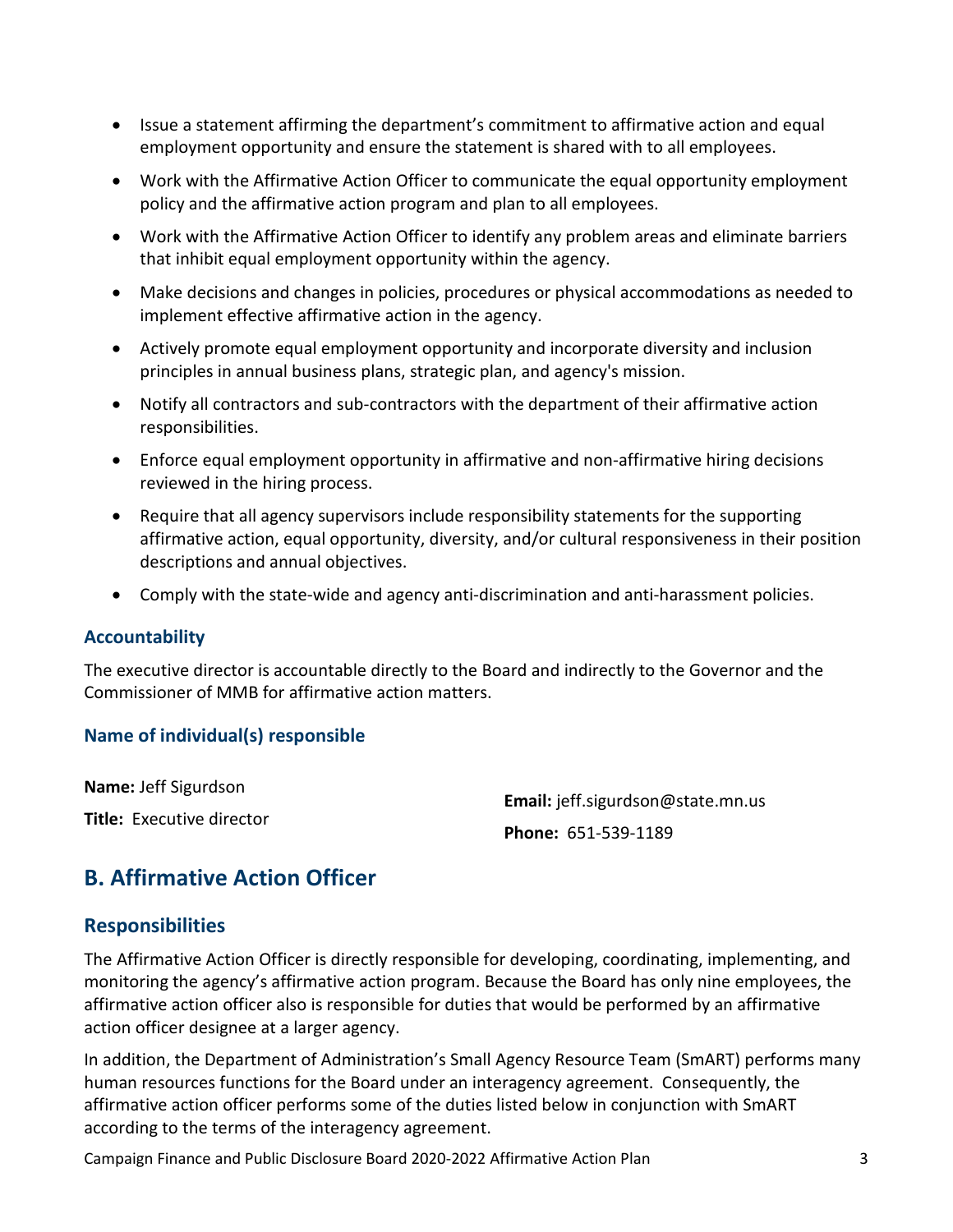#### **Duties**

The duties of the Affirmative Action Officer include, but are not limited to:

- Develop and administer the agency's Affirmative Action Plan in conjunction with SmART.
- Assist the executive director and SmART in the development of agency-wide affirmative action hiring goals.
- Work with SmART to monitor agency compliance and to fulfill all affirmative action reporting requirements.
- Disseminate the affirmative action policy and any other affirmative action information to employees in the agency.
- Work with SmART to inform the executive director on progress on affirmative action and equal opportunity goals and report potential concerns.
- Act as the affirmative action liaison between the agency, SmART, MMB, and the Governor's Office.
- Work with SmART to determine the need for affirmative action training within the agency and coordinate the development of the training programs with the assistance of internal and external resources, as necessary.
- Work with SmART to review and recommend changes in policies, procedures, programs, and physical accommodations to implement affirmative action and equal opportunity.
- Work with SmART to develop innovative programs to attract and retain individuals from protected groups in the agency.
- Work with SmART to support and participate in the recruitment of individuals of protected groups for employment, promotion, and training opportunities.
- Act as a liaison to SmART as it manages the agency's pre-hire review process under the terms of the interagency agreement.
- Assist as needed with SmART's review of requests for non-affirmative non-justified hires in the Monitoring the Hiring process and refer unresolved issues to the executive director for final decision.
- Ensure the agency is making affirmative efforts to recruit and retain candidates and employees from protected group.
- In conjunction with SmART, oversee the administration of the Americans with Disabilities Act Title I and Title II.
- Receive requests for ADA accommodations and work with appropriate supervisors, unions, etc. to approve or deny the request, or provide alternative accommodations.
- Maintain records of requests for reasonable accommodations.
- Oversee the administration of the Agency Diversity Recruitment program.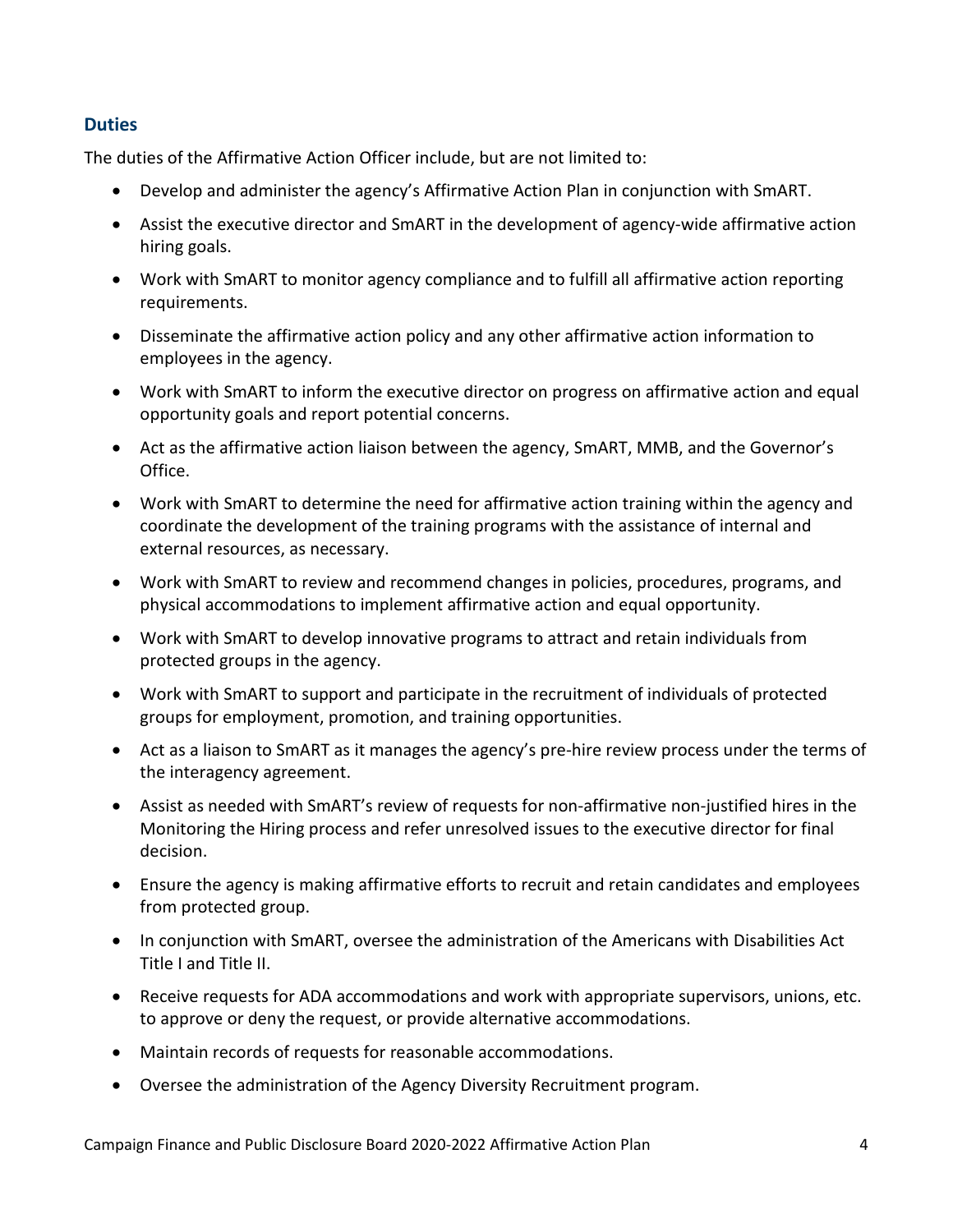• Comply with the state-wide and agency anti-discrimination and anti-harassment policies.

#### **Accountability**

The Affirmative Action Officer is accountable to the executive director for program impacts and for ongoing program activities and direction. The Affirmative Action Officer is also the ADA Title I and Title II Coordinator. The nine-member agency is too small to have an administrator of Diversity and Inclusion or other equal opportunity related administrators. In conjunction with SmART, the AAO ensures that aggregated data and trends of complaints of illegal discrimination in hiring are provided and shared with the SmART Human Resources Director on a quarterly basis.

#### **Name of individual(s) responsible**

**Name:** Jodi Pope

**Title:** Legal/Management Analyst 4 **Email:** jodi.pope@state.mn.us **Phone:** 651-539-1183

### <span id="page-6-0"></span>**C. Human Resources Director - SmART; Board Executive Director; Assistant Executive Director**

#### **Responsibilities**

As stated above, the Board's human resource function is handled in conjunction with the Department of Administration's Small Agency Resource Team (SmART). The SmART Human Resources Office is responsible for ensuring equitable and uniform administration of all personnel policies. In conjunction with the agency ADA Coordinator, the SmART Human Resources Office is responsible for ensuring timely responses to all Americans with Disabilities Act (ADA) requests for reasonable accommodations to remove barriers to equal employment opportunity with the agency. The SmART Human Resources Office is responsible for assisting the executive director and the assistant executive director in human resources management activities. The Board's executive director and assistant executive director perform the human resource functions not handled by SmART.

Staff within the SmART Human Resources Office who work on affirmative action and diversity issues are accountable to the SmART Human Resources Director or designee. The SmART Human Resources Office is accountable to the Board according to the terms of the Board's interagency agreement. The Board's assistant executive director is accountable to the executive director. The executive director is accountable to the Board.

#### **Duties**

The duties of the SmART Human Resources Office include, but are not limited to:

• Maintain effective working relationship with executive director, assistant executive director, and agency affirmative action officer.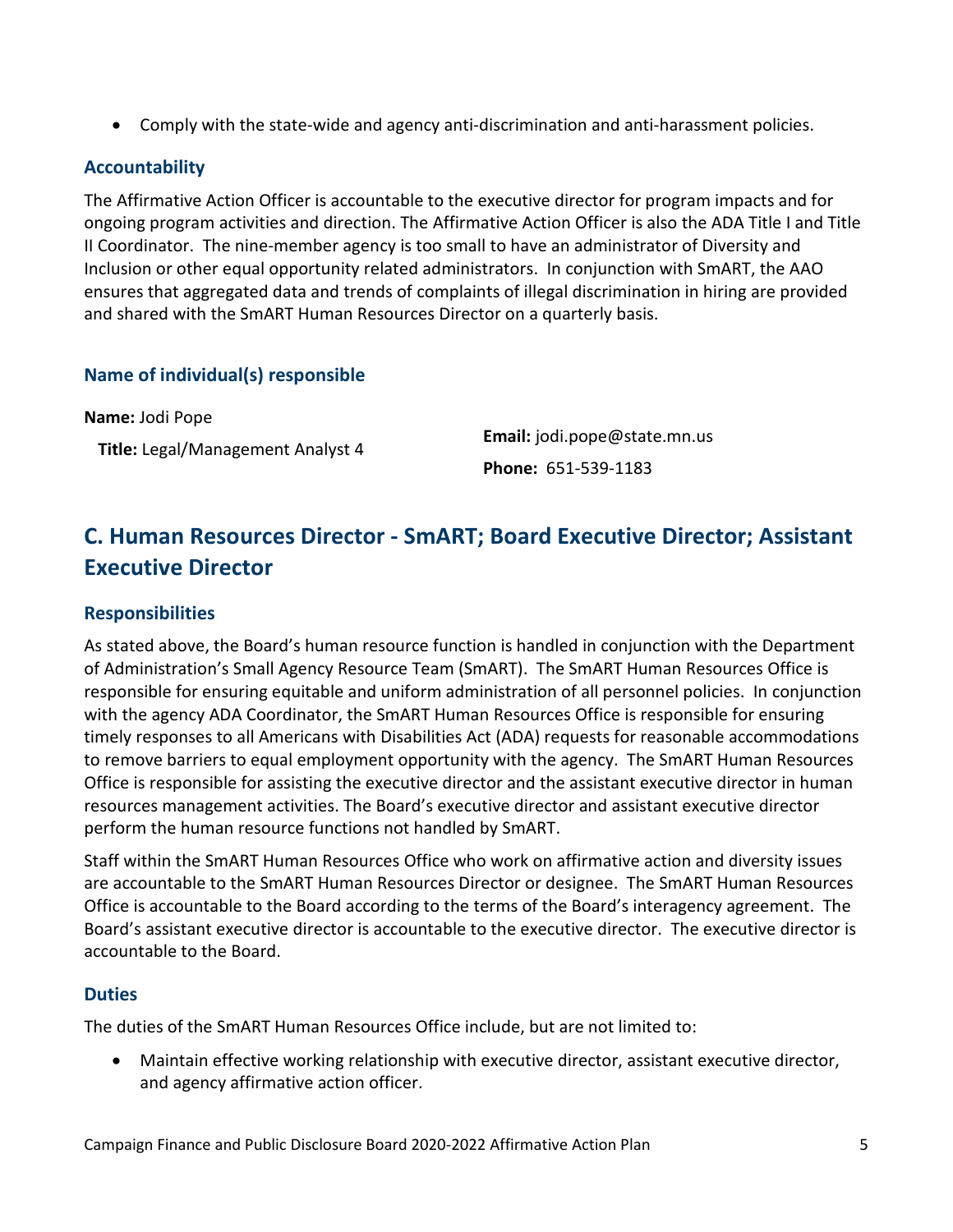- Provide leadership to Board management and others to ensure personnel decision-making processes adhere to equal opportunity and affirmative action principles.
- Provide guidance to Board management in the development and use of selection criteria to ensure they are objective, uniform, and job related.
- Assist Board management in recruitment and retention of protected groups and notify executive director of existing disparities.
- Ensure an Affirmative Action Pre-hire Review process is implemented and followed by the agency in collaboration with the Affirmative Action Officer.
- In conjunction with the Affirmative Action Officer, initiate and report on progress made with program objectives contained in the Affirmative Action Plan.
- In conjunction with the Affirmative Action Officer, ensure that the reasonable accommodation process is implemented and followed for all employees and applicants in need of reasonable accommodation.
- Assist in recruitment of protected group members through career and job fairs and other efforts, as well as in selection and retention of protected group members.
- Advise management regarding the feasibility of creating supported worker positions if the Board ever receives authorization for additional staff. These positions help reduce agency costs by diverting supportive employment duties from higher skilled workers to supported worker positions. This can improve employee morale and retention of individuals with disabilities in integrated employment.
- In conjunction with the executive director, request assistance from MMB to support diversity recruitment efforts, as well as the retention of protected group members in hard-to-fill or executive level positions.
- In conjunction with agency management, include responsibility statements for affirmative action/equal employment opportunity in position descriptions and annual performance objectives.
- Comply with the state-wide and agency anti-discrimination and anti-harassment policies.

The duties of the executive director and the assistant executive director in the human resources area shall include, but not be limited to, the following:

- Work with SmART Human Resources and the Board Affirmative Action Officer to ensure personnel decision-making processes adhere to equal opportunity and affirmative action principals.
- Work with SmART Human Resources in the recruitment and retention of protected class persons and respond to reports of existing disparities.
- Work with SmART Human Resources and the Board Affirmative Action Officer to ensure that an Affirmative Action Pre-hire Review process is implemented and followed.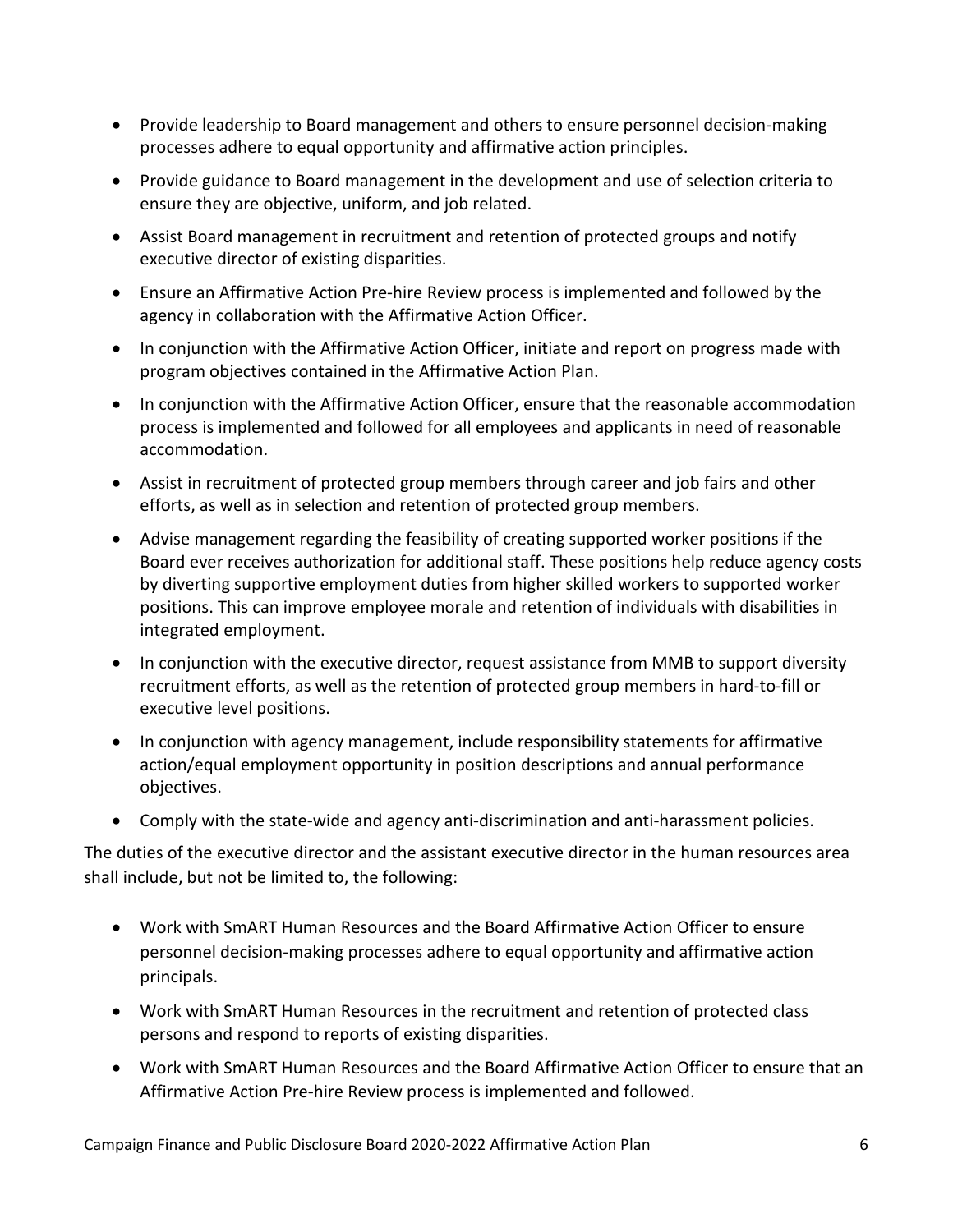#### **Accountability**

The SmART HR staff is accountable to the SmART HR Director. The executive director is accountable to the Board. The assistant executive director is accountable to the executive director.

#### **Name of individual(s) responsible**

| <b>Name: Jodie Segelstrom</b>              | Email: jodie.segelstrom@state.mn.us |
|--------------------------------------------|-------------------------------------|
| <b>Title: Human Resources Specialist 2</b> | Phone: 651-259-3768                 |
| Name: Jeff Sigurdson                       | Email: jeff.sigurdson@state.mn.us   |
| <b>Title:</b> Executive Director           | Phone: 651-539-1189                 |
| Name: Megan Engelhardt                     | Email: megan.engelhardt@state.mn.us |
| <b>Title: Assistant Executive Director</b> | Phone: 651-539-1182                 |

### <span id="page-8-0"></span>**D. Americans with Disabilities Act Title I Coordinator**

#### **Responsibilities**

The Americans with Disabilities Act (ADA) Title I Coordinator is responsible for ensuring the agency's compliance with the ADA Title I – Employment, in accordance with the ADA - as amended, and the Minnesota Human Rights Act. The ADA Title I Coordinator is also the Affirmative Action Officer. In addition, the Department of Administration's Small Agency Resource Team (SmART) performs many human resources functions for the Board under an interagency agreement. Consequently, the ADA Title I Coordinator performs the duties listed below in conjunction with SmART according to the terms of the interagency agreement.

#### **Duties:**

The duties of the ADA Title I Coordinator include, but are not limited to:

- In conjunction with SmART, provide guidance, coordination, and direction to agency management on the ADA. The agency, in conjunction with SmART, develops and implements policies, procedures, and practices to ensure agency employment practices and programs are accessible and nondiscriminatory.
- In conjunction with SmART, provide training, technical guidance, and consultation to agency management and staff on compliance and best practices for hiring and retaining individuals with disabilities, as well as the provision of reasonable accommodations to employees and job applicants.
- Track and facilitate requests for reasonable accommodations for job applicants and employees, as well as members of the public accessing agency services, and in conjunction with SmART report reasonable accommodations annually to MMB.
- Research case law rules and regulation and update management on evolving ADA issues.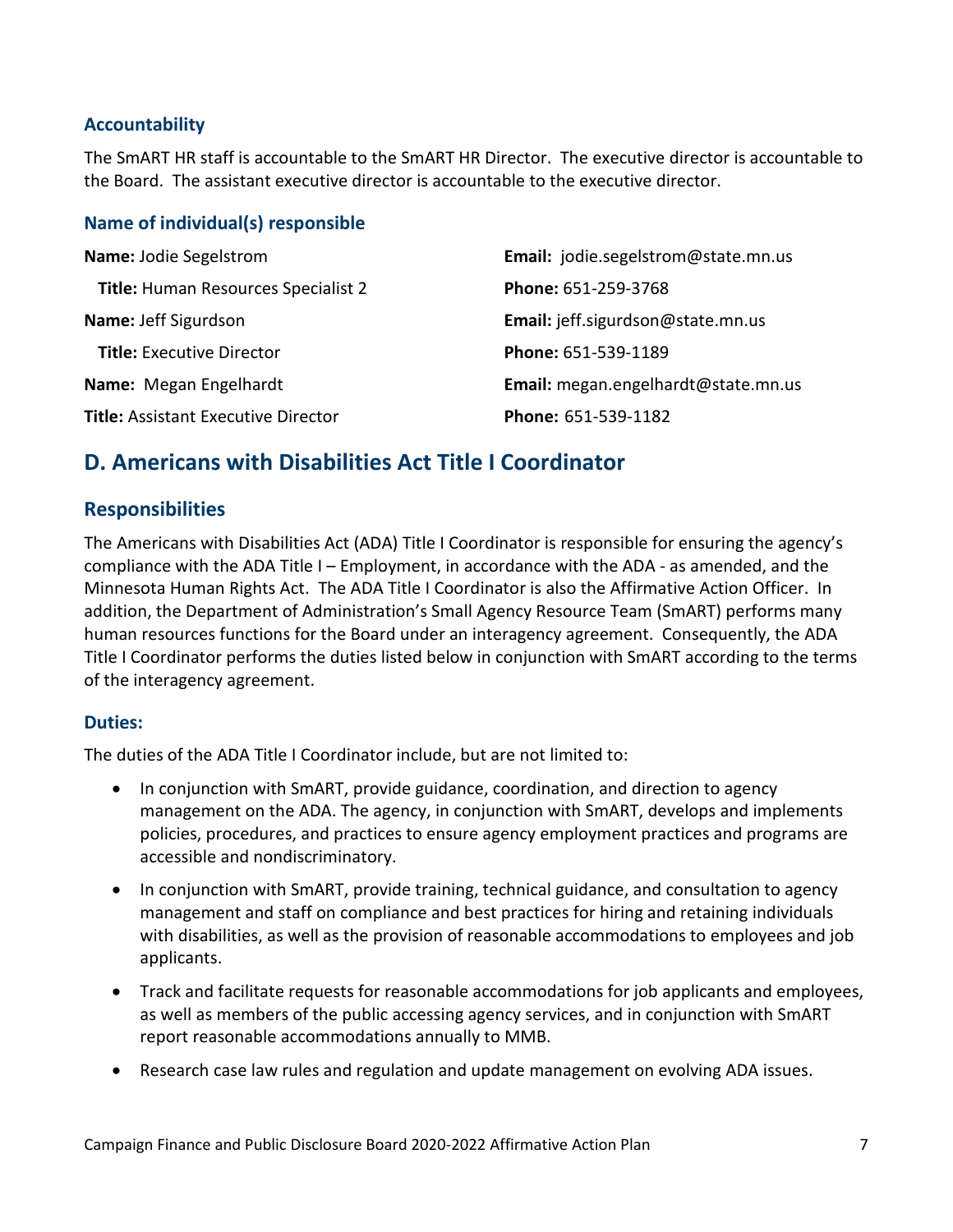- In conjunction with SmART, ensure compliance with ADA reporting according to state and federal requirements.
- Submit reasonable accommodation reimbursement under the guidelines of the state-wide accommodation fund.
- Provide reasonable accommodations to qualified individuals (as defined by ADA) with known physical or mental disabilities, to enable them to compete in the selection process, perform essential functions of the job, and/or enjoy equal benefits and privileges. The ADA Coordinator, in consultation with SmART, the employee and supervisor, and other individuals involved must:
	- o Discuss the purpose and essential functions of the job and complete a step-by-step job analysis;
	- o Determine the precise job-related limitations;
	- o Identify potential accommodations and assess the effectiveness each would have in allowing the employee to perform essential functions of the job; and
	- o After discussion and review, select and implement the accommodations that are appropriate for both the employee and the employer using the Reasonable Accommodation Agreement.
- Comply with the state-wide and agency anti-discrimination and anti-harassment policies.

#### **Accountability:**

The ADA Title I Coordinator is accountable to the executive director.

#### **Name of individual(s) responsible**

| <b>Name: Jodi Pope</b>            | <b>Email:</b> jodi.pope@state.mn.us |
|-----------------------------------|-------------------------------------|
| Title: Legal/Management Analyst 4 | Phone: 651-539-1183                 |

### <span id="page-9-0"></span>**E. Americans with Disabilities Act Title II Coordinator**

#### **Responsibilities**

The Americans with Disabilities Act (ADA) Title II Coordinator is responsible ensuring the agency's compliance with the ADA Title II – Public Services, in accordance with the ADA as amended, and the Minnesota Human Rights Act. The ADA Title II Coordinator is also the Affirmative Action Officer. In addition, the Department of Administration's Small Agency Resource Team (SmART) performs many human resources functions for the Board under an interagency agreement. Consequently, the ADA Title II Coordinator performs the duties listed below in conjunction with SmART according to the terms of the interagency agreement.

#### **Duties:**

The duties of the ADA Title II Coordinator include, but are not limited to: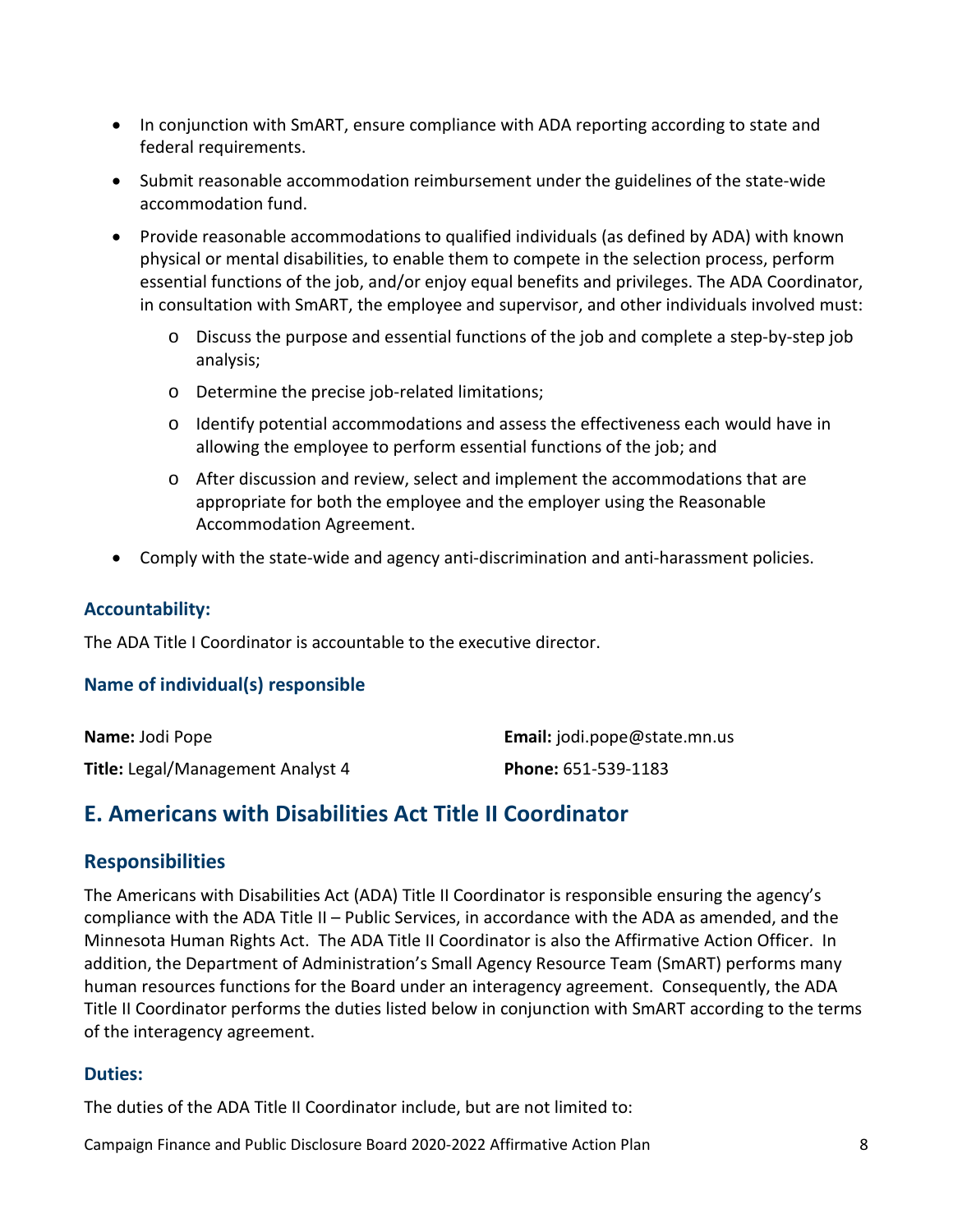- In conjunction with SmART, provide guidance, coordination, and direction to agency management on the ADA. The agency, in conjunction with SmART, develops and implements policies, procedures, and practices to ensure agency employment practices and programs are accessible and nondiscriminatory.
- In conjunction with SmART, provide training, technical guidance, and consultation to the agency's management and staff on compliance and best practices with regards and obligations to members of the public with disabilities, as well as the provision of reasonable modifications for visitors.
- Track and facilitate requests for reasonable modifications for members of the public accessing agency services. In conjunction with SmART, report reasonable modifications annually to MMB.
- Research case law rules and regulation and update management on evolving ADA issues. Meet as necessary with SmART to learn of ADA updates and new practices.
- In conjunction with SmART, ensure compliance with ADA reporting according to state and federal requirements.
- In conjunction with SmART, design and deliver training for agency employees assisting ADA modifications for the public.
- Provide reasonable modifications to members of the public (as defined by ADA) with known physical or mental disabilities, to ensure equal access and privileges to programming and services. The ADA Title II Coordinator will consult with the member of the public in need of a modification and:
	- o Discuss the purpose and essential functions of the reasonable modification.
	- o Identify the potential modifications and assess the effectiveness each request.
	- o After discussion and review, select and implement the modifications that are appropriate for both the member of the public and the agency.
	- o In conjunction with SmART, document this review and reported in the State ADA Annual Report.
- Comply with the state-wide and agency anti-discrimination and anti-harassment policies.

#### **Accountability:**

The ADA Title II Coordinator is accountable to the executive director**.**

#### **Name of individual(s) responsible**

**Name:** Jodi Pope

**Email:** jodi.popr@state.mn.us **Phone:** 651-539-1183

**Title:** Legal/Management Analyst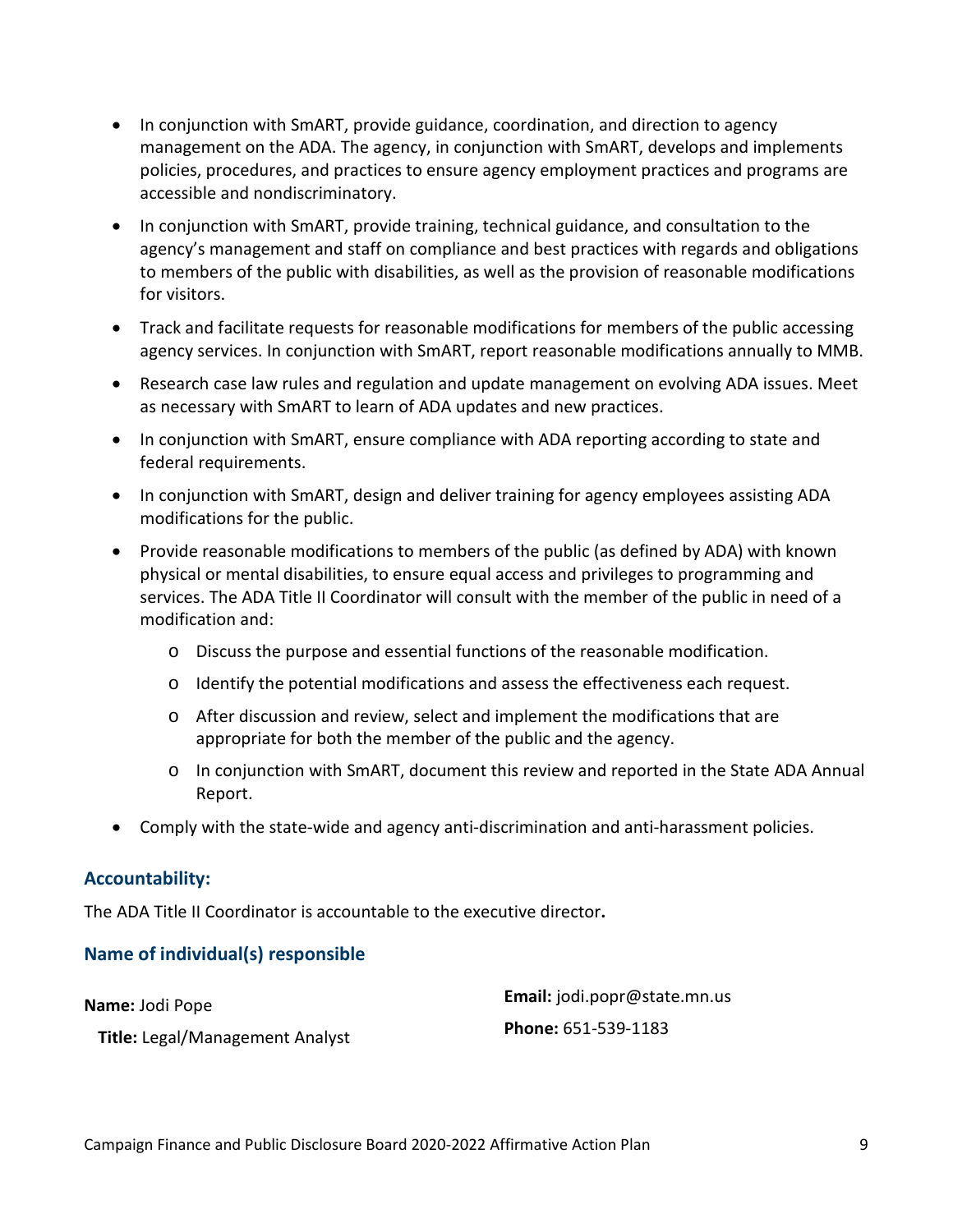### <span id="page-11-0"></span>**F. Senior Manager – Assistant Executive Director**

### **Responsibilities**

The assistant executive director is responsible, along with the executive director, for implementing all aspects of the agency Affirmative Action Plan and the agency's commitment to affirmative action and equal opportunity.

#### **Duties**

The duties of the assistant executive director include, but are not limited to:

- Identify and alert the executive director and the Affirmative Action Officer to problem areas and barriers that prevent equal employment opportunity within the agency.
- Assist with the communication of the equal opportunity employment policy and the affirmative action program and plan to all employees.
- Assist the Affirmative Action Officer and SmART Human Resources in periodic audits of hiring and promotion patterns to remove obstacles to attaining affirmative action goals and objectives.
- Hold regular discussions with employees to ensure the agency's equal employment opportunity policies are being followed.
- Comply with the statewide and agency anti-discrimination and anti-harassment policies.

#### **Accountability**

Th assistant executive director is accountable directly to the executive director.

#### **Name of individual(s) responsible**

**Name:** Megan Engelhardt

**Title:** Assistant Executive Director

**Email:** megan.engelhardt@state.mn.us **Phone:** 651-539-1182

### <span id="page-11-1"></span>**G. All Employees**

#### **Responsibilities**

All employees are responsible for conducting themselves in accordance with the State of Minnesota's policy of equal employment opportunity. This includes refraining from any actions that would subject any employee to negative treatment on the basis of race, creed, color, sex (including pregnancy), national origin, age, marital status, familial status, disability, sexual orientation, gender expression, gender identity, reliance on public assistance, membership or activity in a local human rights commission, religion, political opinions, or affiliations. Employees who believe they have been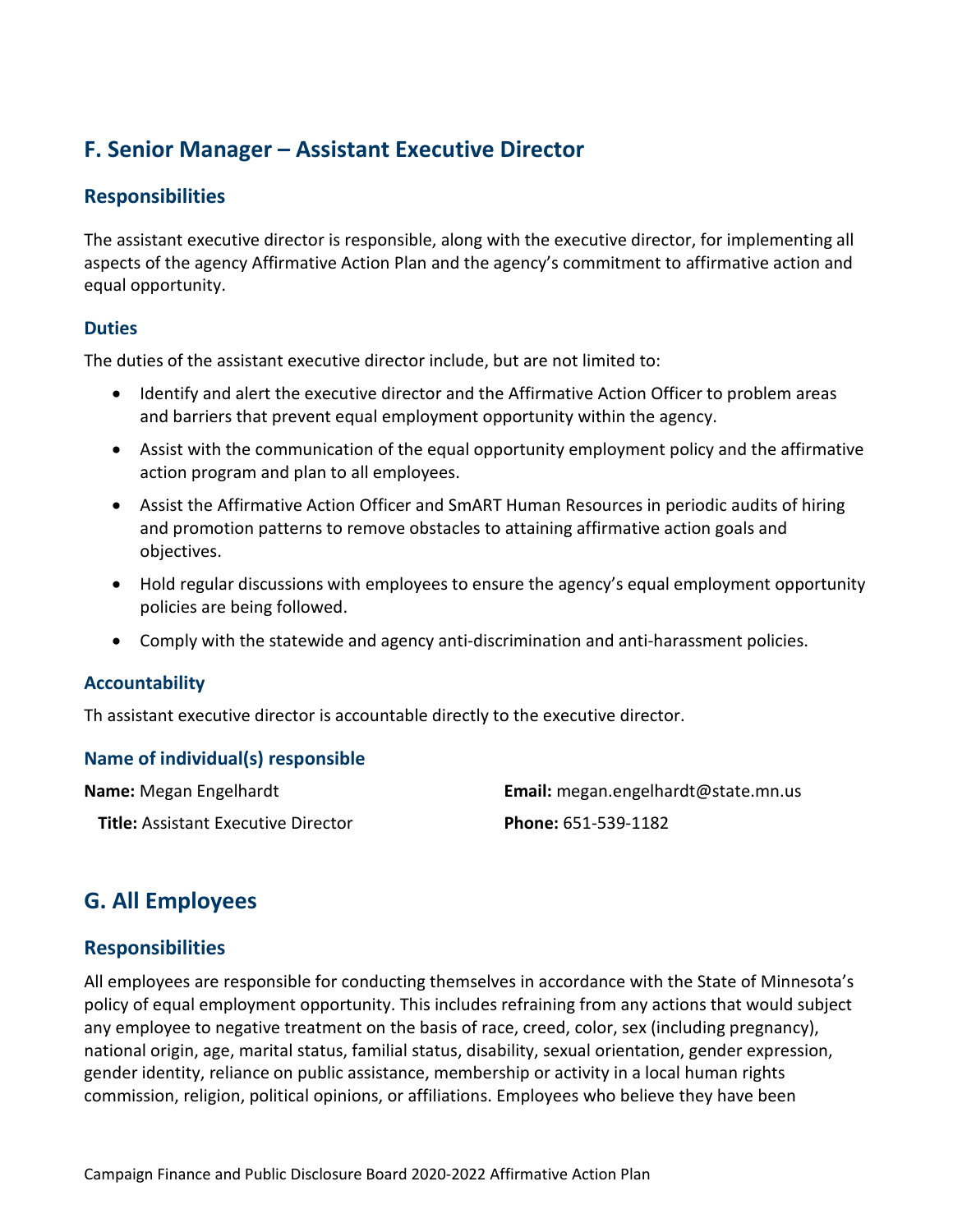subjected to such discrimination or harassment are encouraged to use the agency's complaint procedure.

#### **Duties:**

The duties of all employees include, but are not limited to:

- Exhibit an attitude of respect, courtesy, and cooperation toward colleagues and the public.
- Refrain from any actions that would adversely affect a colleague on the basis of their race, creed, color, sex (including pregnancy), national origin, age, marital status, familial status, disability, sexual orientation, gender expression, gender identity, reliance on public assistance, membership or activity in a local human rights commission, religion, political opinions, or affiliations.
- Comply with the state-wide and agency anti-discrimination and anti-harassment policies.

#### **Accountability:**

Employees are accountable to their designated supervisor and indirectly to the agency's executive director. All employees are responsible for conducting themselves in accordance with the Affirmative Action Plan.

# <span id="page-12-0"></span>**Communication of the Affirmative Action Plan**

Minnesota Administrative Rules, part 3905.0400, subpart 1, item D and Minnesota Administrative Rules, part 3905.0400, subpart 1, item E

The following information describes the methods that the agency takes to communicate the Affirmative Action Plan to employees and the general public:

### <span id="page-12-1"></span>**Internal Methods of Communication**

- **Internal memorandum.** Agency leadership or the Affirmative Action Officer will send an internal memo to agency employees each year. This message identifies the location of the Affirmative Action Plan and the employee's responsibility to read and understand it. It also indicates the employees' responsibility to support and implement equal opportunity and affirmative action, will be sent from the agency's leadership or the Affirmative Action Officer, to all staff on an annual basis.
- **Intranet.** The agency's Affirmative Action Plan is available to all employees on the agency's website at <https://cfb.mn.gov/publications/legal/laws-rules-policy/policies-and-guidance/> (the agency does not have an internal website) and in print to anyone who requests it. As requested, the agency will make the plan available in alternative formats.
- **Printed copy.** A physical copy of the Agency's Affirmative Action Plan is available to employees at the following address: 190 Centennial Office Building, 658 Cedar St, St. Paul, MN 55155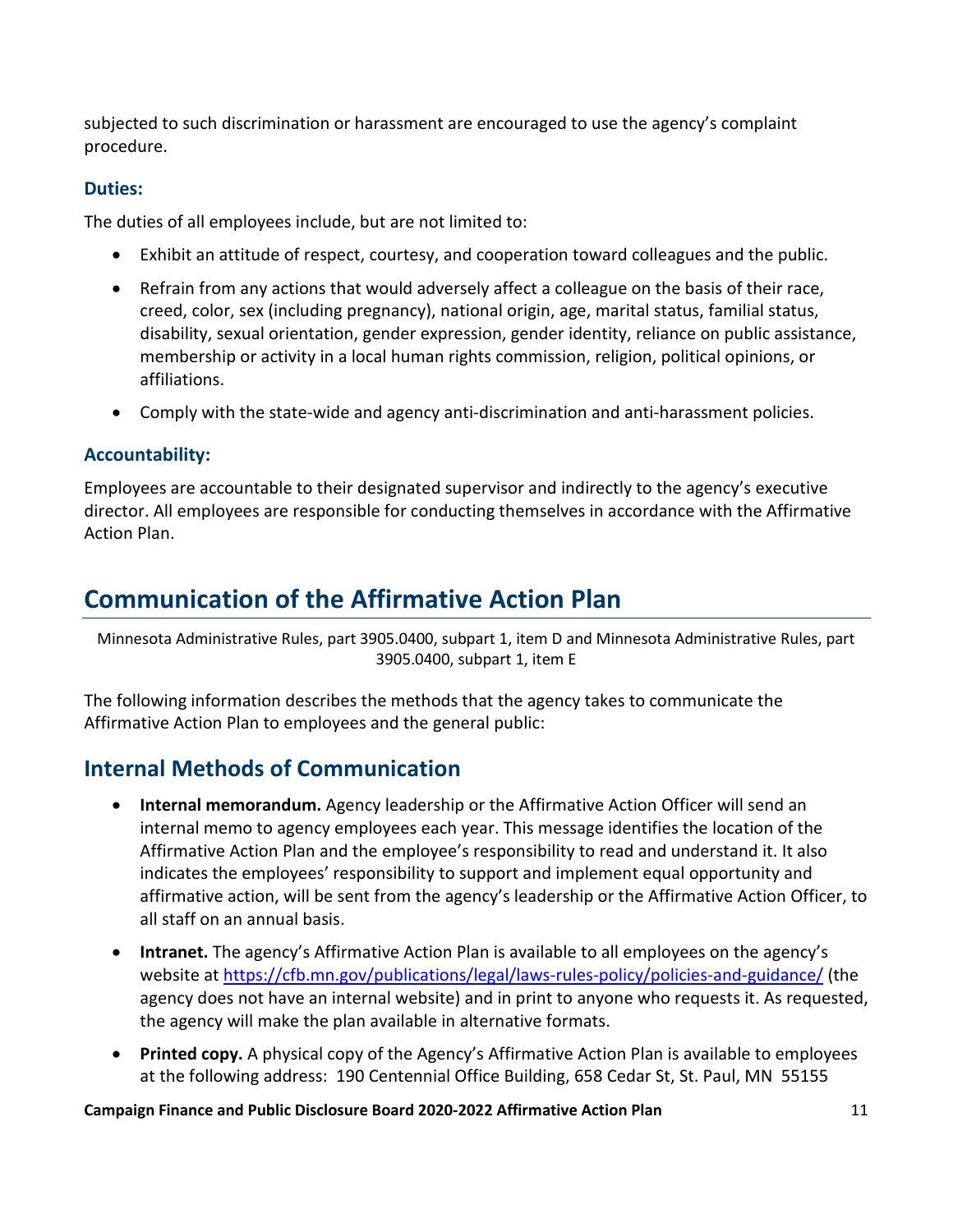• **Signage.** Nondiscrimination and equal opportunity statements and posters are prominently displayed in areas frequently used by employees.

### <span id="page-13-0"></span>**External Methods of Communication**

- **Public website.** The agency's Affirmative Action Plan is available on the agency's public website at [https://cfb.mn.gov/publications/legal/laws-rules-policy/policies-and-guidance/.](https://cfb.mn.gov/publications/legal/laws-rules-policy/policies-and-guidance/) Printed copies are available to anyone who requests it. As requested, the agency will make the plan available in alternative formats.
- **Equal opportunity employer language.** The agency's website homepage, letterhead, publications, and all job postings, includes the statement **"**The Campaign Finance and Public Disclosure Board is an equal opportunity employer." The agency will also ensure a representative ratio of diversity is on all marketing materials.
- **Signage**. Nondiscrimination and equal opportunity statements and posters are prominently displayed in common public areas. Examples of posters displayed include: Equal Employment Opportunity is the law, Employee Rights under the Fair Labor Standards Act, and the Americans with Disabilities Act Notice to the Public.
- A physical copy of the Agency's Affirmative Action Plan is available to contractors, vendors, and members of the public at the following address: 190 Centennial Office Building, 658 Cedar St, St. Paul, MN 55155

# <span id="page-13-1"></span>**Policies, Procedures, and Notice**

## <span id="page-13-2"></span>**A. Statewide Harassment and Discrimination Prohibited Policy, HR/LR Policy # 1436 (issued 6/12/2019)**

#### **Overview**

#### **Objective**

To create a work environment free from harassment and discrimination based on protected class.

#### **Policy Statement**

Any form of harassment or discrimination based on protected class is strictly prohibited. Individuals who believe they have been subject to harassment/discrimination based on protected class or retaliation as described in this policy, are encouraged to file a report with an appropriate authority, as set forth in Section II of this policy.

Any form of retaliation directed against an individual who opposes or reports protected class harassment/discrimination, or who participates in any investigation concerning protected class harassment/discrimination, is strictly prohibited and will not be tolerated.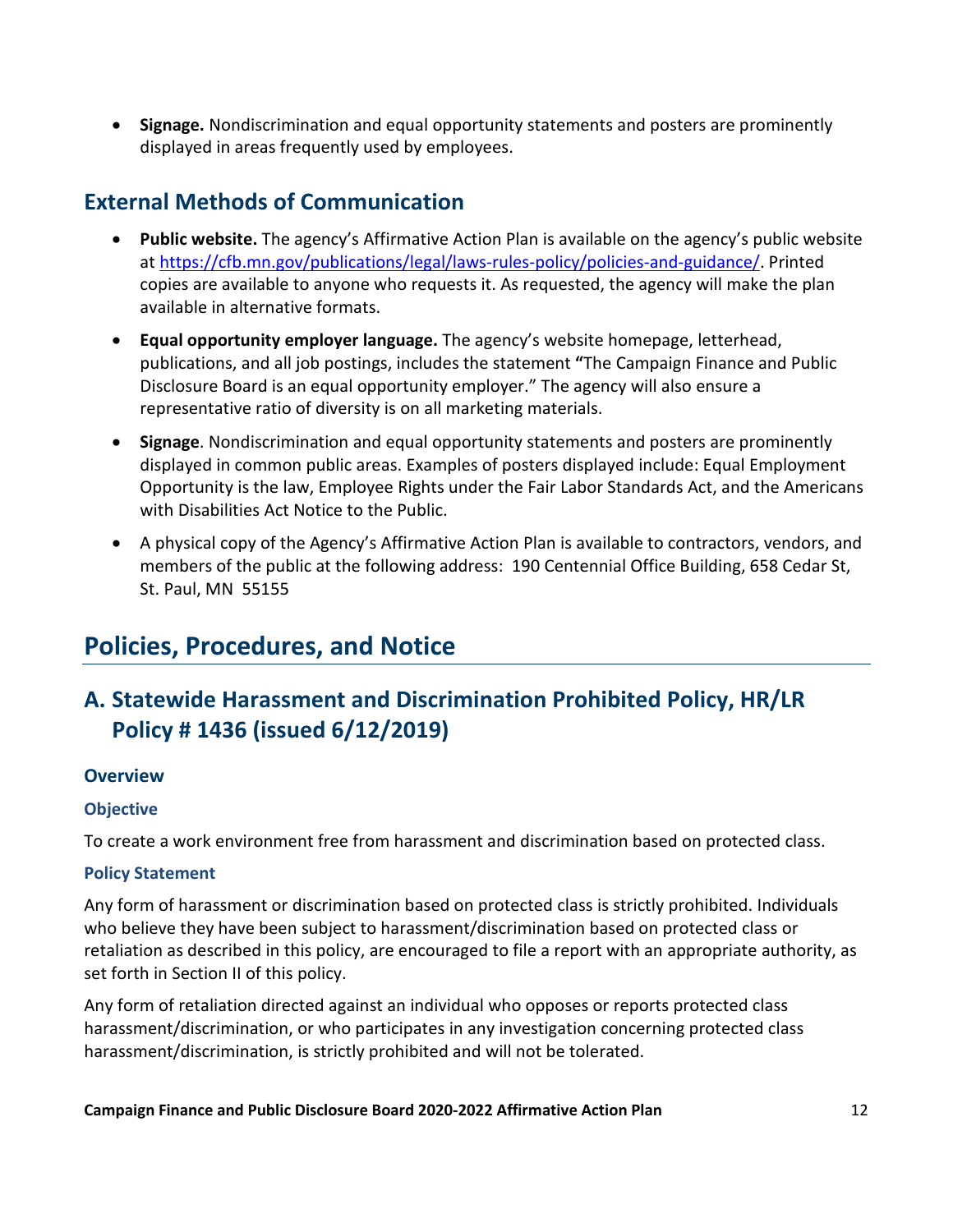Violations of this policy by State employees will be subject to discipline, up to and including discharge. Violations of this policy by third parties will be subject to appropriate action.

*Sexual harassment is specifically addressed by HR/LR Policy #1329 Sexual Harassment Prohibited.*

#### **Scope**

This policy applies to all employees of, and third parties who have business interactions with, executive branch agencies and the classified employees in the Office of the Legislative Auditor, Minnesota State Retirement System, Public Employee Retirement Association, and Teachers' Retirement Association.

#### **Definitions and Terms**

*Complainant:* An individual who reports protected class harassment, discrimination, or retaliation.

*Third party:* Individuals who are not State employees, but who have business interactions with State employees, including, but not limited to:

- Applicants for State employment
- Vendors
- Contractors
- Volunteers
- Customers
- Business partners
- Unpaid interns
- Other individuals with whom State employees interact in the course of employees' work for the State, such as advocates, lobbyists, and representatives of individuals or entities with business with any branch of Minnesota state government

*Protected class harassment or harassment based on protected class:* Unwelcome conduct or communication that is based on actual or perceived membership in a protected class, including stereotypes of protected classes, that has a negative effect or is likely to have a negative effect on the complainant and/or on the workplace or public service environment.

*Protected class:* Protected classes under this policy are as follows:

- Race
- Color
- Creed
- Religion
- National origin
- Sex\* (includes pregnancy and pregnancy-related conditions)
- Marital status
- Familial status
- Receipt of public assistance
- Membership or activity in a local human rights commission
- Disability
- Age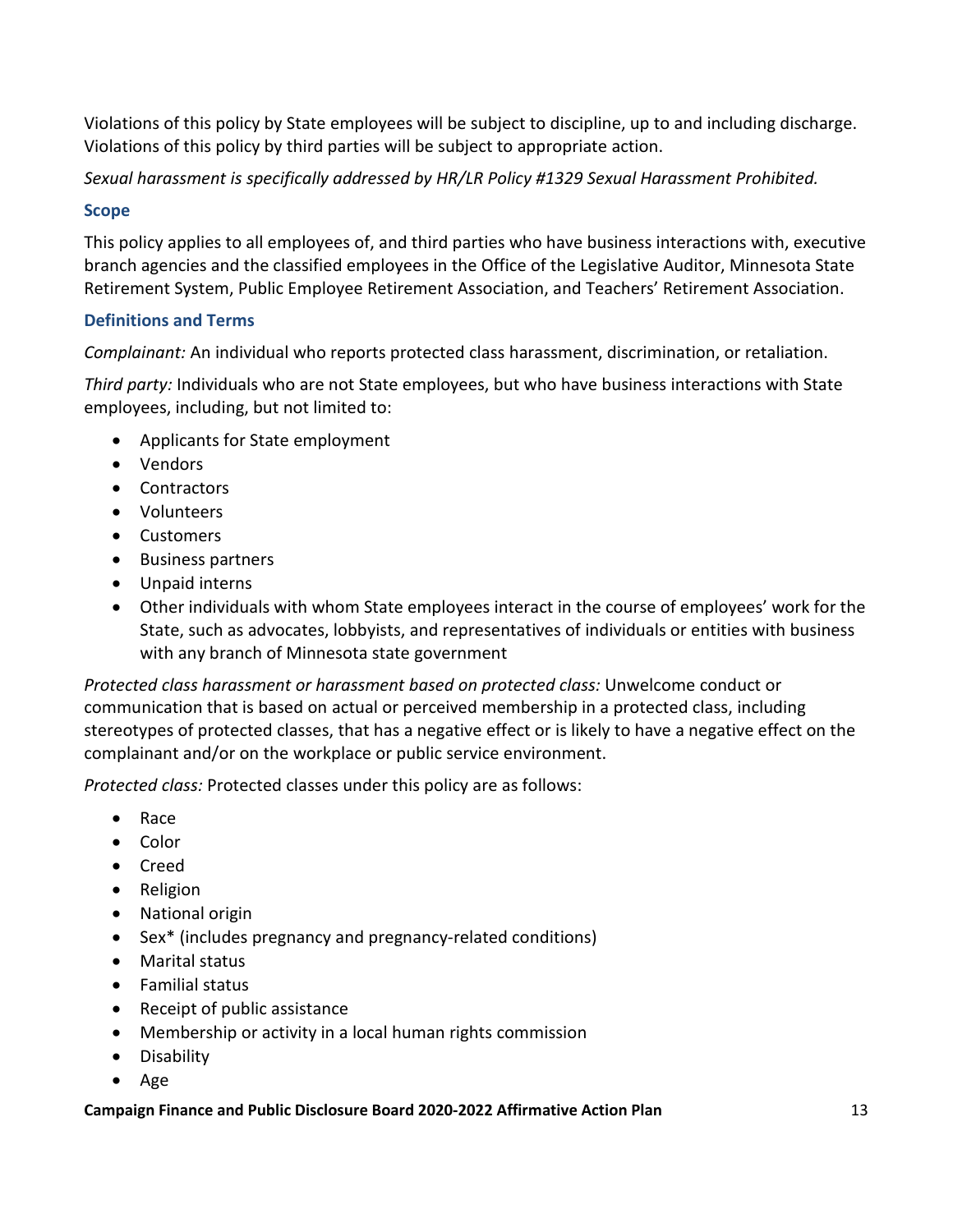- Sexual orientation
- Gender identity
- Gender expression
- For employees, genetic information

\*See HR/LR Policy #1329 Sexual Harassment Prohibited for specific information on harassment based on unwelcome conduct or communication of a sexual nature.

*Age:* The prohibition against harassment and discrimination based on age prohibits such conduct based on a person's age if the person is over the age of 18.

*Marital status:* Whether a person is single, married, remarried, divorced, separated, or a surviving spouse, and includes protection against harassment and discrimination on the basis of the identity, situation, actions, or beliefs of a spouse or former spouse.

*Familial status:* The condition of one or more minors living with their parent(s) or legal guardian, or the designee of the parent(s) or guardian with the written permission of the parent(s) or guardian. This also protects those who are pregnant or those who are in the process of securing legal custody of a minor from being harassed or discriminated against on that basis.

*Disability:* A physical, sensory, or mental impairment which materially limits one or more major life activities; a record of such an impairment; or being regarded as having such an impairment.

*Genetic information:* Includes information about an individual's or their family members' genetic tests, family medical history, an individual's request for, or receipt of, genetic services, or the participation in clinical research that includes genetic services by the individual or their family member, and the genetic information of a fetus carried by an individual or a pregnant family member, and the genetic information of any embryo legally held by the individual or their family member using an assisted reproductive technology.

*Public service environment:* A location where public service is being provided.

*Membership or activity in a local human rights commission:* Participation in an agency of a city, county, or group of counties that has the purpose of dealing with discrimination on the basis of race, color, creed, religion, national origin, sex, age, disability, marital status, status with regard to public assistance, sexual orientation, or familial status, as defined by Minn. Stat. § 363A.03, subd. 23.

#### **Exclusions**

N/A

#### **Statutory References**

M.S. Ch. 43A M.S. Ch. 363A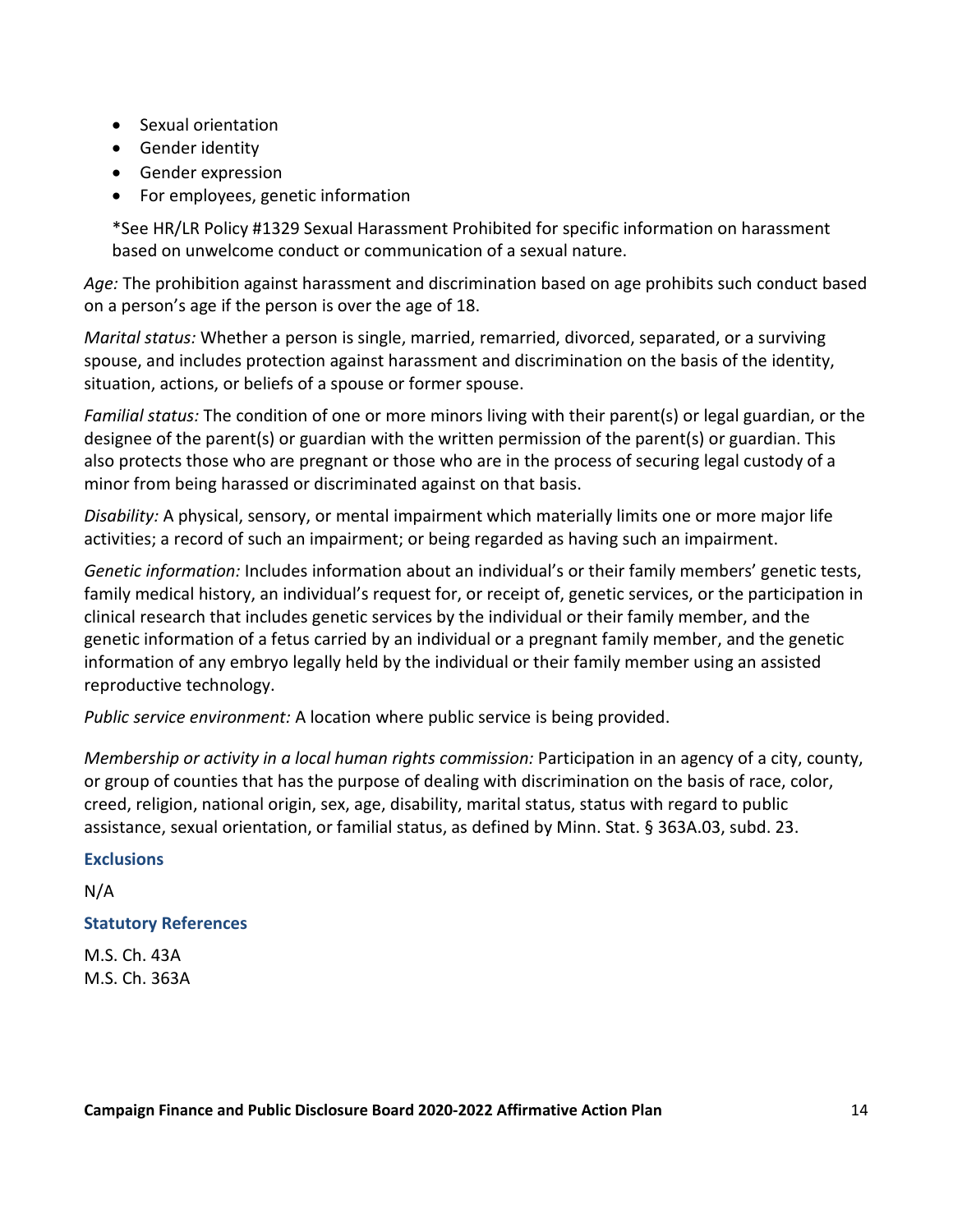#### **General Standards and Expectations**

#### **Prohibition of Protected Class Harassment and Discrimination**

Harassment of or discrimination against any employee or third party based on protected class in the workplace or public service environment, or which affects the workplace or public service environment, is strictly prohibited. Harassment of or discrimination against an individual because of their relationship or association with members of a protected class is also strictly prohibited. Protected class harassment and discrimination may take different forms including verbal, nonverbal, or physical conduct or communication. Conduct based on protected class may violate this policy even if it is not intended to be harassing. Protected class harassment and discrimination under this policy includes, but is not limited to, the following behavior when it is based on actual or perceived membership in a protected class, including stereotypes of protected classes:

- Offensive jokes, slurs, derogatory remarks, epithets, name-calling, ridicule or mockery, insults or put-downs
- Display or use of offensive objects, drawings, pictures, or gestures
- Physical assaults or threats
- Inappropriate touching of body, clothing, or personal property
- Following, stalking, intimidation
- Malicious interference with work performance
- Implicit or explicit preferential treatment or promises of preferential treatment for submitting to the conduct or communication
- Implicit or explicit negative treatment or threats of negative treatment for refusing to submit to the conduct or communication
- Discriminatory conduct based on an individual's actual or perceived protected class that segregates, separates, limits or restricts the individual from employment opportunities, including, but not limited to, hiring, promotion, compensation, disciplinary action, assignment of job duties, benefits or privileges of employment

#### **I. Employee and Third Party Responsibilities and Complaint Procedure**

Harassment or discrimination based on protected class will not be tolerated. All employees and third parties are expected to comply with this policy.

Employees and third parties are strongly encouraged to report all incidents of protected class harassment or discrimination, whether the individual is the recipient of the behavior, an observer, or is otherwise aware of the behavior. Individuals are encouraged to report incidents as soon as possible after the incident occurs. Individuals may report to any of the following:

- 1. Any of the agency's managers or supervisors
- 2. The agency's affirmative action officer
- 3. The agency's human resources office
- 4. Agency management, up to and including the agency head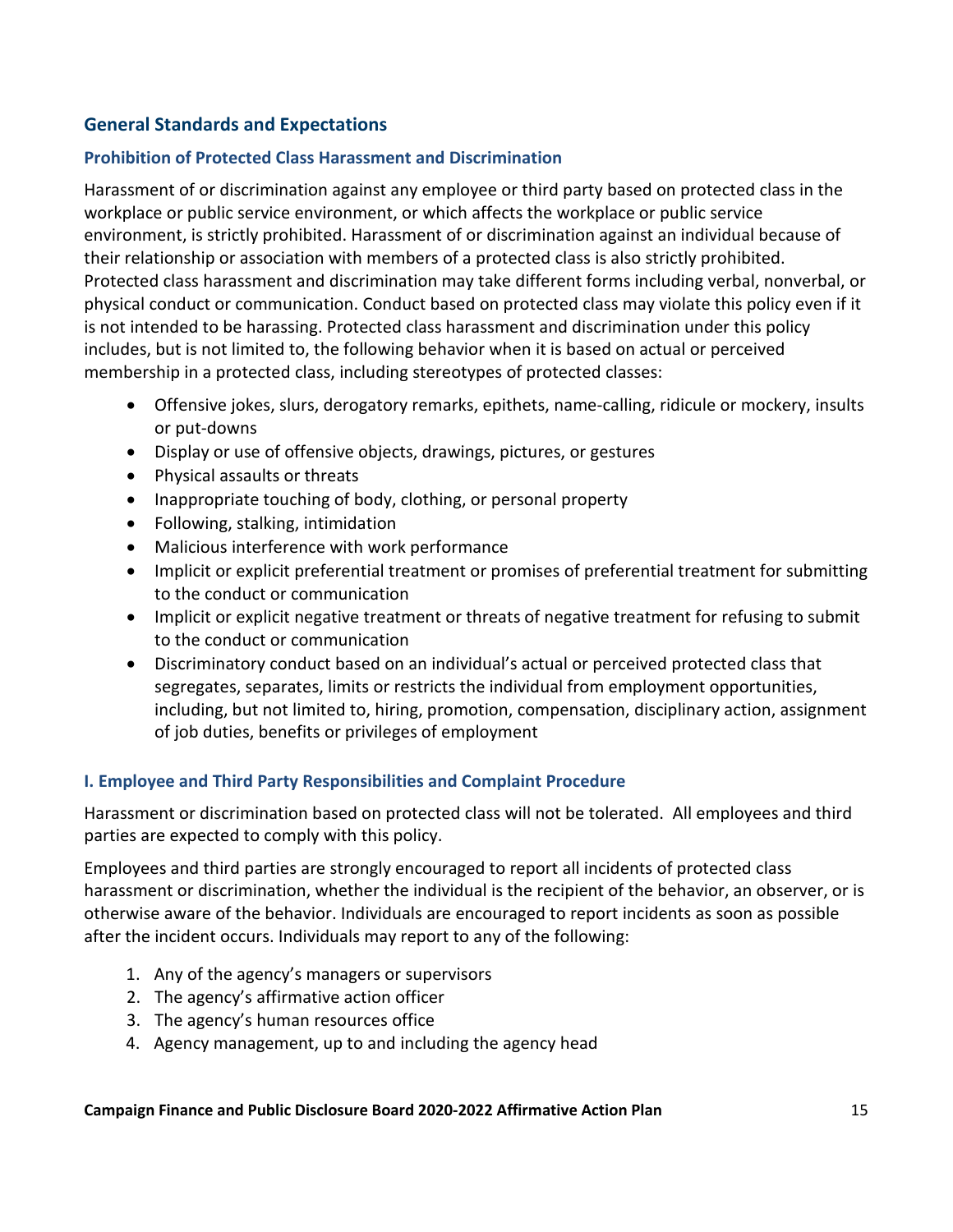If the report concerns an agency head, the complainant may contact Minnesota Management and Budget, Enterprise Human Resources, Office of Equal Opportunity, Diversity, and Inclusion.

To ensure the prompt and thorough investigation of a report, the complainant may be asked to provide information in writing, which may include, but is not limited to:

- 1. The name, department, and position of the person(s) allegedly causing the harassment/discrimination
- 2. A description of the incident(s), including the date(s), location(s), and the identity of any witnesses
- 3. The name(s) of other individuals who may have been subject to similar harassment/discrimination
- 4. What, if any, steps have been taken to stop the harassment/discrimination
- 5. Any other information the complainant believes to be relevant

Individuals are encouraged to use the agency's internal complaint procedure, but may also choose to file a complaint externally with the Equal Employment Opportunity Commission (EEOC), the Minnesota Department of Human Rights (MDHR), or other legal channels.

#### **II. Manager/Supervisory Responsibility**

Managers and supervisors must:

- 1. Model appropriate behavior
- 2. Treat all reports of protected class harassment/discrimination seriously
- 3. Appropriately respond to a report or problem when they receive a report of protected class harassment/discrimination, or when they are otherwise aware a problem exists
- 4. Immediately report all allegations or incidents of protected class harassment/discrimination to human resources or the agency Affirmative Action Officer
- 5. Comply with their agency's complaint and investigation procedures and/or the agency's Affirmative Action Plan

Managers and supervisors who knowingly participate in, allow, or tolerate harassment, discrimination, or retaliation are in violation of this policy and are subject to discipline, up to and including discharge.

#### **III. Human Resources Responsibilities**

Agency human resources must:

- 1. Model appropriate behavior
- 2. Distribute the Harassment and Discrimination Prohibited Policy to all employees, through a method whereby receipt can be verified
- 3. Treat all reports of protected class harassment/discrimination seriously
- 4. Comply with the agency's complaint and investigation procedures and/or the agency's Affirmative Action Plan

#### **IV. Affirmative Action Officer or Designees Responsibilities**

Agency Affirmative Action Officer/designee must: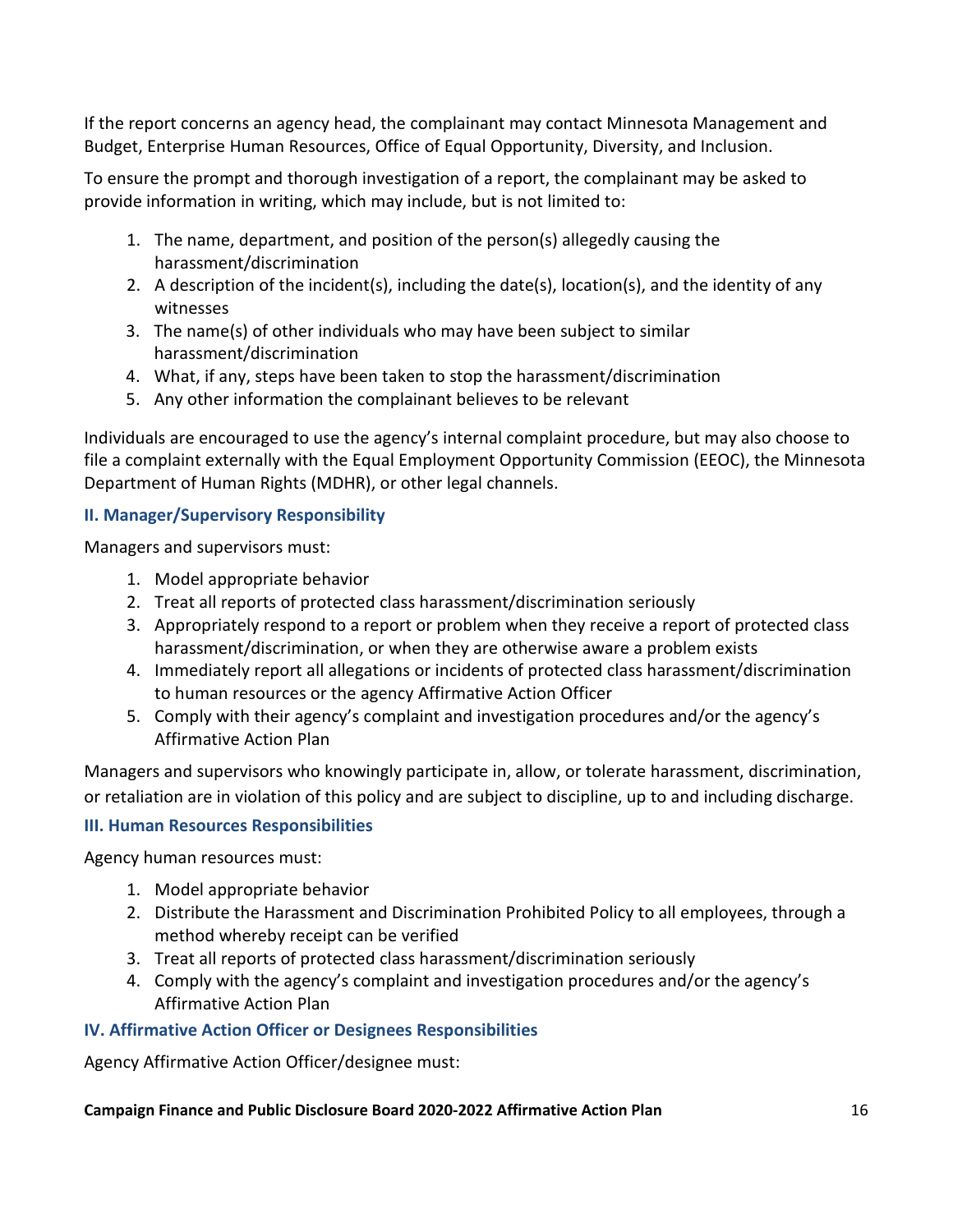- 1. Model appropriate behavior
- 2. Treat all reports of protected class harassment/discrimination seriously
- 3. Comply with the agency's complaint and investigation procedures and/or the agency's Affirmative Action Plan
- 4. Keep the agency apprised of changes and developments in the law and policy

#### **Investigation and Discipline**

State agencies will take seriously all reports of protected class harassment, discrimination and retaliation, and will take prompt and appropriate action. When conducting an investigation, managers and supervisors, human resources, and Affirmative Action Officers must follow their agency's investigation procedures.

State agencies will take prompt and appropriate corrective action when there is a violation of this policy.

Employees who are found to have engaged in conduct in violation of this policy will be subject to disciplinary action, up to and including discharge.

Third parties who are found to have engaged in conduct in violation of this policy will be subject to appropriate action. Appropriate action for policy violations by third parties will depend on the facts and circumstances, including the relationship between the third party and the agency. Agencies may contact MMB's Office of Equal Opportunity, Diversity, and Inclusion for assistance in determining appropriate action for third parties. MMB may refer agencies to the appropriate resources, which may include, for example, the Department of Administration with respect to policy violations by vendors or contractors.

Employees who knowingly file a false report of protected class harassment/discrimination or retaliation will be subject to disciplinary action, up to and including discharge.

#### **Non-Retaliation**

Retaliation against any person who opposes protected class harassment or discrimination, who reports protected class harassment or discrimination, or who participates in an investigation of such reports, is strictly prohibited. Retaliation also includes conduct or communication designed to prevent a person from opposing or reporting protected class harassment or discrimination or participating in an investigation. Retaliation will not be tolerated. Any employee who is found to have engaged in retaliation in violation of this policy will be subject to discipline, up to and including discharge. Third parties who are found to have engaged in retaliation in violation of this policy will be subject to appropriate action.

### **Responsibilities**

#### **Agency Responsibility**

Agencies are responsible for the following:

1. Adopting this policy as the agency HR policy.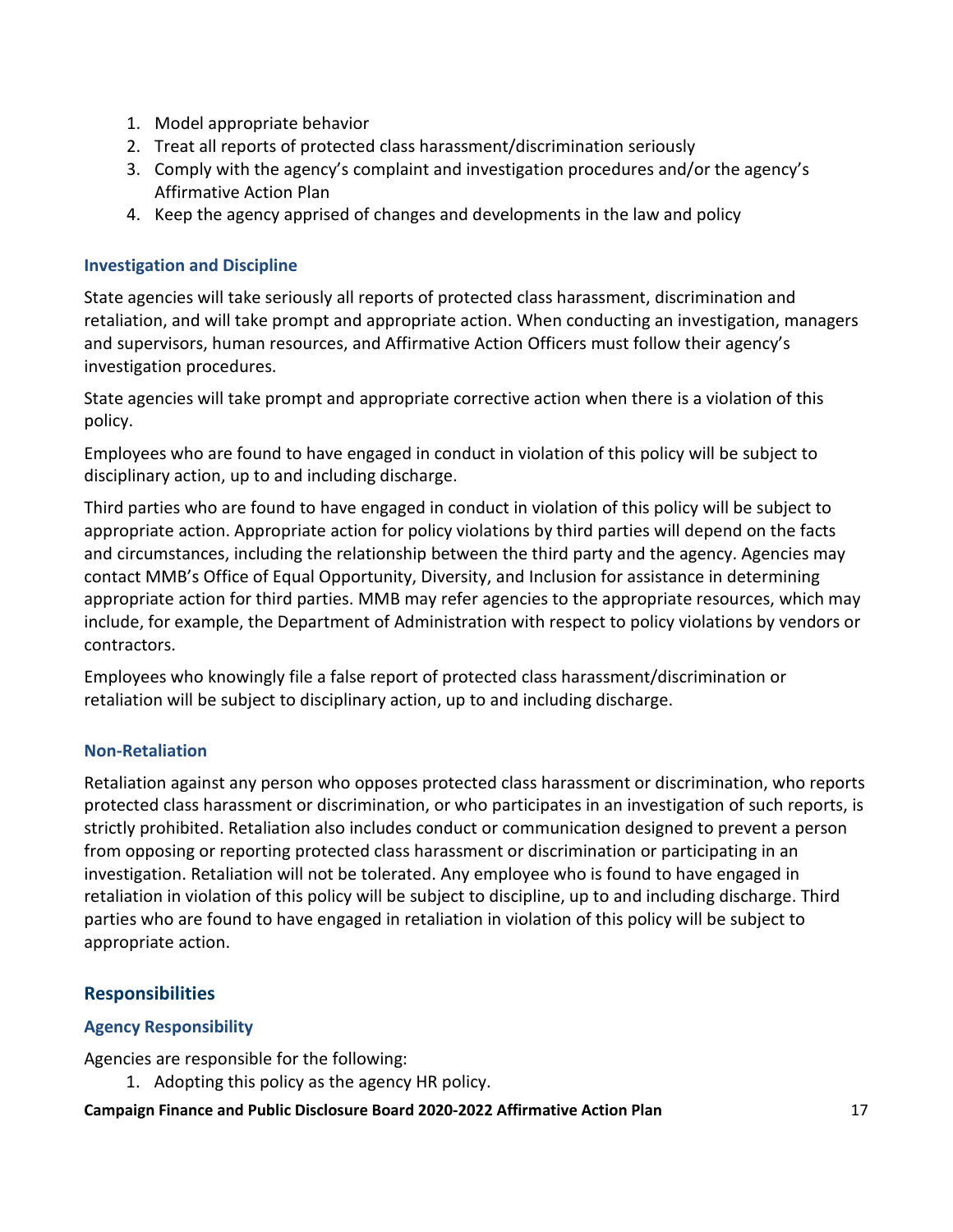- 2. Disseminating this policy to agency employees through a method whereby receipt can be verified.
- 3. Posting this policy in a manner that can be accessed by all employees and third parties.
- 4. Including this policy in their Affirmative Action Plan.
- 5. Implementing this policy, which includes:
	- a. Implementing an educational program
	- b. Developing and implementing a procedure for reporting complaints
	- c. Communicating the complaint procedure to employees
	- d. Developing and implementing a procedure under which reports will be addressed promptly.
- 6. Enforcing this policy.
- 7. Reporting annually dispositions of reports of protected class harassment or discrimination using the Affirmative Action Report.

#### **MMB Responsibility**

Ensuring that state agencies carry out their responsibilities under this policy, developing training, and updating this policy as necessary.

#### **Forms and Supplements**

Acknowledgment Form (below) – This form may be used to verify receipt by agency employees.

#### **Acknowledgement**

I acknowledge that I have received and read the policy, HR/LR Policy #1436, Harassment and Discrimination Prohibited, including the policy's complaint procedure. I understand that harassment and discrimination based on protected class, and retaliation, are strictly prohibited. I understand that if I engage in conduct in violation of the policy toward any State employee, or any "third party" as defined by the policy, I will be subject to disciplinary action, up to and including discharge. I understand that if I believe that I have been subjected to harassing, discriminatory or retaliatory conduct as defined by the policy by any State employee, or by any "third party" as defined by the policy, I am encouraged to report that behavior. I understand that I can make a report to any of my agency's managers or supervisors, the agency's affirmative action officer, the agency's human resources office, or agency management, up to and including the agency head. I understand that if my report concerns an agency head, I may contact Minnesota Management and Budget.

| --<br>Αاכ | È |
|-----------|---|
|-----------|---|

Employee Name: \_\_\_\_\_\_\_\_\_\_\_\_\_\_\_\_\_\_\_\_\_\_\_\_\_\_\_\_\_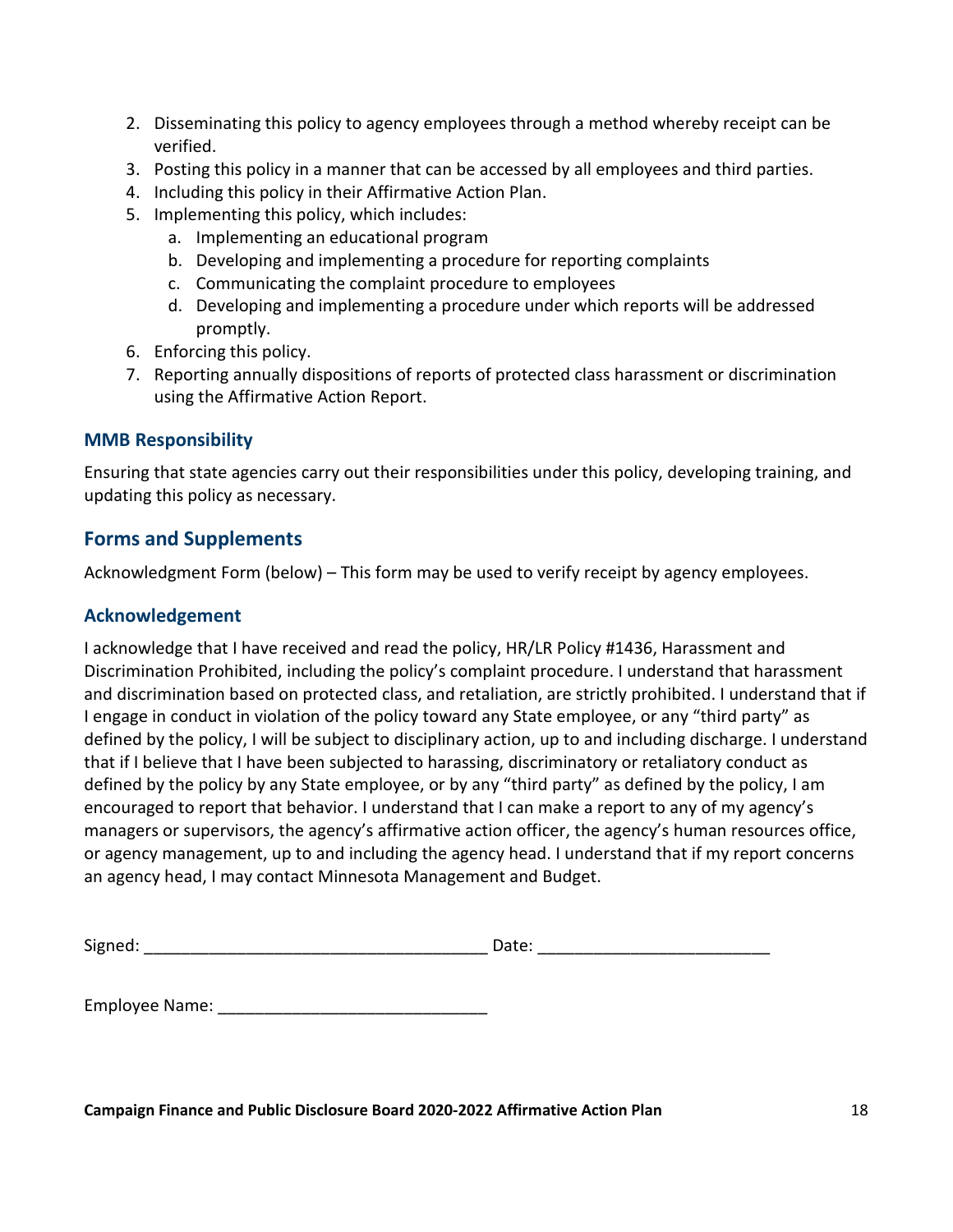## <span id="page-20-0"></span>**B. Statewide Sexual Harassment Prohibited Policy Statewide HR/LR Policy #1329: Sexual Harassment Prohibited (revised 6/12/2019)**

#### **Objective**

To create a work environment free from sexual harassment of any kind.

#### **Policy Statement**

Sexual harassment in any form is strictly prohibited. Individuals who believe they have been subject to sexual harassment as described in this policy are encouraged to file a report with an appropriate authority, as set forth in Section II of this policy.

Any form of retaliation directed against an individual who opposes or reports sexual harassment, or who participates in any investigation concerning sexual harassment, is strictly prohibited and will not be tolerated.

Violations of this policy by State employees will be subject to discipline, up to and including discharge. Violations of this policy by third parties will be subject to appropriate action.

#### **Scope**

This policy applies to all employees of, and third parties who have business interactions with, executive branch agencies and the classified employees in the Office of the Legislative Auditor, Minnesota State Retirement System, Public Employee Retirement Association, and Teachers' Retirement Association.

#### **Definitions and Key Terms**

#### **Complainant**

An individual who complains about sexual harassment or retaliation.

#### **Public service environment**

A location that is not the workplace where public service is being provided.

#### **Sexual harassment**

Unwelcome sexual advances, unwelcome requests for sexual favors, or other unwelcome verbal, written, or physical conduct or communication of a sexual nature.

#### **Third party**

Individuals who are not State employees but who have business interactions with State employees, including, but not limited to:

- Applicants for State employment
- Vendors
- Contractors
- Volunteers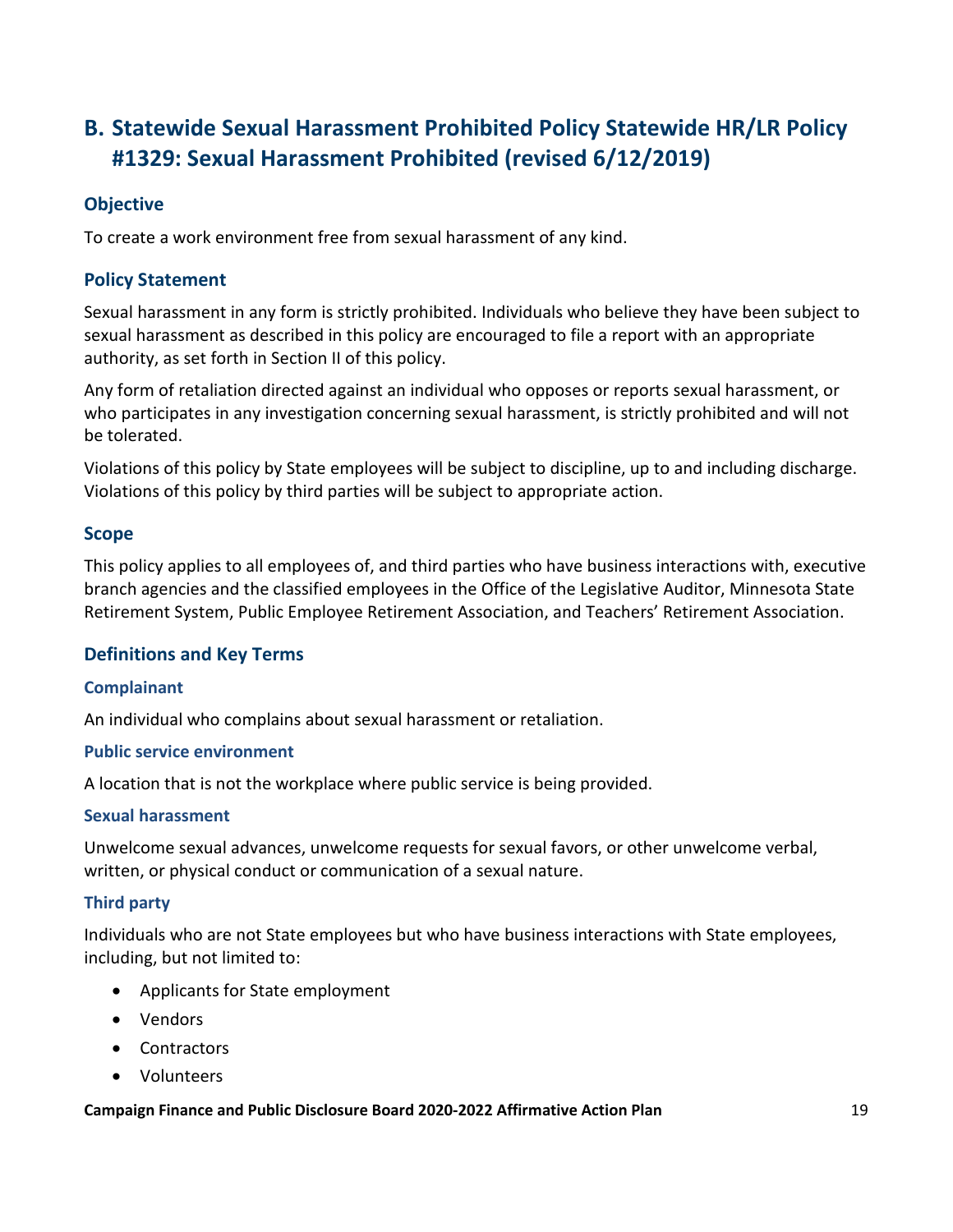- Customers
- Business Partners
- Unpaid Interns
- Other individuals with whom State employees interact in the course of employees' work for the State, such as advocates, lobbyists, and representatives of individuals or entities with business with any branch of Minnesota state government

#### **Exclusions**

N/A

#### **Statutory References**

42 U.S.C. § 2000e, et al. M.S. Ch. 363A M.S. Ch. 43A

#### **General Standards and Expectations**

#### **I. Prohibition of Sexual Harassment**

Sexual harassment of any employee or third party in the workplace or public service environment, or which affects the workplace or public service environment, is strictly prohibited.

Sexual harassment under this policy is any conduct or communication of a sexual nature which is unwelcome. The victim, as well as the harasser, can be of any gender. The victim does not have to be of the opposite sex as the harasser. Sexual harassment includes, but is not limited to:

- 1. Unwelcome sexual innuendoes, suggestive comments, jokes of a sexual nature, sexual propositions, degrading sexual remarks, threats;
- 2. Unwelcome sexually suggestive objects or pictures, graphic commentaries, suggestive or insulting sounds, leering, whistling, obscene gestures;
- 3. Unwelcome physical contact, such as rape, sexual assault, molestation, or attempts to commit these assaults; unwelcome touching, pinching, or brushing of or by the body;
- 4. Preferential treatment or promises of preferential treatment for submitting to sexual conduct, including soliciting or attempting to solicit an individual to submit to sexual activity for compensation or reward;
- 5. Negative treatment or threats of negative treatment for refusing to submit to sexual conduct;
- 6. Subjecting, or threatening to subject, an individual to unwelcome sexual attention or conduct.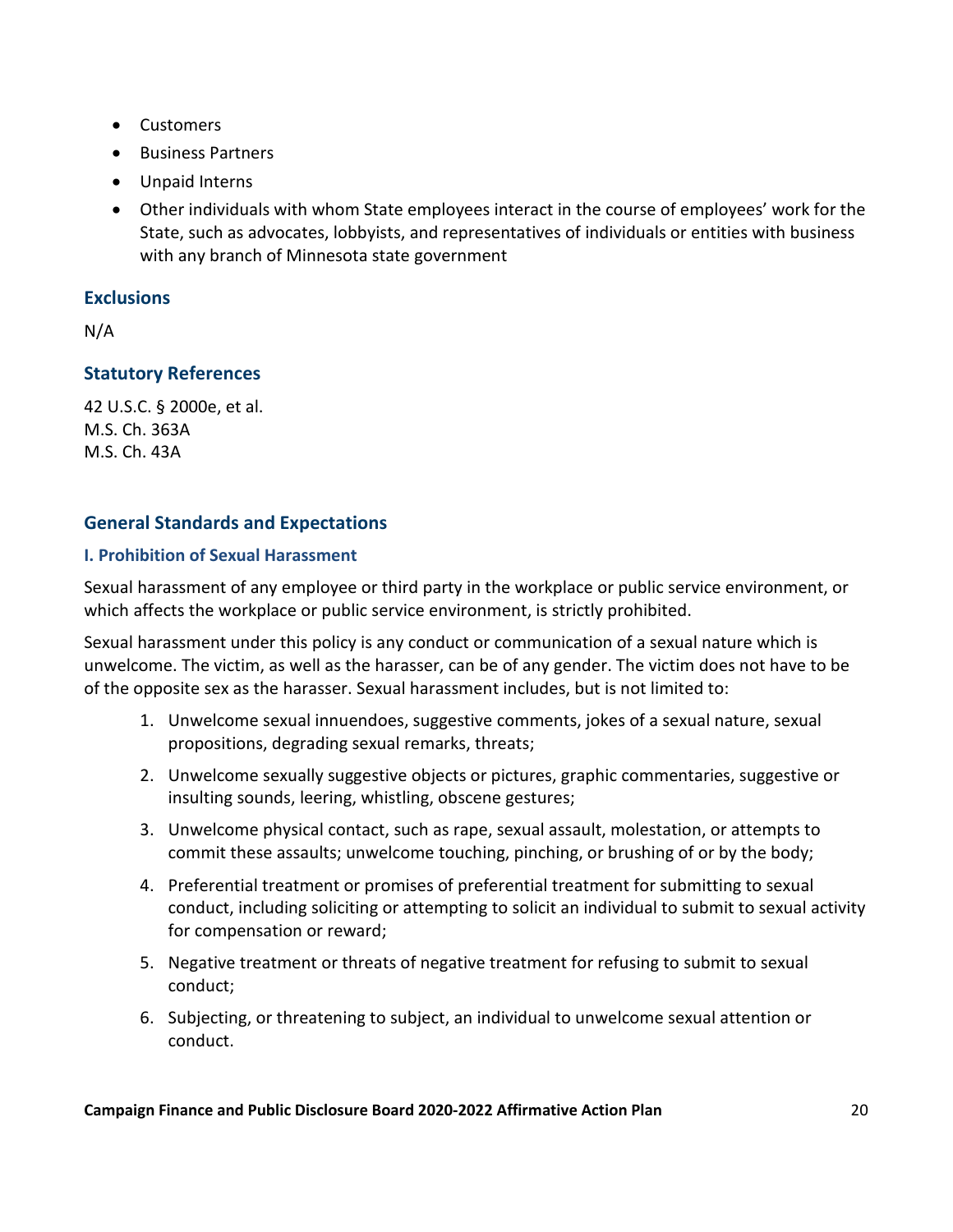#### **II. Employee and Third Party Responsibilities and Complaint Procedure**

Sexual harassment will not be tolerated. All employees and third parties are expected to comply with this policy.

Employees and third parties are encouraged to report all incidents of sexual harassment. Individuals are encouraged to report incidents of sexual harassment as soon as possible after the incident occurs. Individuals may make a complaint of sexual harassment to any of the following:

- 1. Any agency's managers or supervisors;
- 2. The agency's affirmative action officer;
- 3. An agency's human resource office;
- 4. Agency management, up to and including the agency head.

If the report concerns an agency head, the complainant may contact Minnesota Management and Budget's Office of Equal Opportunity, Diversity, and Inclusion.

To ensure the prompt and thorough investigation of a report of sexual harassment, the complainant may be asked to provide information in writing, which may include, but is not limited to:

- 1. The name, department, and position of the person(s) allegedly causing the harassment
- 2. A description of the incident(s), including the date(s), location(s), and identity of any witnesses
- 3. The name(s) of other individuals who may have been subject to similar harassment
- 4. What, if any, steps have been taken to stop the harassment
- 5. Any other information the complainant believes to be relevant

Individuals are encouraged to use the agency's internal complaint procedure, but may also choose to file a complaint or charge externally with the Equal Employment Opportunity Commission (EEOC) and/or the Minnesota Department of Human Rights (MDHR), or other legal channels.

#### **III. Manager/Supervisor Responsibility**

Managers and Supervisors must:

- 1. Model appropriate behavior
- 2. Treat all reports of sexual harassment seriously
- 3. Appropriately respond to a report or problem when they receive a report of sexual harassment, or when they are otherwise aware a problem exists
- 4. Immediately report all allegations or incidents of sexual harassment to human resources or the agency Affirmative Action Officer
- 5. Comply with their agency's complaint and investigation procedures and/or the agency's Affirmative Action Plan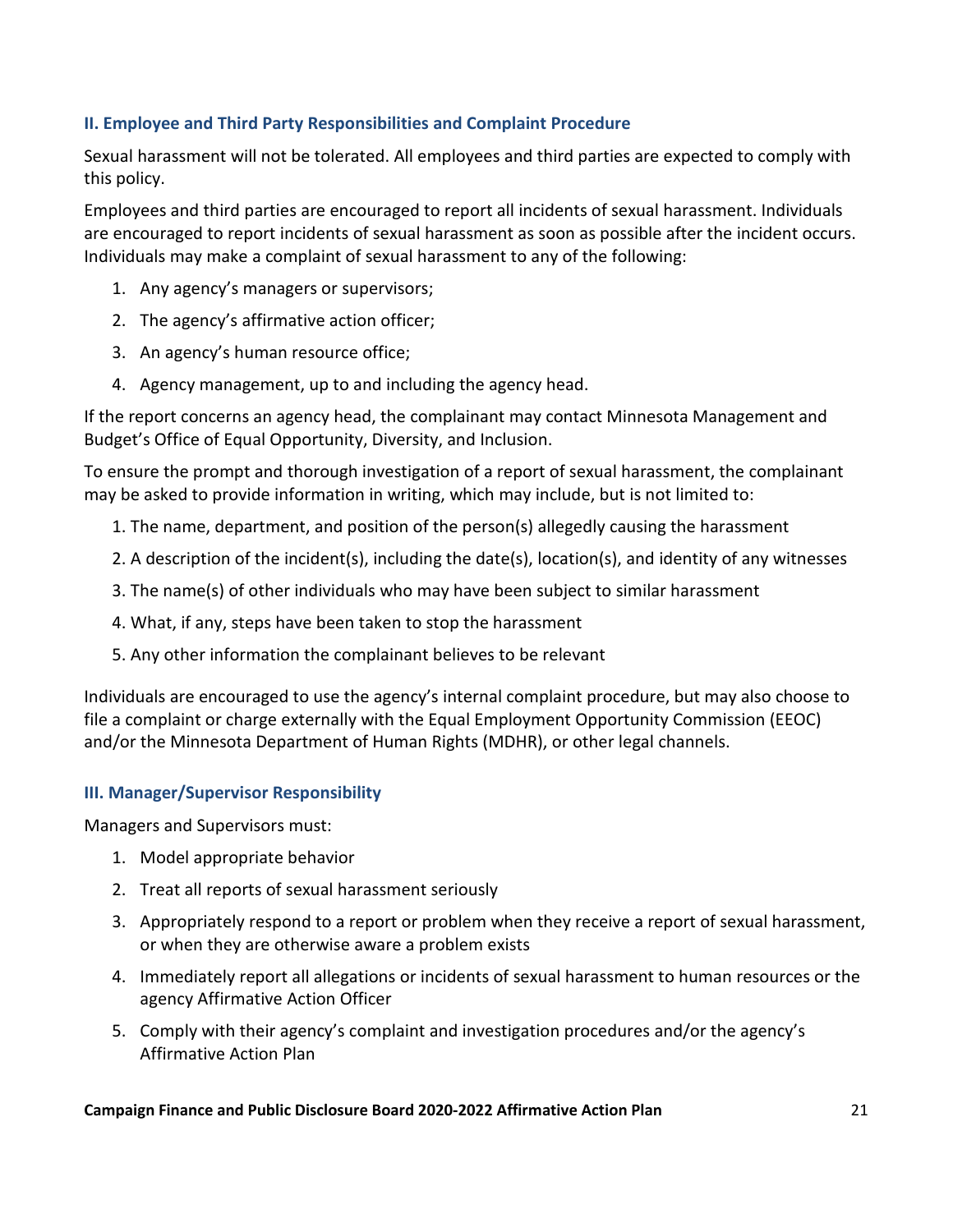Managers and supervisors who knowingly participate in, allow, or tolerate sexual harassment or retaliation of this policy are subject to discipline, up to and including discharge.

#### **IV. Human Resources Responsibilities**

Agency human resources must:

- 1. Model appropriate behavior
- 2. Distribute the sexual harassment policy to all employees, through a method whereby receipt can be verified
- 3. Treat all complaints of sexual harassment seriously
- 4. Comply with the agency's complaint and investigation procedures and/or their Affirmative Action Plan

#### **V. Affirmative Action Officer or Designee Responsibilities**

Agency Affirmative Action Officer/designee must:

- Model appropriate behavior
- Treat all complaints of sexual harassment seriously
- Comply with the agency's complaint and investigation procedures
- Keep the agency apprised of changes and developments in the law and policy

#### **VI. Investigation and Discipline**

State agencies will take seriously all reports of sexual harassment and retaliation, and will take prompt and appropriate action. When conducting an investigation, managers and supervisors, human resources, and Affirmative Action Officers must follow their agency's investigation procedures.

State agencies will take prompt and appropriate corrective action when there is a violation of this policy.

Employees who are found to have engaged in conduct in violation of this policy will be subject to disciplinary action, up to and including discharge.

Third parties who are found to have engaged in conduct in violation of this policy will be subject to appropriate action. Appropriate action for policy violations by third parties will depend on the facts and circumstances, including the relationship between the third party and the agency. Agencies may contact MMB's Office of Equal Opportunity, Diversity, and Inclusion for assistance in determining appropriate action for third parties. MMB may refer agencies to the appropriate resources, which may include, for example, the Department of Administration with respect to policy violations by vendors or contractors.

Employees who knowingly file a false report of sexual harassment or retaliation will be subject to disciplinary action, up to and including discharge.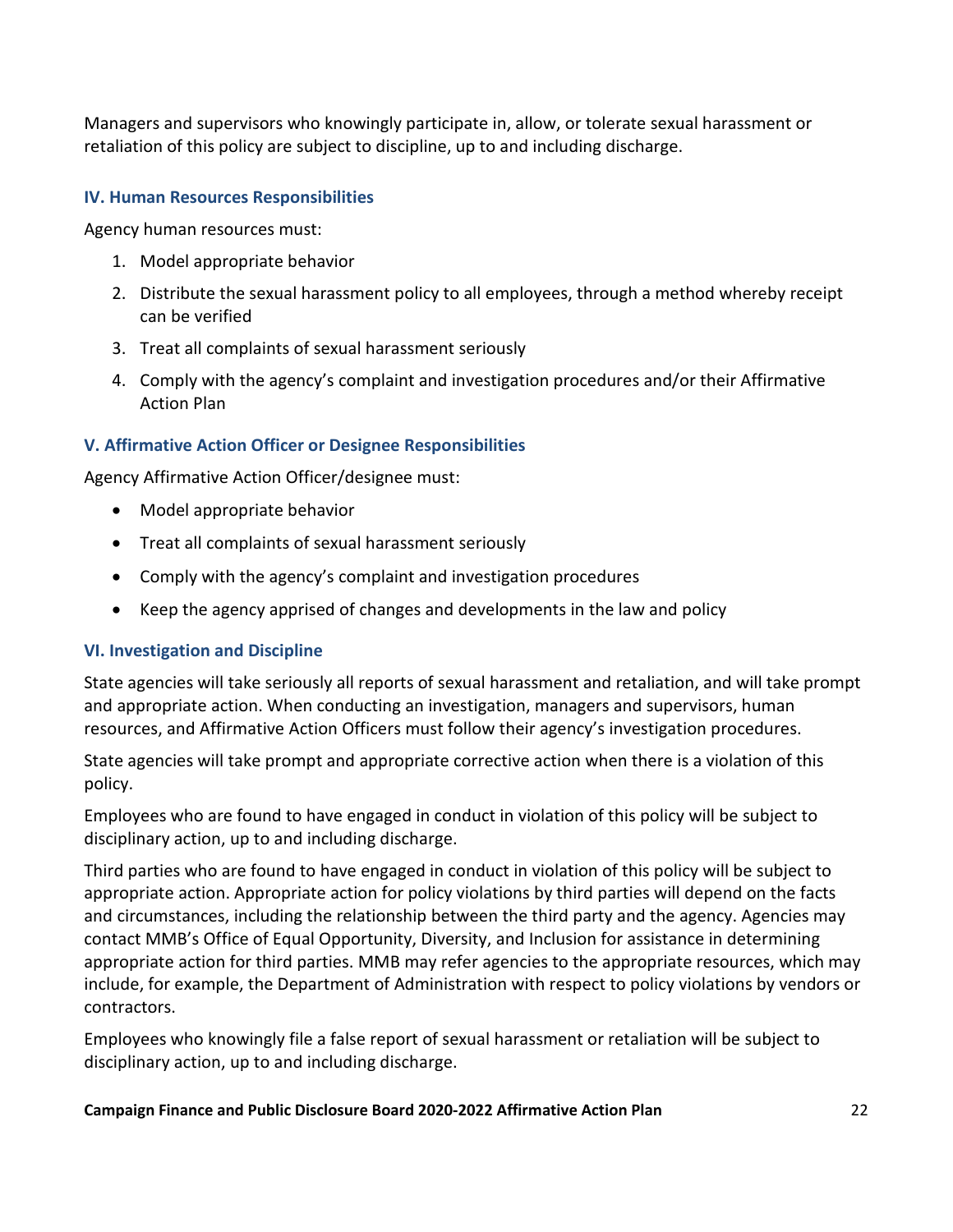#### **VII. Non-Retaliation**

Retaliation against any person who opposes sexual harassment, who reports sexual harassment, or who participates in an investigation of such reports, is strictly prohibited. Retaliation also includes conduct or communication designed to prevent a person from opposing or reporting sexual harassment or participating in an investigation. Retaliation will not be tolerated. Any employee who is found to have engaged in retaliation in violation of this policy will be subject to discipline, up to and including discharge. Third parties who are found to have engaged in retaliation in violation of this policy will be subject to appropriate action.

#### **Responsibilities**

#### **Agencies are responsible for:**

- Adopting this policy.
- Disseminating this policy to agency employees through a method whereby receipt can be verified.
- Posting this policy in a manner that can be accessed by all employees and third parties.
- Including this policy in their Affirmative Action Plan.
- Implementing this policy, which includes:
	- o Implementing an educational program
	- o Developing and implementing a procedure for reporting complaints
	- o Communicating the complaint procedure to employees
	- o Developing and implementing a procedure under which reports will be addressed promptly
- Enforcing this policy.
- Reporting annually dispositions of reports of sexual harassment using the Affirmative Action Report.

#### **MMB is responsible for:**

• Ensuring that state agencies carry out their responsibilities under this policy, developing training, and updating this policy as necessary.

#### **Forms and Supplements**

Acknowledgment Form (below) – This form may be used to verify receipt by agency employees.

#### **Acknowledgement**

I acknowledge that I have received and read the policy, HR/LR Policy #1329, Sexual Harassment Prohibited, including the policy's complaint procedure.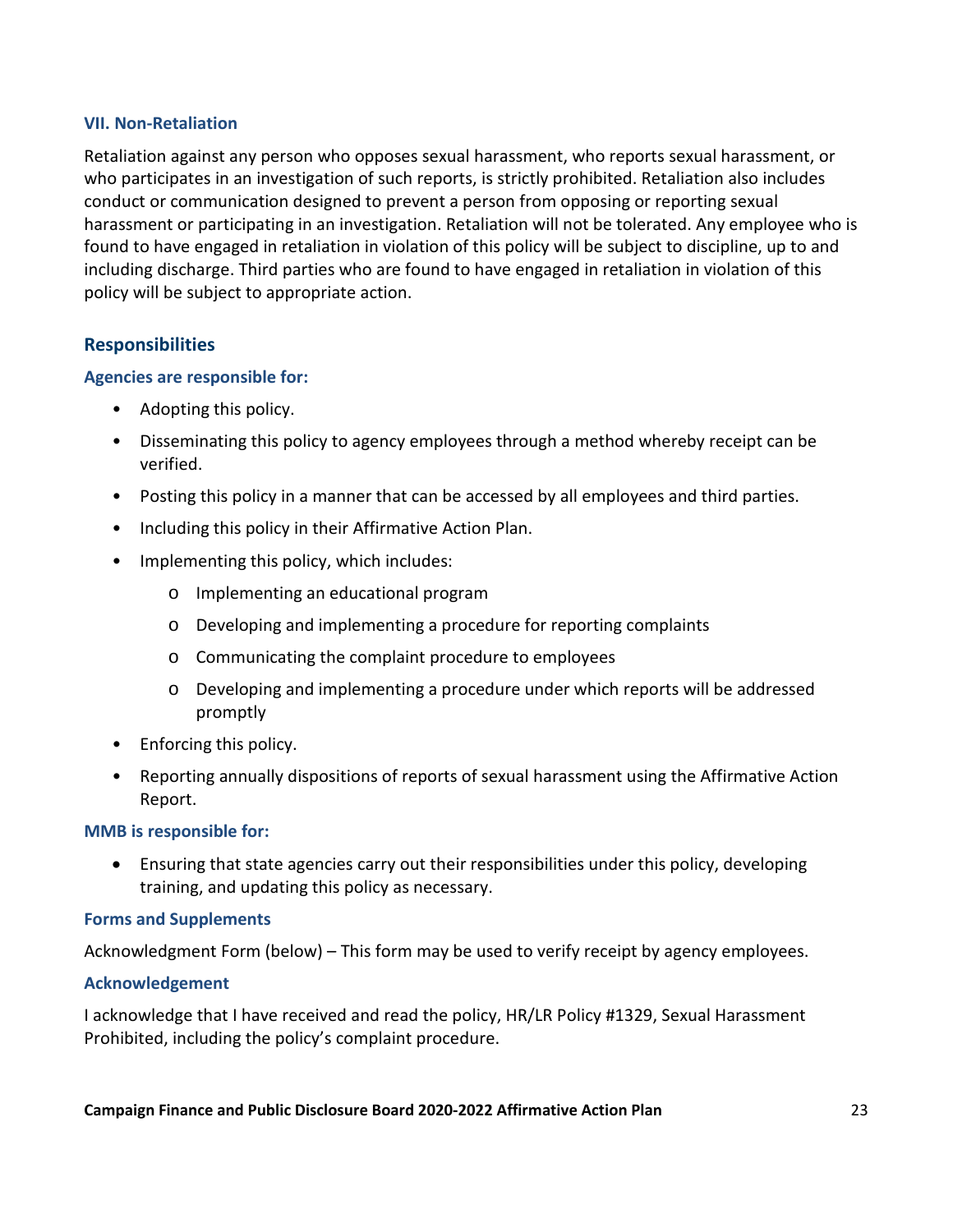understand that sexual harassment and retaliation are strictly prohibited. I understand that if I engage in conduct in violation of the policy toward any State employee, or any "third party" as defined by the policy, I will be subject to disciplinary action, up to and including discharge.

I understand that if I believe that I have been subjected to sexually harassing or retaliatory conduct as defined by the policy by any State employee, or by any "third party" as defined by the policy, I am encouraged to report that behavior. I understand that I can make a report to any of my agency's managers or supervisors, the agency's affirmative action officer, the agency's human resources office, or agency management, up to and including the agency head. I understand that if my report concerns an agency head, I may contact Minnesota Management and Budget.

Signed: \_\_\_\_\_\_\_\_\_\_\_\_\_\_\_\_\_\_\_\_\_\_\_\_\_\_\_\_\_\_\_\_\_\_\_\_\_ Date: \_\_\_\_\_\_\_\_\_\_\_\_\_\_\_\_\_\_\_\_\_\_\_\_\_

Employee Name: **Employee Name**:

### <span id="page-25-0"></span>**C. Complaint Procedure for Processing Complaints Under the Harassment and Discrimination Prohibited Policy or the Sexual Harassment Prohibited Policy:**

The agency has established the following complaint procedure to be used by all individuals alleging harassment, discrimination, or retaliation in violation of the Harassment and Discrimination Prohibited Policy or the Sexual Harassment Prohibited Policy. Coercion, retaliation, or intimidation against anyone filing a complaint or serving as a witness under this procedure is prohibited.

#### **Who May File:**

Any individual who believes that they have been subject to harassment, discrimination, or retaliation in violation of the Harassment and Discrimination Prohibited Policy or the Sexual Harassment Prohibited Policy is encouraged to use this internal complaint procedure.

If the individual chooses, a complaint can be filed externally with the Minnesota Department of Human Rights (MDHR), the U.S. Equal Employment Opportunity Commission (EEOC), or through other legal channels. The MDHR, EEOC and other legal channels have time limits for filing complaints; individuals may contact the MDHR, EEOC, or a private attorney for more information.

Retaliation against any person who has filed a complaint either internally through this complaint procedure or through an outside enforcement agency or other legal channels is prohibited.

Individuals who knowingly file a false complaint will be subject to disciplinary or corrective action.

The following are the procedures for filing a complaint:

1. The individual may, but is not required to, complete the "Harassment and Discrimination Prohibited/Sexual Harassment Prohibited Policies Complaint Form" provided by the Affirmative Action Officer or designee. Individuals are encouraged to file a complaint within a reasonable period of time after the individual becomes aware that a situation may involve conduct in violation of the Harassment and Discrimination Prohibited Policy or the Sexual Harassment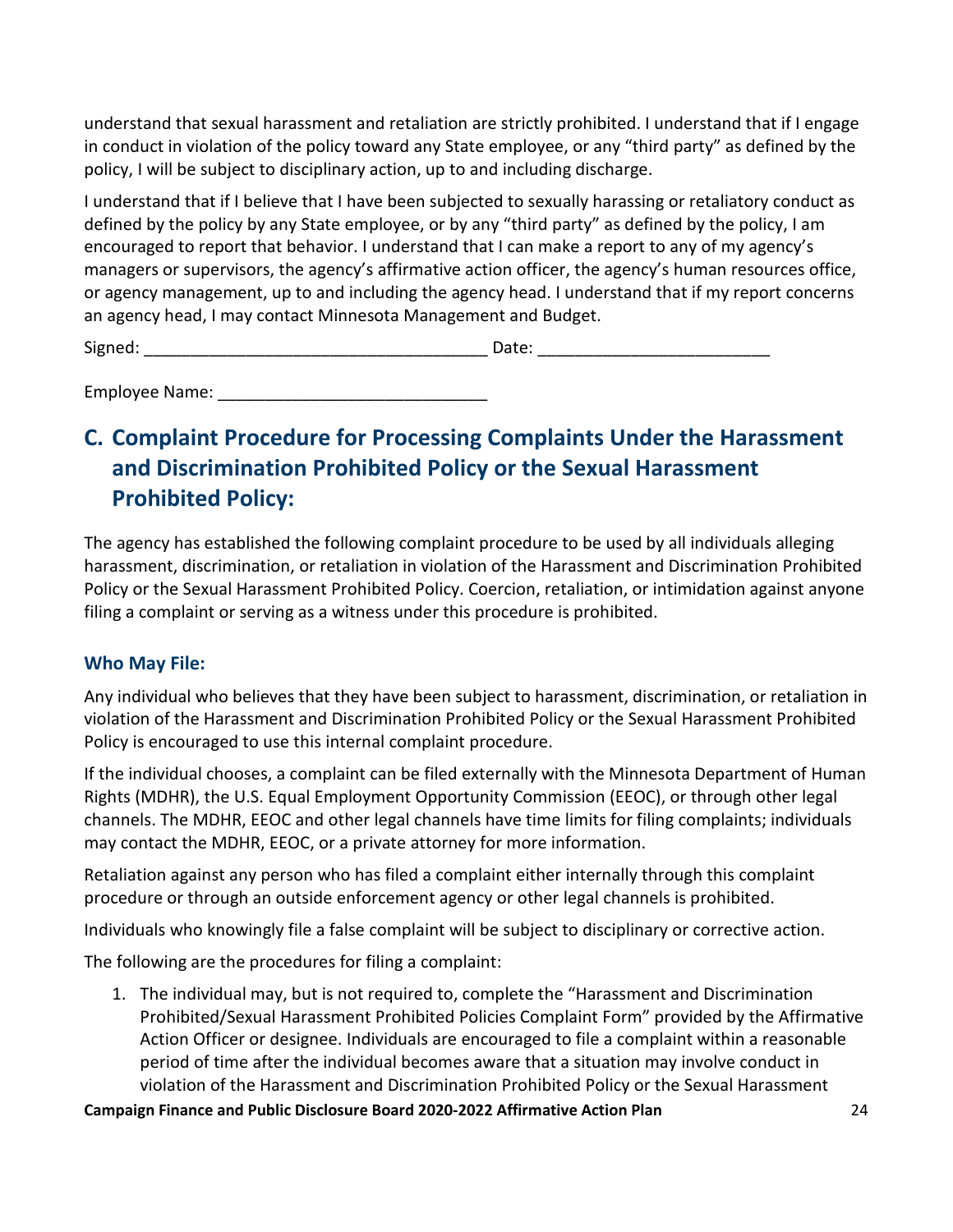Prohibited Policy. The Affirmative Action Officer or designee will, if requested, provide assistance in filling out the form.

- 2. The Affirmative Action Officer or designee determines if the complainant is alleging conduct in violation of the Harassment and Discrimination Prohibited Policy or the Sexual Harassment Prohibited Policy; or if the complaint instead is of a general personnel concern or a general concern of respect in the workplace.
	- If it is determined that the complaint is not related to conduct that would violate the Harassment and Discrimination Prohibited Policy or the Sexual Harassment Prohibited Policy, but rather involves general personnel concerns or general concerns of respect in the workplace, the Affirmative Action Officer or designee will inform the complainant, in writing, within ten (10) business days.
	- If it is determined that the complaint is related to conduct that would violate the Harassment and Discrimination Prohibited Policy or the Sexual Harassment Prohibited Policy, the Affirmative Action Officer or designee will determine whether corrective action may be taken without an investigation. If it is determined that an investigation is necessary, the Affirmative Action Officer or designee shall investigate the complaint. The Affirmative Action Officer may contract with an outside investigator to conduct the investigation.
- 3. The Affirmative Action Officer or designee shall create a written investigation report of every investigation conducted. If the investigation shows sufficient evidence to substantiate the complaint, appropriate corrective action will be taken.
- 4. Within (60) days after the complaint is filed, the Affirmative Action Officer or designee shall provide a written answer to the complainant, unless reasonable cause for delay exists. The complainant will be notified if the written answer is not expected to be issued within the sixty (60) day period. The written answer to the complainant must comply with the data privacy restrictions of the Minnesota Government Data Practices Act.
- 5. Disposition of the complaint will be filed with the Commissioner of Minnesota Management and Budget within thirty (30) days after the final determination.
- 6. The status of the complaint may be shared with the complainant(s) and respondent(s). All data related to the complaint are subject to the provisions of the Minnesota Government Data Practices Act.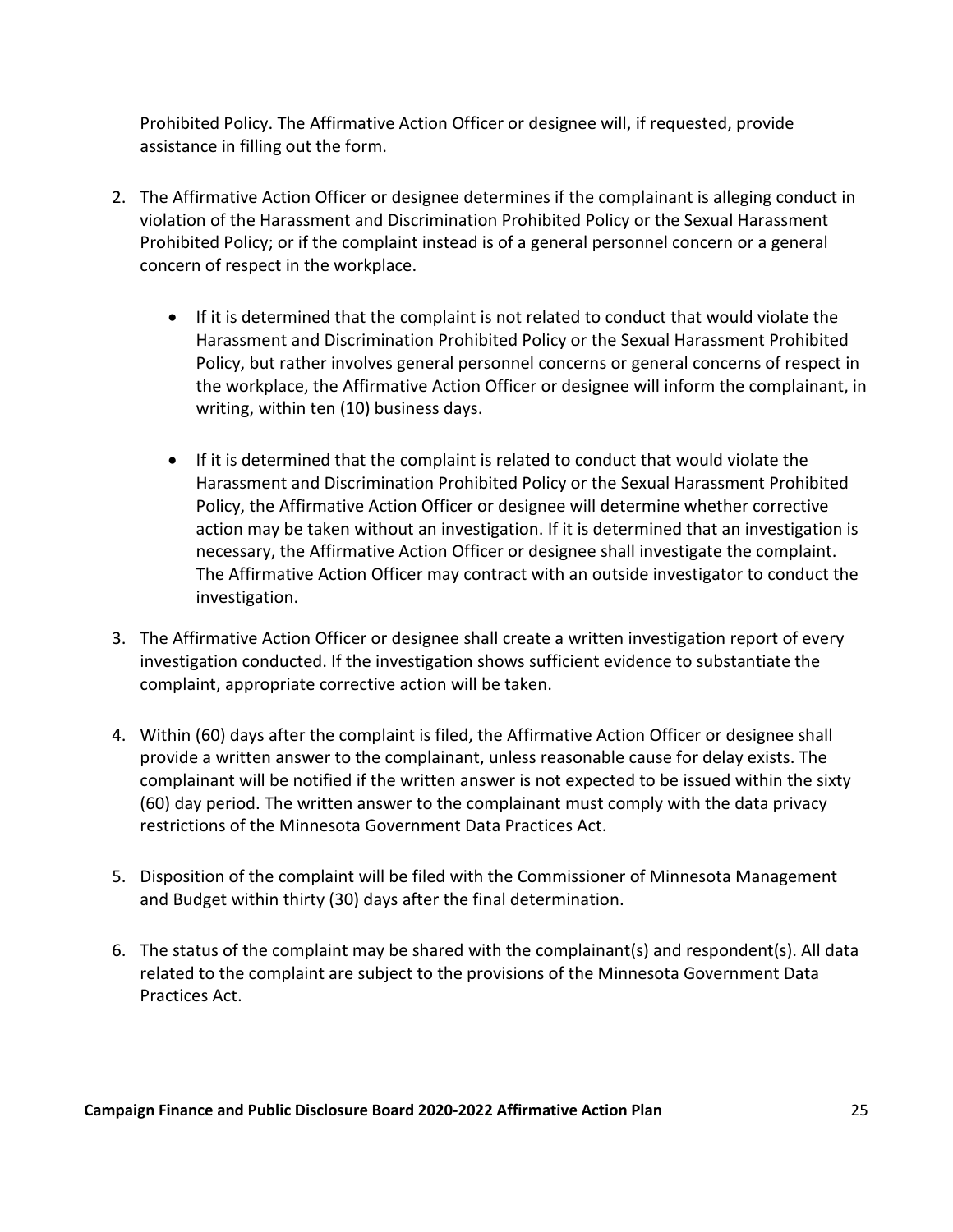- 7. The Affirmative Action Officer or SmART shall maintain records of all complaints, investigation reports, and any other data or information the Affirmative Action Officer or designee deems pertinent for seven (7) years after the complaint is closed.
- 8. In extenuating circumstances, the employee or applicant may contact the State Affirmative Action Officer in the Office of Equal Opportunity at Minnesota Management and Budget for information regarding the filing of a complaint (for example, if the complaint is against the agency head or the agency Affirmative Action Officer).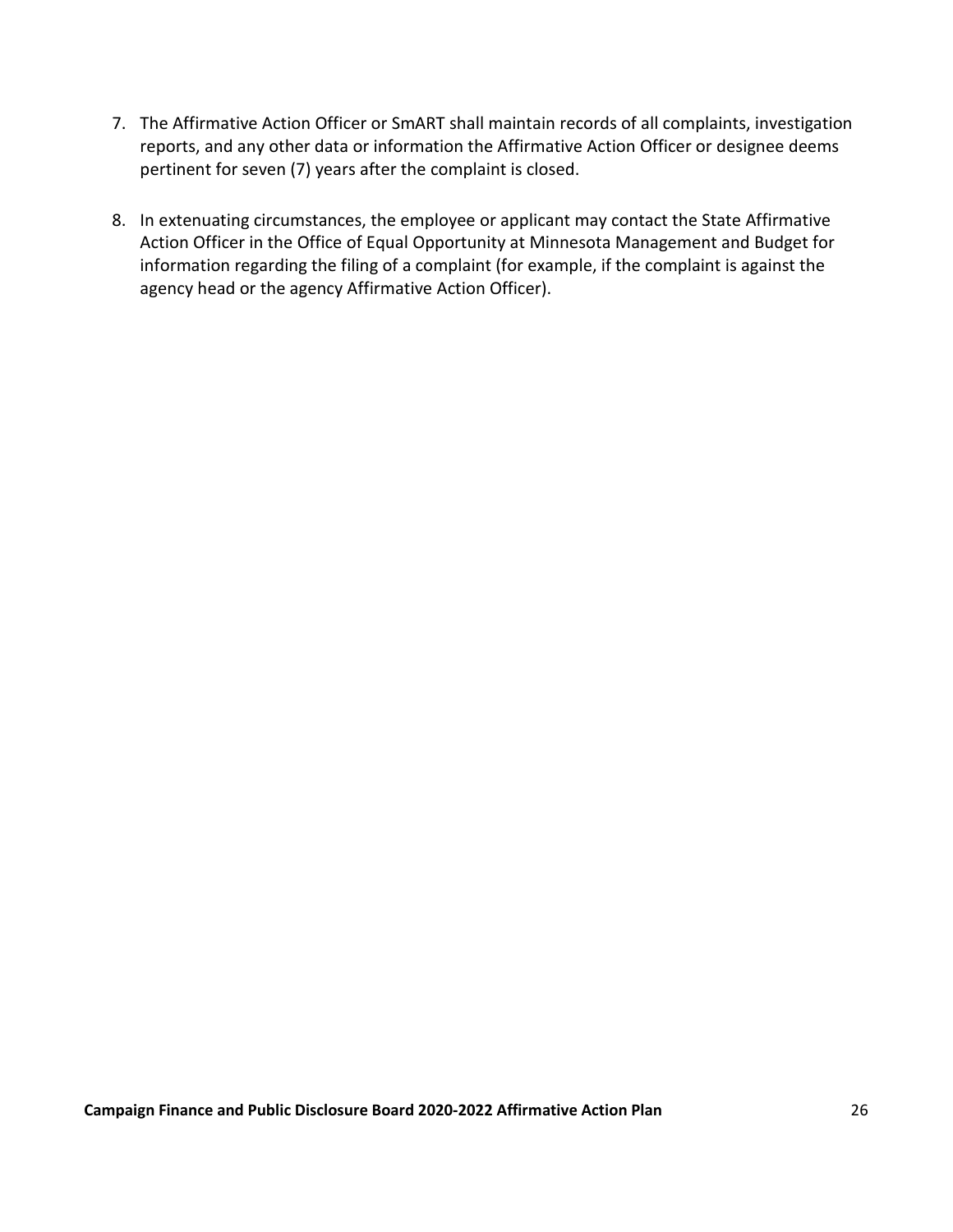### <span id="page-28-0"></span>**D. Campaign Finance and Public Disclosure Board Harassment and Discrimination Prohibited/Sexual Harassment Prohibited Policies Complaint Form Template - [Link to complaint form for employees](file://cfb-prod-data/Data/Administration/Policies%20and%20Procedures/Affirmative%20Action/sexual-harassment-prohibited-policies-complaint-form-template.pdf)**

|                                                                                                                                                                                                                                | Harassment and Discrimination Prohibited/<br><b>Sexual Harassment Prohibited Policies</b><br><b>Complaint Form</b> |                                                                                                                 |
|--------------------------------------------------------------------------------------------------------------------------------------------------------------------------------------------------------------------------------|--------------------------------------------------------------------------------------------------------------------|-----------------------------------------------------------------------------------------------------------------|
| Agency                                                                                                                                                                                                                         |                                                                                                                    | Name                                                                                                            |
|                                                                                                                                                                                                                                |                                                                                                                    |                                                                                                                 |
| City, State                                                                                                                                                                                                                    | Zip                                                                                                                | Code                                                                                                            |
|                                                                                                                                                                                                                                |                                                                                                                    |                                                                                                                 |
|                                                                                                                                                                                                                                | <b>Complainant (You)</b>                                                                                           |                                                                                                                 |
| Complainant's Name and a state state state state state state state state state state state state state state state state state state state state state state state state state state state state state state state state state |                                                                                                                    | Title                                                                                                           |
|                                                                                                                                                                                                                                |                                                                                                                    |                                                                                                                 |
|                                                                                                                                                                                                                                |                                                                                                                    |                                                                                                                 |
| City, State Zip Code                                                                                                                                                                                                           |                                                                                                                    | Manager and the contract of the contract of the contract of the contract of the contract of the contract of the |

**Respondent (Person Against whom you are filing the complaint)**

| Name                                                                                                           | Respondent's Job       | Title |
|----------------------------------------------------------------------------------------------------------------|------------------------|-------|
| Agency                                                                                                         | Respondent's Telephone |       |
| Work Address North Contract of the Contract of the Contract of the Contract of the Contract of the Contract of |                        |       |
| City, State Zip Code                                                                                           |                        |       |

| <b>Witness Name</b>                    | Witness Work Address                                                                                     | <b>Witness Work</b><br><b>Telephone</b> |
|----------------------------------------|----------------------------------------------------------------------------------------------------------|-----------------------------------------|
|                                        |                                                                                                          |                                         |
|                                        |                                                                                                          |                                         |
|                                        |                                                                                                          |                                         |
|                                        |                                                                                                          |                                         |
|                                        |                                                                                                          |                                         |
| form.                                  | Additional witnesses may be listed in "Additional Information" or on a separate sheet attached to this   |                                         |
|                                        | This complaint is being filed based on my honest belief that I have been subjected to conduct in         |                                         |
|                                        | violation of the Harassment and Discrimination Prohibited Policy or the Sexual Harassment Prohibited     |                                         |
| complete to the best of my knowledge.  | Policy. I hereby certify that the information I have provided in this complaint is true, correct, and    |                                         |
|                                        |                                                                                                          |                                         |
| Complainant Signature                  |                                                                                                          | Date signed                             |
| Complaint Received by:                 |                                                                                                          |                                         |
| (Affirmative Action Officer Signature) |                                                                                                          | Date signed                             |
|                                        | NON-RETALIATION: Retaliation against any person who reports conduct under the Harassment and             |                                         |
|                                        | Discrimination Prohibited Policy or the Sexual Harassment Prohibited Policy is strictly prohibited and   |                                         |
| report such behavior.                  | will not be tolerated. If you believe that you have been subjected to retaliation, you are encouraged to |                                         |
|                                        | This material is available in alternative formats for individuals with disabilities by contacting        |                                         |
|                                        |                                                                                                          |                                         |
| <b>Additional Information</b>          |                                                                                                          |                                         |
|                                        |                                                                                                          |                                         |
|                                        |                                                                                                          |                                         |

The Complaint **Basis of Complaint** Place an "X" in the box for all that apply: **Marital Status** Race Gender Expression  $\Box$  Sex Religion Gender Identity Familial Status National Origin Genetic Information Age Creed Retaliation Sexual Orientation Membership or Activity in a<br>Local Human Rights<br>Commission  $\Box$  Color Reliance on Public<br>Assistance Sexual Harassment Disability Describe, in as much detail as possible, the conduct that you believe violates the Harassment and Discrimination Prohibited Policy or the Sexual Harassment Prohibited Policy. List dates, locations, names and titles of peo Date most recent act of discrimination/ harassment in violation of policy took place: If you filed this complaint with another agency, give the name of that agency: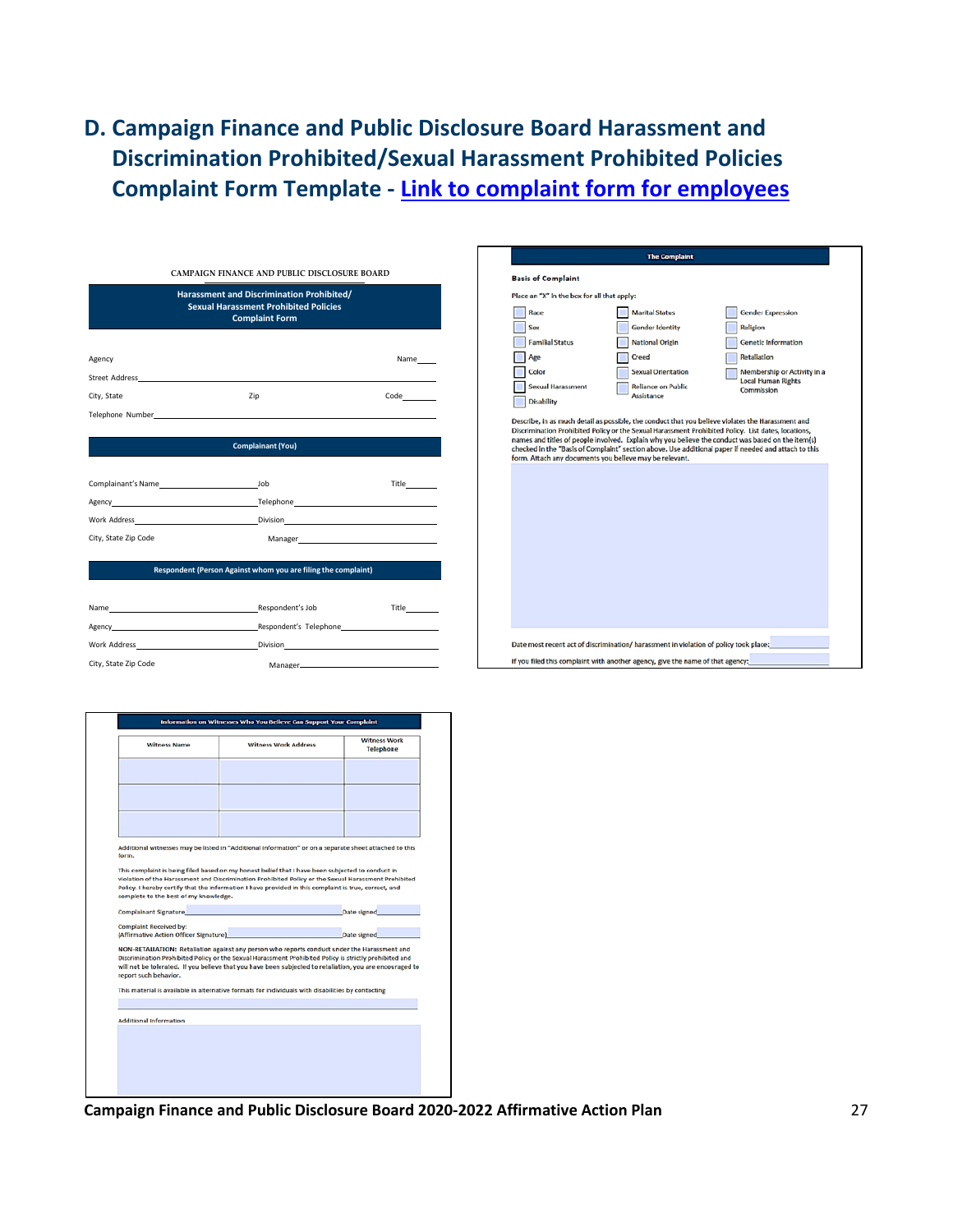### <span id="page-29-0"></span>**E. Statewide ADA Reasonable Accommodation Policy Statewide HR/LR Policy #1433: ADA Reasonable Accommodation Policy**

#### **Objective**

The goals of this policy are:

- To ensure compliance with all applicable state and federal laws;
- To establish a written and readily accessible procedure regarding reasonable accommodation, including providing notice of this policy on all job announcements;
- To provide guidance and resources about reasonable accommodations;
- To provide a respectful interactive process to explore reasonable accommodations; and
- To provide a timely and thorough review process for requests for reasonable accommodation.

#### **Policy Statement**

State agencies must comply with all state and federal laws that prohibit discrimination against qualified individuals with disabilities in all employment practices. All state agencies must provide reasonable accommodations to qualified applicants and employees with disabilities unless to do so would cause an undue hardship or pose a direct threat. Agencies must provide reasonable accommodation when:

- A qualified applicant with a disability needs an accommodation to have an equal opportunity to compete for a job;
- A qualified employee with a disability needs an accommodation to perform the essential functions of the employee's job; and
- A qualified employee with a disability needs an accommodation to enjoy equal access to benefits and privileges of employment (e.g., trainings, office sponsored events).

#### **Scope**

This policy applies to all employees of the Executive Branch and classified employees in the Office of Legislative Auditor, Minnesota State Retirement System, Public Employee Retirement System, and Teachers' Retirement System.

#### **Definitions**

**Applicant -** A person who expresses interest in employment and satisfies the minimum requirements for application established by the job posting and job description.

**Americans with Disabilities Act (ADA) Coordinator -** Each agency is required to appoint an ADA coordinator or designee, depending on agency size, to direct and coordinate agency compliance with Title I of the ADA.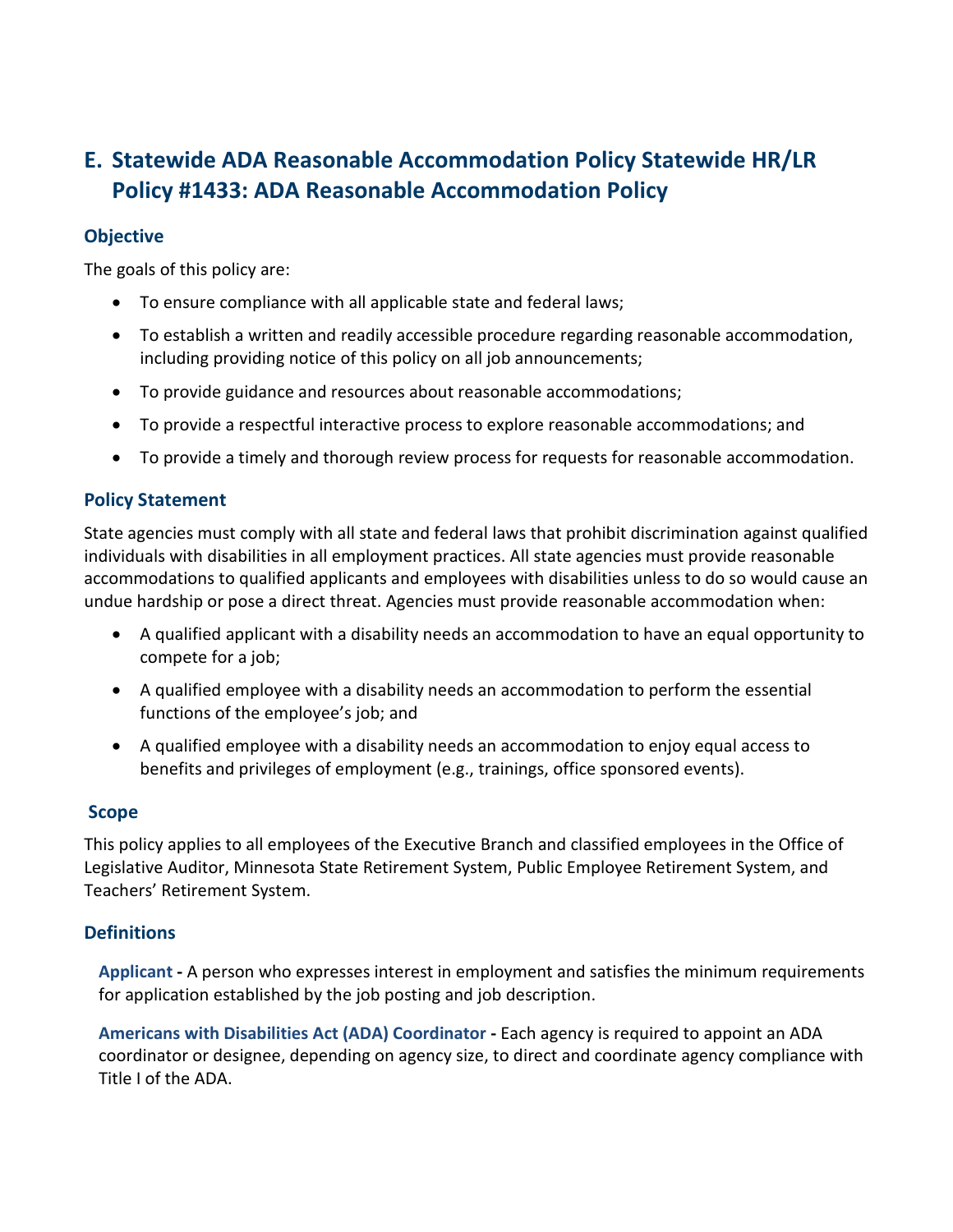**Direct Threat** *-* A significant risk of substantial harm to the health or safety of the individual or others that cannot be eliminated or reduced by reasonable accommodation.

The determination that an individual poses a direct threat shall be based on an individualized assessment of the individual's present ability to safely perform the essential functions of the job.

**Essential Functions** *-* Duties so fundamental that the individual cannot do the job without being able to perform them. A function can be essential if:

- The job exists specifically to perform the function(s); or
- There are a limited number of other employees who could perform the function(s); or
- The function(s) is/are specialized and the individual is hired based on the employee's expertise.

**Interactive Process** *-* A discussion between the employer and the individual with a disability to determine an effective reasonable accommodation for the individual with a disability. To be interactive, both sides must communicate and exchange information.

#### **Individual with a Disability -** An individual who:

- Has a physical, sensory, or mental impairment that substantially limits one or more major life activities; or
- Has a record or history of such impairment; or
- Is regarded as having such impairment.

**Qualified Individual with a Disability** - An individual who:

- Satisfies the requisite skill, experience, education, and other job-related requirements of the job that the individual holds or desires; and
- Can perform the essential functions of the position with or without reasonable accommodation.

**Major Life Activities** *-* May include, but are not limited to, caring for oneself, performing manual tasks, seeing, hearing, eating, sleeping, walking, standing, lifting, bending, speaking, breathing, learning, reading, concentrating, thinking, communicating, and working.

Major life activities also include the operation of a major bodily function, including but not limited to, functions of the immune system, normal cell growth, digestive, bowel, bladder, neurological, brain, respiratory, circulatory, endocrine, and reproductive functions.

**Medical Documentation** - Information from the requestor's treating provider which is sufficient to enable the employer to determine whether an individual has a disability and whether and what type of reasonable accommodation is needed when the disability or the need for accommodation is not obvious. Medical documentation can be requested using the standardized Letter Requesting [Documentation for Determining ADA Eligibility from a Medical Provider.](https://mn.gov/mmb-stat/policies/letter-to-treating-physician-requesting-docs-for-ada-eligibility.pdf)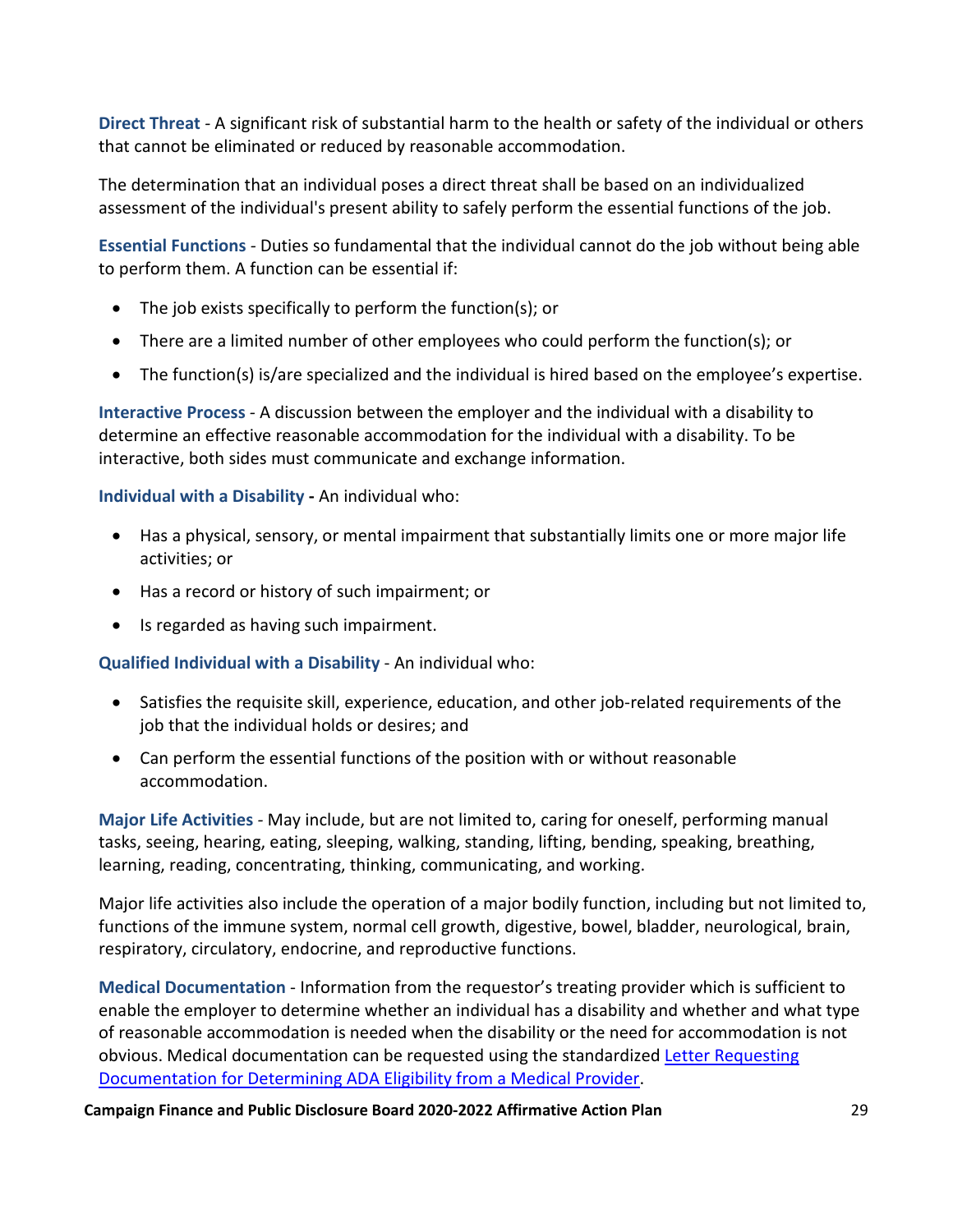**Reasonable Accommodation** - An adjustment or alteration that enables a qualified individual with a disability to apply for a job, perform job duties, or enjoy the benefits and privileges of employment. Reasonable accommodations may include:

- Modifications or adjustments to a job application process to permit a qualified individual with a disability to be considered for a job; or
- Modifications or adjustments to enable a qualified individual with a disability to perform the essential functions of the job; or
- Modifications or adjustments that enable qualified employees with disabilities to enjoy equal benefits and privileges of employment.
- Modifications or adjustments may include, but are not limited to:
	- o Providing materials in alternative formats like large print or Braille;
	- o Providing assistive technology, including information technology and communications equipment, or specially designed furniture;
	- o Modifying work schedules or supervisory methods;
	- o Granting breaks or providing leave;
	- o Altering how or when job duties are performed;
	- o Removing and/or substituting a marginal function;
	- o Moving to a different office space;
	- o Providing telework;
	- o Making changes in workplace policies;
	- o Providing a reader or other staff assistant to enable employees to perform their job functions, where a reasonable accommodation cannot be provided by current staff;
	- o Removing an architectural barrier, including reconfiguring work spaces;
	- o Providing accessible parking;
	- o Providing a sign language interpreter; or
	- o Providing a reassignment to a vacant position.

**Reassignment** - Reassignment to a vacant position for which an employee is qualified is a "last resort" form of a reasonable accommodation. This type of accommodation must be provided to an employee, who, because of a disability, can no longer perform the essential functions of the position, with or without reasonable accommodation, unless the employer can show that it will be an undue hardship.

**Support Person** - Any person an individual with a disability identifies to help during the reasonable accommodation process in terms of filling out paperwork, attending meetings during the interactive process to take notes or ask clarifying questions, or to provide emotional support.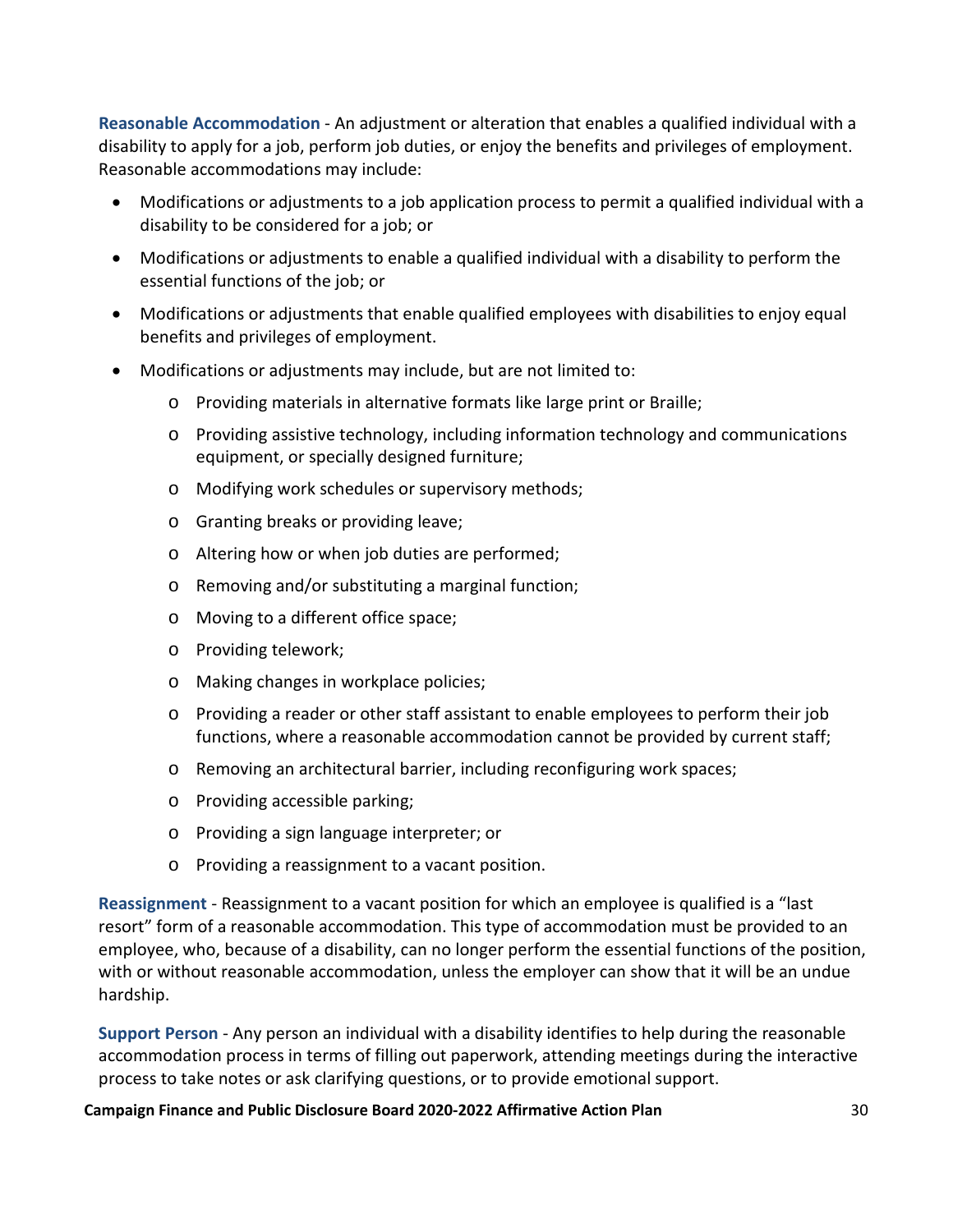**Undue Hardship** - A specific reasonable accommodation would require significant difficulty or expense. Undue hardship is always determined on a case-by-case basis considering factors that include the nature and cost of the accommodation requested and the impact of the accommodation on the operations of the agency. A state agency is not required to provide accommodations that would impose an undue hardship on the operation of the agency.

#### **Exclusions**

N/A

#### **Statutory References**

- [Rehabilitation Act of 1973, Title 29 USC 701](http://www.gpo.gov/fdsys/pkg/USCODE-2011-title29/pdf/USCODE-2011-title29-chap16-other-sec701.pdf)
- [Americans with Disabilities Act \(1990\)](http://www.eeoc.gov/laws/statutes/ada.cfm)
- [29 C.F.R. 1630, Regulations to Implement the Equal Employment Provisions of the Americans](http://www.ecfr.gov/cgi-bin/text-idx?SID=706a20d9d9f6ce0f0dbc46ea6ff8b049&node=29:4.1.4.1.20&rgn=div5)  [with Disabilities Act](http://www.ecfr.gov/cgi-bin/text-idx?SID=706a20d9d9f6ce0f0dbc46ea6ff8b049&node=29:4.1.4.1.20&rgn=div5)

#### **General Standards and Expectations**

#### **Individuals who may request a reasonable accommodation include:**

- Any qualified applicant with a disability who needs assistance with the job application procedure or the interview or selection process; or
- Any qualified agency employee with a disability who needs a reasonable accommodation to perform the essential functions of the position; or
- A third party, such as a family member, friend, health professional or other representative, on behalf of a qualified applicant or employee with a disability, when the applicant or employee is unable to make the request for reasonable accommodation. When possible, the agency must contact the applicant or employee to confirm that the accommodation is wanted. The applicant or employee has the discretion to accept or reject the proposed accommodation.

The agency must abide by the [Minnesota Government Data Practices](https://www.revisor.mn.gov/statutes/?id=13) Act, Chapter 13, in obtaining or sharing information related to accommodation requests.

#### **How to request a reasonable accommodation**

An agency applicant or employee may make a reasonable accommodation request to any or all of the following:

- Immediate supervisor or manager in the employee's chain of command;
- Agency Affirmative Action Officer/Designee;
- Agency ADA Coordinator;
- Agency Human Resources Office;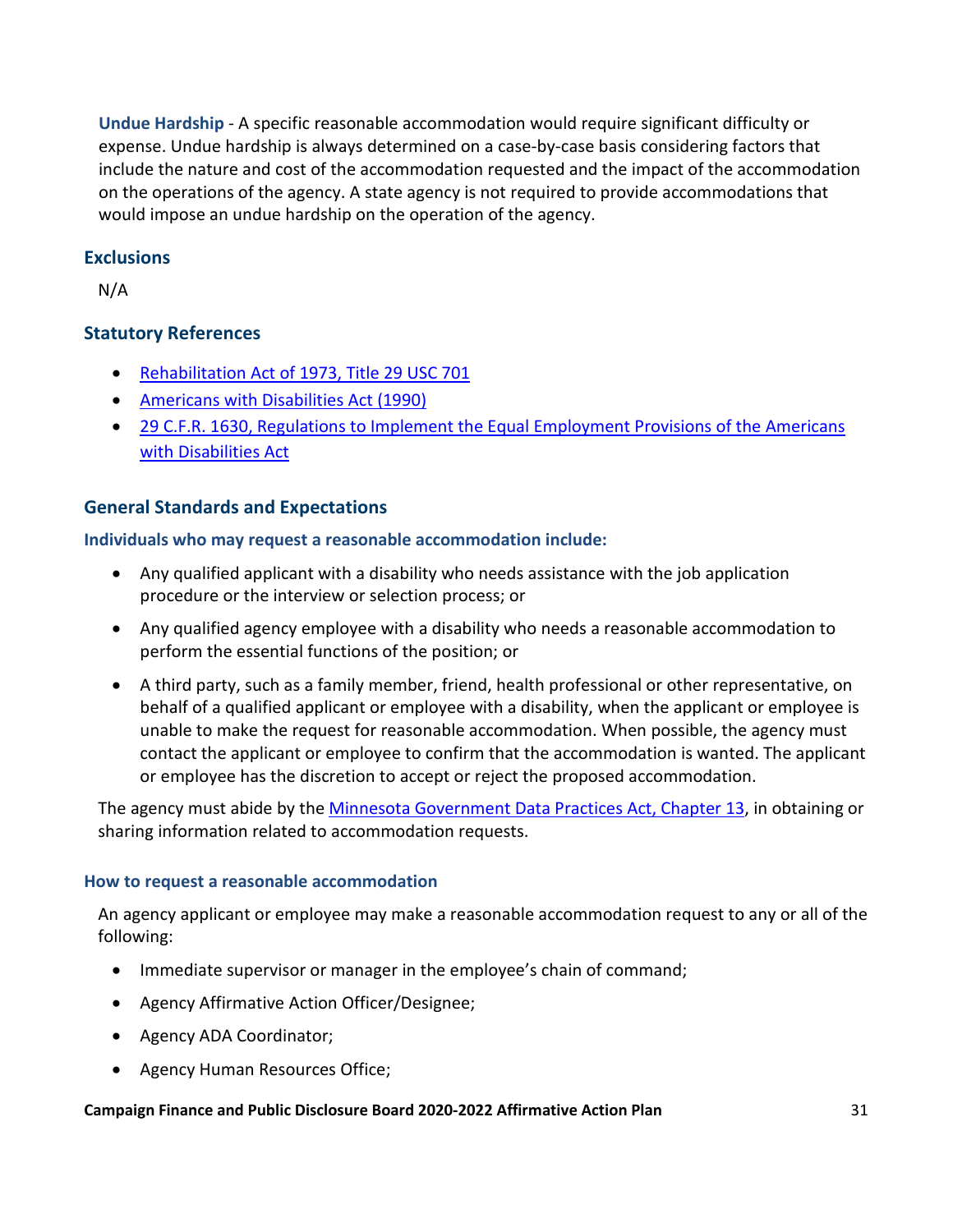• Any agency official with whom the applicant has contact during the application, interview and/or selection process.

#### **Timing of the request**

An applicant or employee may request a reasonable accommodation at any time, even if the individual has not previously disclosed the existence of a disability or the need for an accommodation. A request is any communication in which an individual asks or states that he or she needs the agency to provide or change something because of a medical condition.

The reasonable accommodation process begins as soon as possible after the request for accommodation is made.

#### **Form of the request**

The applicant or employee is responsible for requesting a reasonable accommodation or providing sufficient notice to the agency that an accommodation is needed.

An initial request for accommodation may be made in any manner (e.g., writing, electronically, in person or orally).

The individual requesting an accommodation does not have to use any special words and does not have to mention the ADA or use the phrase "reasonable accommodation" or "disability."

Oral requests must be documented in writing to ensure efficient processing of requests.

Agency request forms can be found at: "Employee/Applicant Request for Reasonable [Accommodation Form"](https://mn.gov/mmb-stat/equal-opportunity/ada/accommodation-request-form.docx).

When a supervisor or manager observes or receives information indicating that an employee is experiencing difficulty performing the job due to a medical condition or disability, further inquiry may be required. Supervisors or managers should consult with the agency ADA Coordinator for advice on how to proceed.

When an employee needs the same reasonable accommodation on a repeated basis (e.g., the assistance of a sign language interpreter), a written request for accommodation is required the first time only. However, the employee requesting an accommodation must give appropriate advance notice each subsequent time the accommodation is needed. If the accommodation is needed on a regular basis (e.g., a weekly staff meeting), the agency must make appropriate arrangements without requiring a request in advance of each occasion.

#### **The interactive process entails**

Communication is a priority and encouraged throughout the entire reasonable accommodation process. The interactive process is a collaborative process between the employee and/or applicant and the agency to explore and identify specific reasonable accommodation(s). (For information on the Interactive Process see the U.S. Department of Labor, Job Accommodation Network at [http://askjan.org/topics/interactive.htm\)](http://askjan.org/topics/interactive.htm). This process is required when: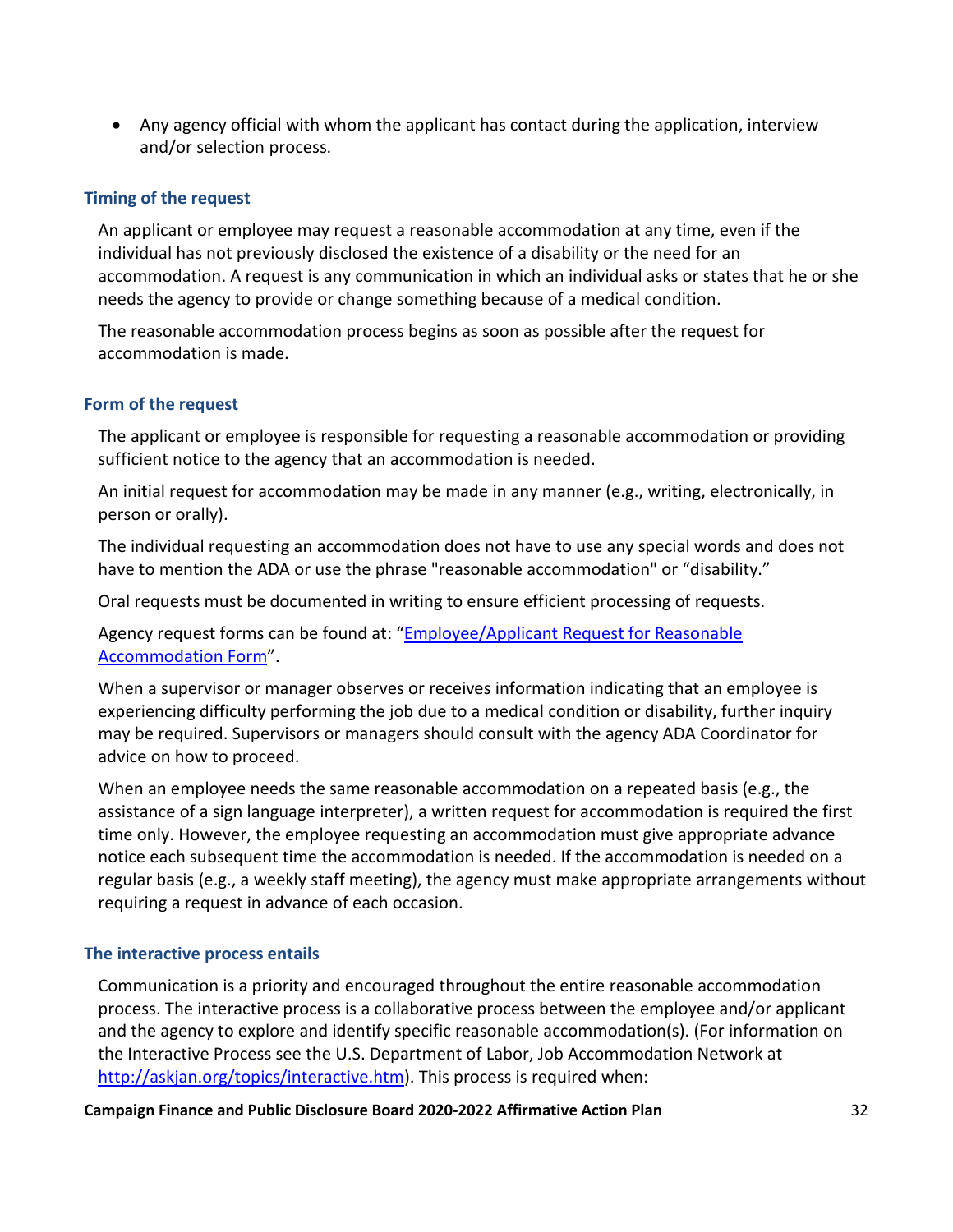- The need for a reasonable accommodation is not obvious;
- The specific limitation, problem or barrier is unclear;
- An effective reasonable accommodation is not obvious;
- The parties are considering different forms of reasonable accommodation;
- The medical condition changes or fluctuates; or,
- There are questions about the reasonableness of the requested accommodation.

The interactive process should begin as soon as possible after a request for reasonable accommodation is made or the need for accommodation becomes known.

The process should ensure a full exchange of relevant information and communication between the individual and the agency. An individual may request that the agency ADA Coordinator, a union representative, or support person be present.

The agency ADA Coordinator shall be consulted when:

- Issues, conflicts or questions arise in the interactive process; and
- Prior to denying a request for accommodation.

#### **Agency responsibilities for processing the request**

As the first step in processing a request for reasonable accommodation, the person who receives the request must promptly forward the request to the appropriate decision maker. At the same time, the recipient will notify the requestor who the decision maker is.

#### **Executive director**

The executive director of the agency or agency head has the ultimate responsibility to ensure compliance with the ADA and this policy and appoint an ADA Coordinator.

#### **ADA Coordinator**

The agency ADA Coordinator is the agency's decision maker for reasonable accommodation requests for all types of requests outside of the supervisors' and managers' authority. The agency ADA Coordinator will work with the supervisor and manager, and where necessary, with agency Human Resources, to implement the approved reasonable accommodation.

#### **Supervisors and Managers**

Agencies have the authority to designate the level of management approval needed for reasonable accommodation requests for low-cost purchases. For example:

Requests for standard office equipment that is needed as a reasonable accommodation and adaptive items costing less than \$100. [Agencies can adjust the dollar amount based on their needs]; and

Requests for a change in a condition of employment such as modified duties, or a change in schedule, or the location and size of an employee's workspace. [Agencies can choose to delegate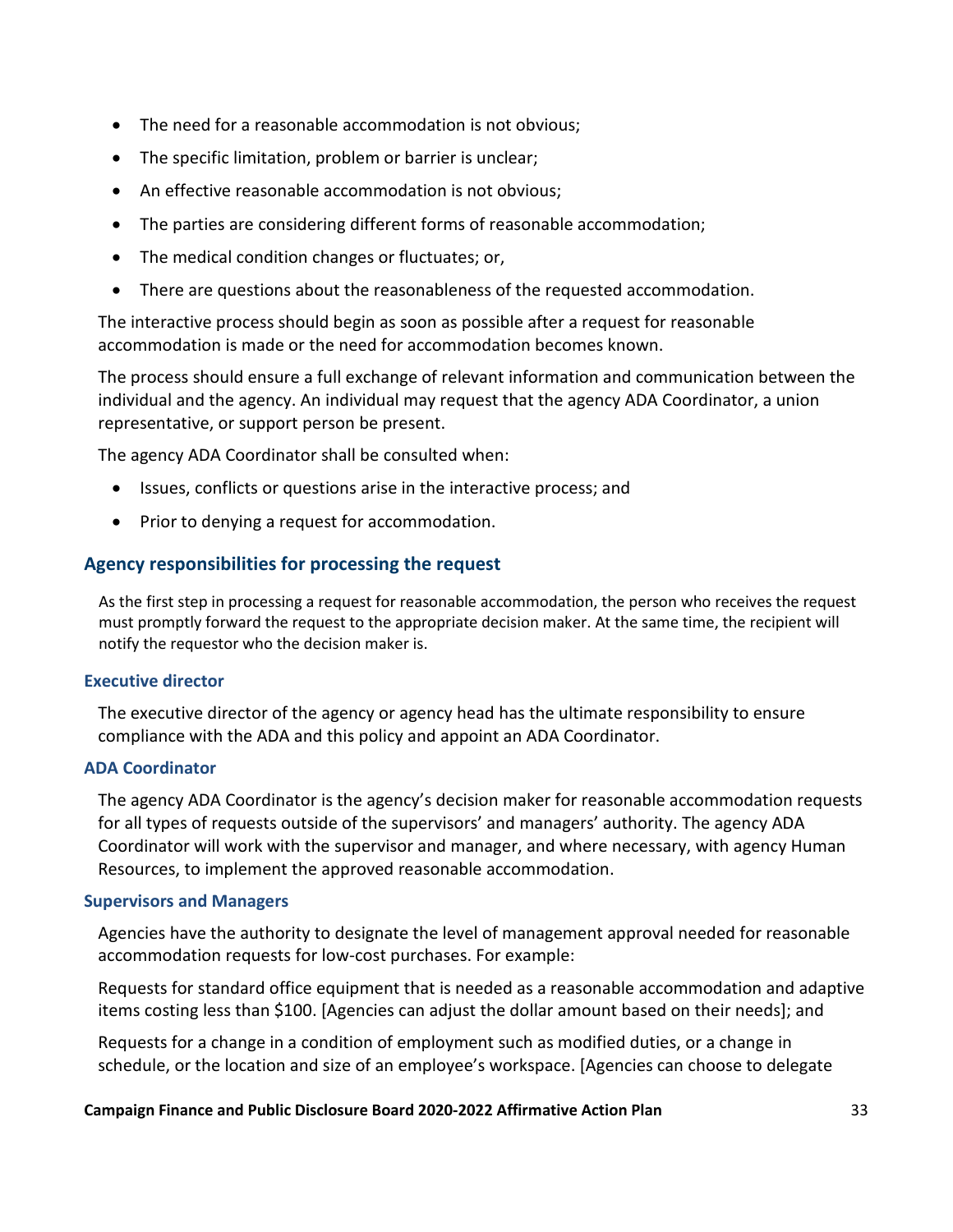specific requests to supervisors or managers or require these types of requests to work through the agency ADA Coordinator].

#### **Analysis for processing requests**

Before approving or denying a request for accommodation, the agency decision maker with assistance from the agency ADA Coordinator will:

- 1. Determine if the requestor is a qualified individual with a disability;
- 2. Determine if the accommodation is needed to:
	- Enable a qualified applicant with a disability to be considered for the position the individual desires;
	- Enable a qualified employee with a disability to perform the essential functions of the position; or
	- Enable a qualified employee with a disability to enjoy equal benefits or privileges of employment as similarly situated employees without disabilities;
- 3. Determine whether the requested accommodation is reasonable;
- 4. Determine whether there is a reasonable accommodation that will be effective for the requestor and the agency; and
- 5. Determine whether the reasonable accommodation will impose an undue hardship on the agency's operations.

An employee's accommodation preference is always seriously considered, but the agency is not obligated to provide the requestor's accommodation of choice, so long as it offers an effective accommodation, or determines that accommodation would cause an undue hardship.

#### **Obtaining medical documentation in connection with a request for reasonable accommodation**

In some cases, the disability and need for accommodation will be reasonably evident or already known, for example, where an employee is blind. In these cases, the agency will not seek further medical documentation. If a requestor's disability and/or need for reasonable accommodation are not obvious or already known, the agency ADA Coordinator may require medical information showing that the requestor has a covered disability that requires accommodation. The agency ADA Coordinator may request medical information in certain other circumstances. For example when:

- The information submitted by the requestor is insufficient to document the disability or the need for the accommodation;
- A question exists as to whether an individual is able to perform the essential functions of the position, with or without reasonable accommodation; or
- A question exists as to whether the employee will pose a direct threat to himself/herself or others.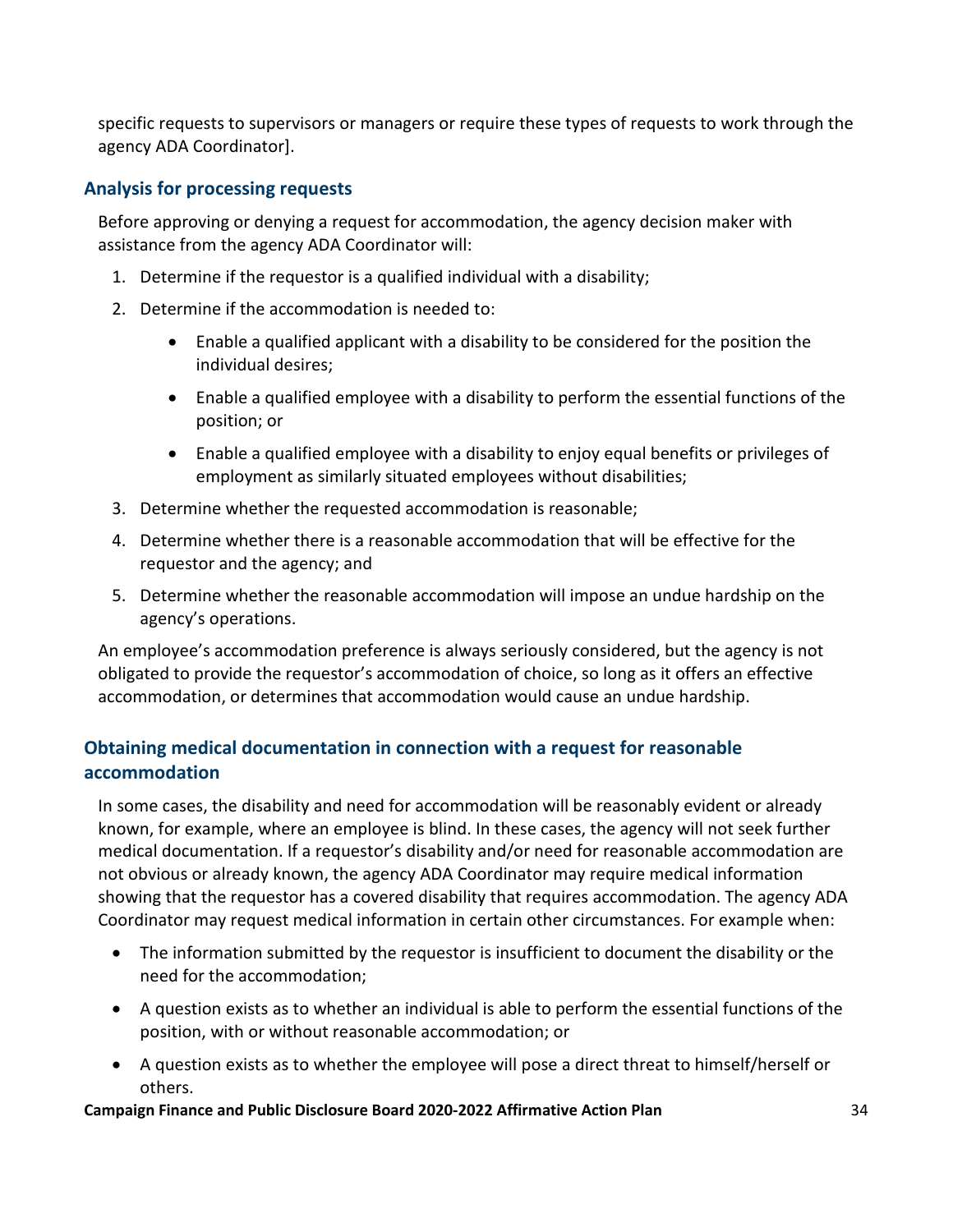Where medical documentation is necessary, the agency ADA Coordinator must make the request and use th[e Letter Requesting Documentation for Determining ADA Eligibility from a Medical Provider.](https://mn.gov/mmb-stat/policies/letter-to-treating-physician-requesting-docs-for-ada-eligibility.pdf) The agency ADA Coordinator must also obtain the requestor's completed and signed [Authorization](https://mn.gov/mmb-stat/policies/ada-authorization-for-release-of-medical-information.docx)  [for Release of Medical Information](https://mn.gov/mmb-stat/policies/ada-authorization-for-release-of-medical-information.docx) before sending the Letter to, or otherwise communicating with, the medical provider. The employee may choose not to sign the Authorization. However, if the employee chooses not to sign the Authorization, it is the employee's responsibility to ensure that the agency receives the requested medical information.

Only medical documentation specifically related to the employee's request for accommodation and ability to perform the essential functions of the position will be requested. When medical documentation or information is appropriately requested, an employee must provide it in a timely manner, or the agency may deny the reasonable accommodation request. Agencies must not request medical records; medical records are not appropriate documentation and cannot be accepted. **Supervisors and managers** *must not* **request medical information or documentation from an applicant or employee seeking an accommodation.** Such a request will be made by the agency ADA Coordinator, if appropriate.

#### **Confidentiality requirements**

#### **Medical Information**

Medical information obtained in connection with the reasonable accommodation process must be kept confidential. All medical information obtained in connection with such requests must be collected and maintained on separate forms and in separate physical or electronic files from nonmedical personnel files and records. Electronic copies of medical information obtained in connection with the reasonable accommodation process must be stored so that access is limited to only the agency ADA Coordinator. Physical copies of such medical information must be stored in a locked cabinet or office when not in use or unattended. Generally, medical documentation obtained in connection with the reasonable accommodation process should only be reviewed by the agency ADA Coordinator.

The agency ADA Coordinator may disclose medical information obtained in connection with the reasonable accommodation process to the following:

- Supervisors, managers or agency HR staff who have a need to know may be told about the necessary work restrictions and about the accommodations necessary to perform the employee's duties. However, information about the employee's medical condition should only be disclosed if strictly necessary, such as for safety reasons;
- First aid and safety personnel may be informed, when appropriate, if the employee may require emergency treatment or assistance in an emergency evacuation;
- To consult with the State ADA Coordinator or Employment Law Counsel at MMB, or the Attorney General's Office about accommodation requests, denial of accommodation requests or purchasing of specific assistive technology or other resources; or
- Government officials assigned to investigate agency compliance with the ADA.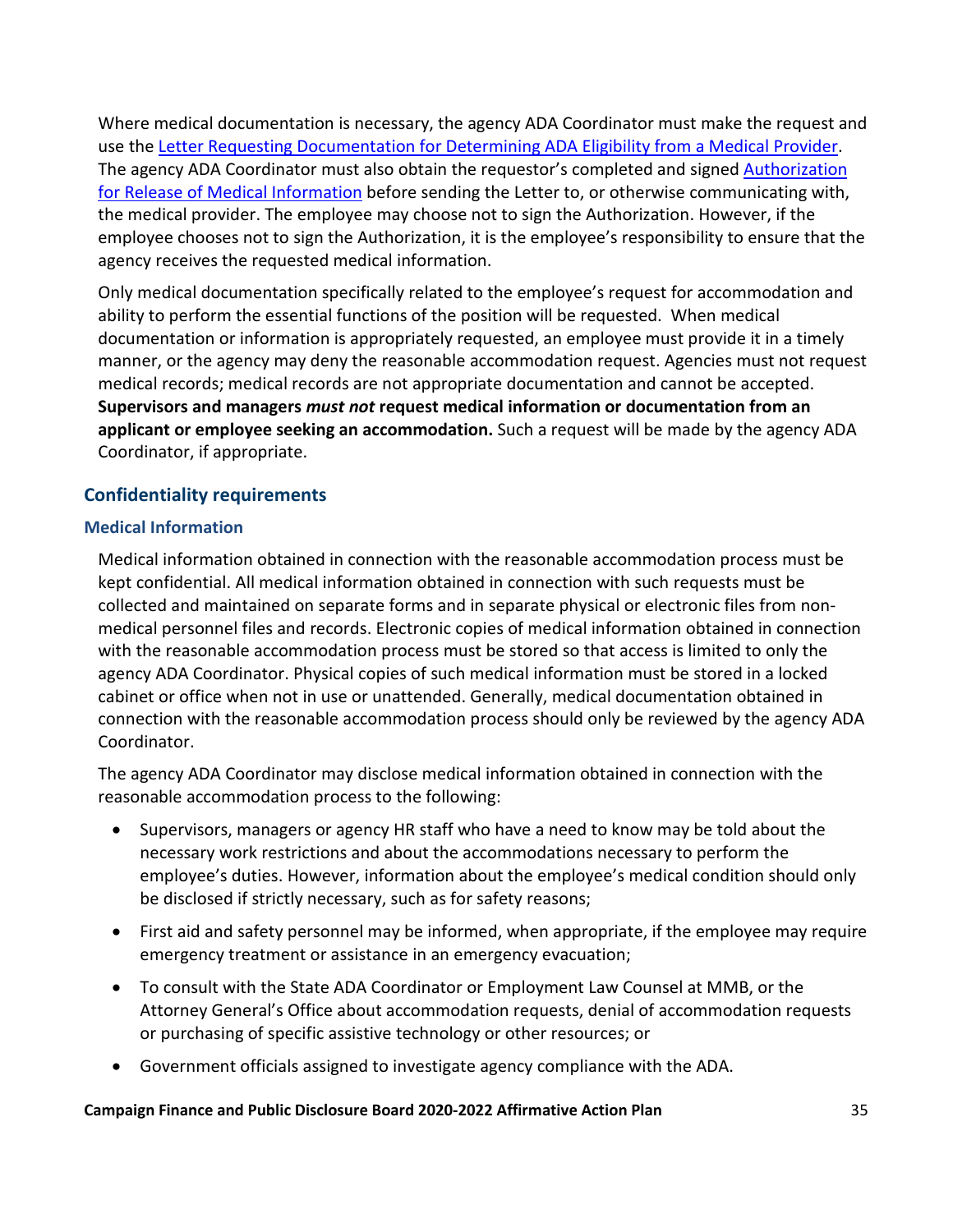Whenever medical information is appropriately disclosed as described above, the recipients of the information must comply with all confidentiality requirements.

#### **Accommodation Information**

The fact that an individual is receiving an accommodation because of a disability is confidential and may only be shared with those individuals who have a need to know for purposes of implementing the accommodation, such as the requestor's supervisor and the agency ADA Coordinator.

#### **General Information**

General summary information regarding an employee's or applicant's status as an individual with a disability may be collected by agency equal opportunity officials to maintain records and evaluate and report on the agency's performance in hiring, retention, and processing reasonable accommodation requests.

#### **Approval of requests for reasonable accommodation**

As soon as the decision maker determines that a reasonable accommodation will be provided, the agency ADA Coordinator will process the request and provide the reasonable accommodation in as short of a timeframe as possible. The time necessary to process a request will depend on the nature of the accommodation requested and whether it is necessary to obtain supporting information. If an approved accommodation cannot be provided within a reasonable time, the decision maker will inform the requestor of the status of the request before the end of 30 days. Where feasible, if there is a delay in providing the request, temporary measures will be taken to provide assistance.

Once approved, the reasonable accommodation should be documented for record keeping purposes and the records maintained by the agency ADA Coordinator.

#### **Funding for reasonable accommodations**

The agency must specify how the agency will pay for reasonable accommodations.

#### **Procedures for reassignment as a reasonable accommodation**

Reassignment to a vacant position is an accommodation that must be considered if there are no effective reasonable accommodations that would enable the employee to perform the essential functions of his/her current job, or if all other reasonable accommodations would impose an undue hardship.

The agency ADA Coordinator will work with agency Human Resources staff and the requestor to identify appropriate vacant positions within the agency for which the employee may be qualified and can perform the essential functions of the vacant position, with or without reasonable accommodation. Vacant positions which are equivalent to the employee's current job in terms of pay, status, and other relevant factors will be considered first. If there are none, the agency will consider vacant lower level positions for which the individual is qualified. The EEOC recommends that the agency consider positions that are currently vacant or will be coming open within at least the next 60 days.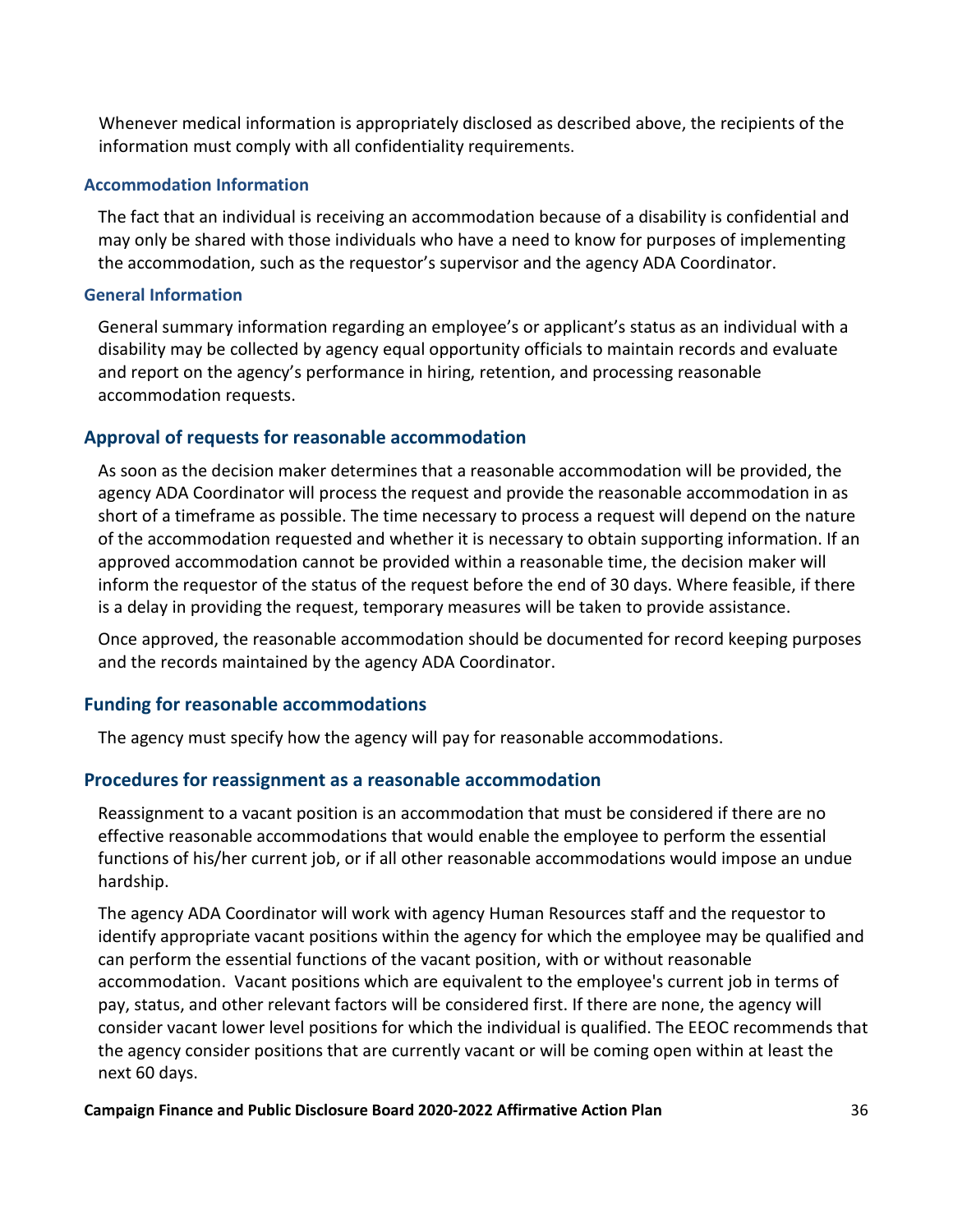#### **Denial of requests for reasonable accommodation**

The agency ADA Coordinator must be contacted for assistance and guidance prior to denying any request for reasonable accommodation. The agency may deny a request for reasonable accommodation where:

- The individual is not a qualified individual with a disability;
- The reasonable accommodation results in undue hardship or the individual poses a direct threat to the individual or others. Undue hardship and direct threat are determined on a caseby-case basis with guidance from the agency ADA Coordinator; or
- Where no reasonable accommodation, including reassignment to a vacant position, will enable the employee to perform all the essential functions of the job.

The explanation for denial must be provided to the requestor in writing. The explanation should be written in plain language and clearly state the specific reasons for denial. Where the decision maker has denied a specific requested accommodation, but has offered a different accommodation in its place, the decision letter should explain both the reasons for denying the accommodation requested and the reasons that the accommodation being offered will be effective.

#### **Consideration of undue hardship**

An interactive process must occur prior to the agency making a determination of undue hardship. Determination of undue hardship is made on a case-by-case basis and only after consultation with the agency's ADA Coordinator. In determining whether granting a reasonable accommodation will cause an undue hardship, the agency considers factors such as the nature and cost of the accommodation in relationship to the size and resources of the agency and the impact the accommodation will have on the operations of the agency.

Agencies may deny reasonable accommodations based upon an undue hardship. Prior to denying reasonable accommodation requests due to lack of financial resources, the agency will consult with the State ADA Coordinator at MMB.

#### **Determining direct threat**

The determination that an individual poses a "direct threat," (i.e., a significant risk of substantial harm to the health or safety of the individual or others) which cannot be eliminated or reduced by a reasonable accommodation, must be based on an individualized assessment of the individual's present ability to safely perform the essential functions of the job with or without reasonable accommodation. A determination that an individual poses a direct threat cannot be based on fears, misconceptions, or stereotypes about the individual's disability. Instead, the agency must make a reasonable medical judgment, relying on the most current medical knowledge and the best available objective evidence.

In determining whether an individual poses a direct threat, the factors to be considered include:

• Duration of the risk;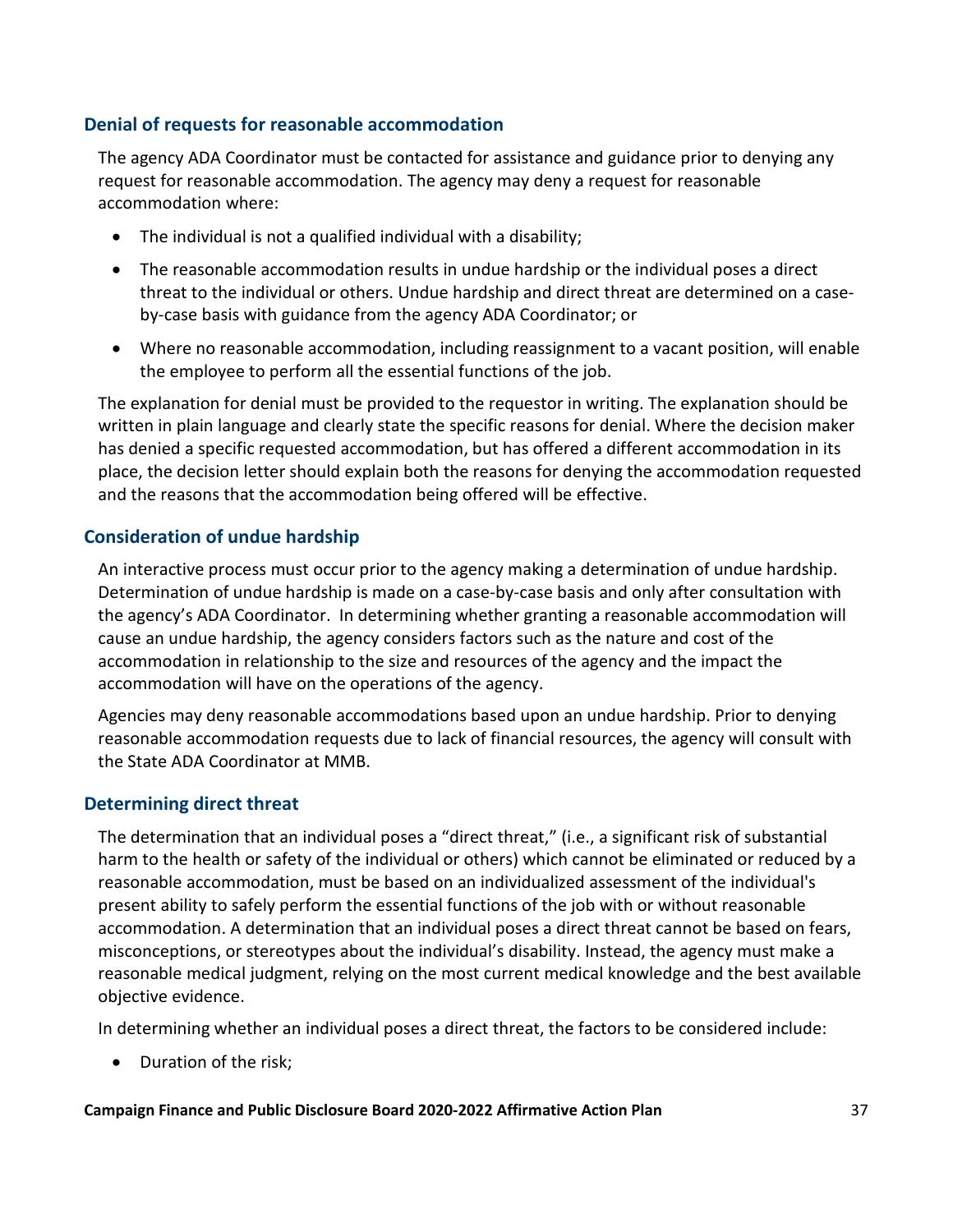- Nature and severity of the potential harm;
- Likelihood that the potential harm will occur; and
- Imminence of the potential harm.

#### **Appeals process in the event of denial**

In addition to providing the requestor with the reasons for denial of a request for reasonable accommodation, agencies must designate a process for review when an applicant or employee chooses to appeal the denial of a reasonable accommodation request. This process:

- Must include review by an agency official;
- May include review by the State ADA Coordinator; and/or
- Must inform the requestor of the statutory right to file a charge with the Equal Employment Opportunity Commission or the Minnesota Department of Human Rights.

#### **Information tracking and records retention**

Agencies must track reasonable accommodations requested and report once a year by September 1st to MMB the number and types of accommodations requested, approved, denied and other relevant information.

Agencies must retain reasonable accommodation documentation according to the agency's document retention schedule, but in all cases for at least one year from the date the record is made or the personnel action involved is taken, whichever occurs later. 29 C.F.R. § 1602.14.

#### **Responsibilities**

#### **Agencies are responsible for the request:**

• Adoption and implementation of this policy and development of reasonable accommodation procedures consistent with the guidance in this document.

#### **MMB is responsible for:**

• Provide advice and assistance to state agencies and maintain this policy.

#### **Please review the following forms:**

- [Employee/Applicant Request for ADA Reasonable Accommodation](https://mn.gov/mmb-stat/equal-opportunity/ada/accommodation-request-form.docx)
- [Authorization of Release of Medical Information for ADA Reasonable Accommodations](https://mn.gov/mmb-stat/policies/ada-authorization-for-release-of-medical-information.docx)
- [Letter Requesting Documentation for Determining ADA Eligibility from a Medical Provider](https://mn.gov/mmb-stat/policies/letter-to-treating-physician-requesting-docs-for-ada-eligibility.pdf)

#### **REFERENCES**

• [U.S. Equal Employment Opportunity Commission,](http://www.eeoc.gov/) *Enforcement Guidance*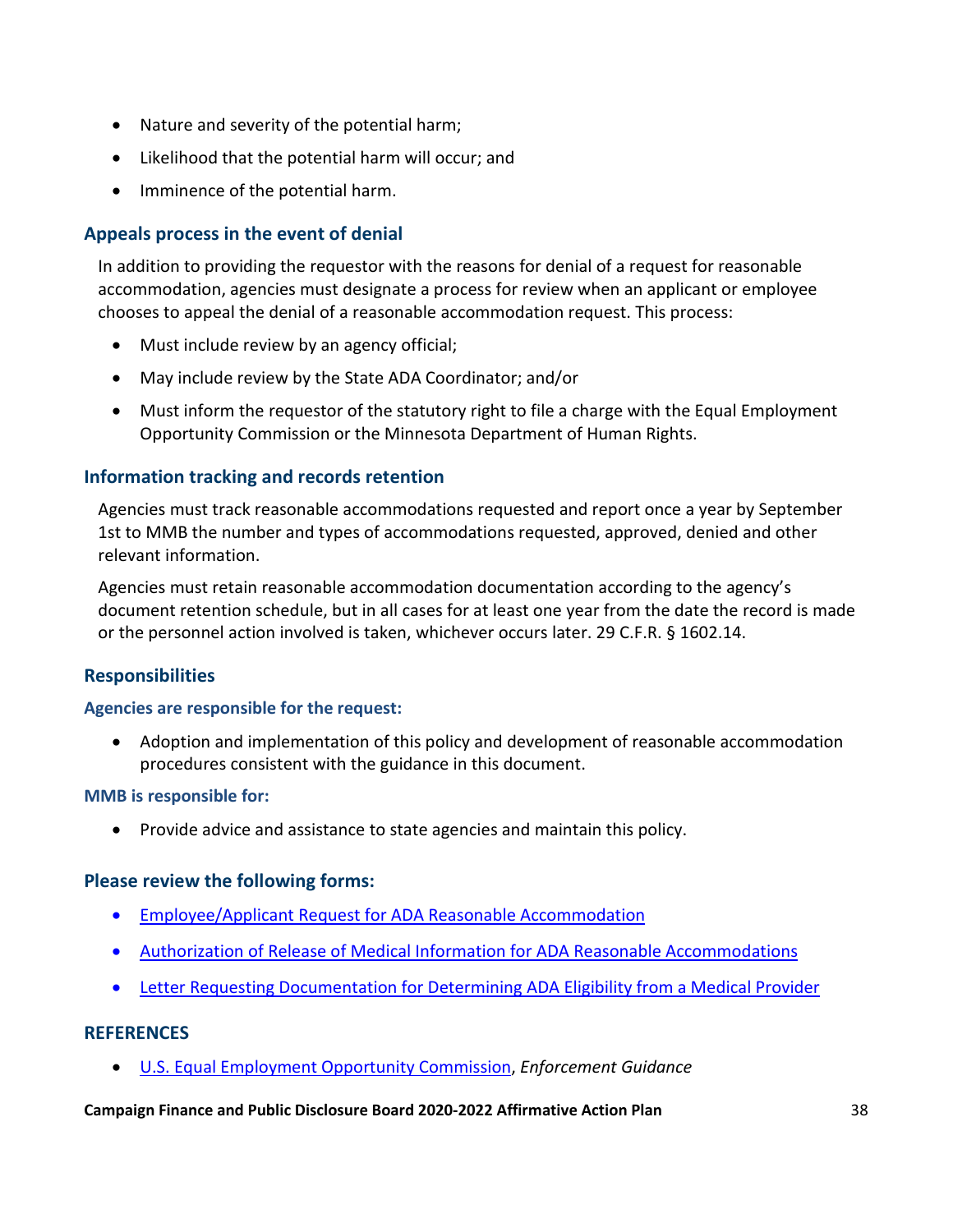- Pre-employment Disability-Related Questions and Medical Examinations at 5, 6-8, 20, 21-22, 8 FEP Manual (BNA) 405:7191, 7192-94, 7201 (1995).
- Workers' Compensation and the ADA at 15-20, 8 FEP Manual (BNA) 405:7391, 7398-7401 (1996).
- The Americans with Disabilities Act and Psychiatric Disabilities at 19-28, 8 FEP Manual (BNA) 405:7461, 7470-76 (1997).
- Reasonable Accommodation and Undue Hardship under the Americans with Disabilities Act (October 17, 2002), (clarifies the rights and responsibilities of employers and individuals with disabilities regarding reasonable accommodation and undue hardship).
- Disability-Related Inquiries and Medical Examinations of Employees (explains when it is permissible for employers to make disability-related inquiries or require medical examinations of employees).
- Fact Sheet on the Family and Medical Leave Act, the Americans with Disabilities Act, and Title VII of the Civil Rights Act of 1964 at 6-9, 8 FEP Manual (BNA) 4055:7371.

The [Genetic Information Nondiscrimination Act \(GINA\) of 2008](http://www.eeoc.gov/laws/types/genetic.cfm) and [M.S. 181.974](https://www.revisor.mn.gov/statutes/?id=181.974) prohibit employers from using genetic information when making decisions regarding employment.

[Minnesota Human Rights Act \(MHRA\)](https://www.revisor.mn.gov/statutes/?id=363A) prohibits employers from treating people differently in employment because of their race, color, creed, religion, national origin, sex, marital status, familial status, disability, public assistance, age, sexual orientation, or local human rights commission activity. The MHRA requires an employer to provide reasonable accommodation to qualified individuals with disabilities who are employees or applicants for employment, except when such accommodation would cause undue hardship or where the individual poses a direct threat to the health or safety of the individual or others. The MHRA prohibits requesting or requiring information about an individual's disability prior to a conditional offer of employment.

The [Family and Medical Leave Act](http://www.dol.gov/whd/fmla/) is a federal law requiring covered employers to provide eligible employees twelve weeks of job-protected, unpaid leave for qualified medical and family reasons.

Executive Order 14-14, Providing for Increased Participation of Individuals with Disabilities in State Employment, directs agencies to make efforts to hire more individuals with disabilities and report on progress.

#### **Contacts**

Equal Opportunity Office at Minnesota Management and Budget via [ADA.MMB@state.mn.us.](mailto:ADA.MMB@state.mn.us)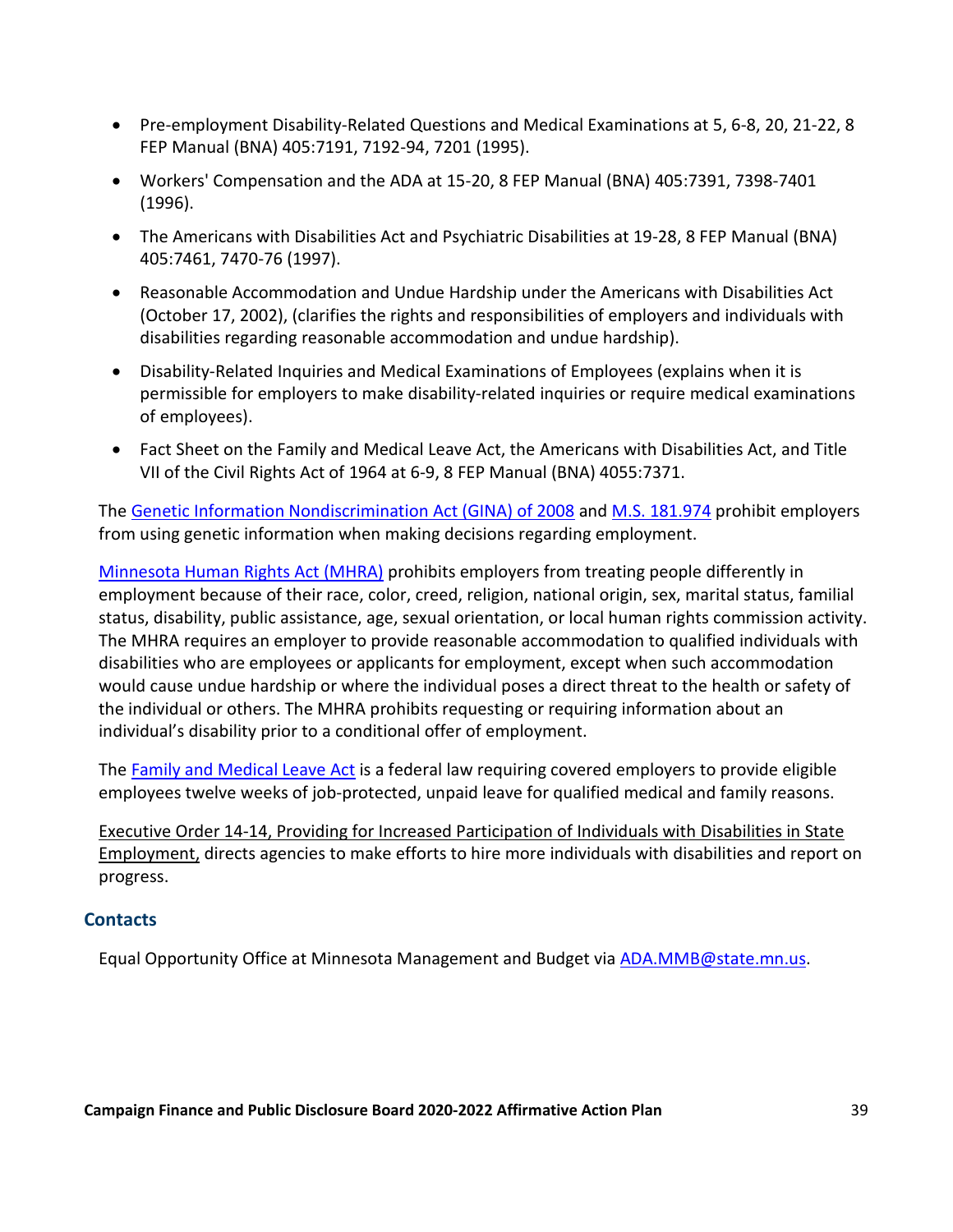#### **Request for Reasonable Accommodation Form - [Link to form](https://cfb.mn.gov/pdf/publications/policies/accommodation-request-form.pdf?t=1593104389)**

#### **Campaign Finance and Public Disclosure Board**

#### **Employee/Applicant Request for Americans with Disabilities Act ("ADA") Reasonable Accommodation Form**

The Campaign Finance and Public Disclosure Board is committed to complying with the Americans with Disabilities Act ("ADA") and the Minnesota Human Rights Act ("MHRA"). To be eligible for an ADA accommodation, you must be 1) qualified to perform the essential functions of the position and 2) have a disability that substantially or materially limits a major life activity or function. The ADA Coordinator/Designee will review each request on an individualized case-by-case basis to determine whether or not an accommodation can be made.

Employee/Applicant Name:

Job Title:

Work Location:

Phone Number:

**Data Privacy Statement:** This information may be used by the agency human resources representative, ADA Coordinator or designee, or any other individual who is authorized by the agency to receive medical information for purposes of providing reasonable accommodations under the ADA and MHRA. This information is necessary to determine whether you have a disability as defined by the ADA or MHRA, and to determine whether any reasonable accommodation can be made. The provision of this information is strictly voluntary; however, if you refuse to provide it, the agency may not have sufficient information to provide a reasonable accommodation.

**DO NOT PROVIDE ANY INFORMATION THAT IS NOT RELATED TO YOUR REQUEST FOR REASONABLE ACCOMMODATION. DO NOT PROVIDE COPIES OF MEDICAL RECORDS.**

- 1. What specific accommodation are you requesting?
- 2. If you are not sure what accommodation is needed, do you have any suggestions about what options we can explore?
	- a. Answer yes or no:
	- b. If yes, please explain:
- B. Questions to document the reason for the accommodation request *(please attach additional pages if necessary).*
	- 1. If you are an employee, what, if any, job function are you having difficulty performing; or if you are applicant, what portion of the application process are you having difficulty participating in?
- 1. What, if any, employment benefits are you having difficulty accessing?
- 2. What limitation, as result of your physical or mental impairment, is interfering with your ability to perform the functions of your job, access an employment benefit, or participate in the application process?
- 3. If you are requesting a specific accommodation, how will that accommodation be effective in allowing you to perform the functions of your job, access an employment benefit, or participate in the application process?

**Information Pertaining to Medical Documentation:** In the context of assessing an accommodation request, medical documentation may be needed to determine if the employee/applicant has a disability covered by the ADA and to assist in identifying an effective accommodation. The ADA Coordinator or designee in each agency is tasked with collecting necessary medical documentation. In the event that medical documentation is needed, the employee/applicant will be provided with the appropriate forms to submit to their medical provider. The employee/applicant has the responsibility to ensure that the requested information is returned to the ADA Coordinator or designee in a timely manner.

**This form does not cover, and the information to be disclosed should not contain, genetic information. "Genetic Information" includes: information about an individual's genetic tests; information about genetic tests of an individual's family members; information about the manifestation of a disease or disorder in an individual's family members (family medical history); an individual's request for, or receipt of, genetic services, or the participation in clinical research that includes genetic services by the individual or a family member of the individual; and genetic information of a fetus carried by an individual or by a pregnant woman who is a family member of the individual and the genetic information of any embryo legally held by the individual or family member using an assisted reproductive technology.**

**Employee/Applicant Signature:**

**Date:**

A. Questions to clarify accommodation requested.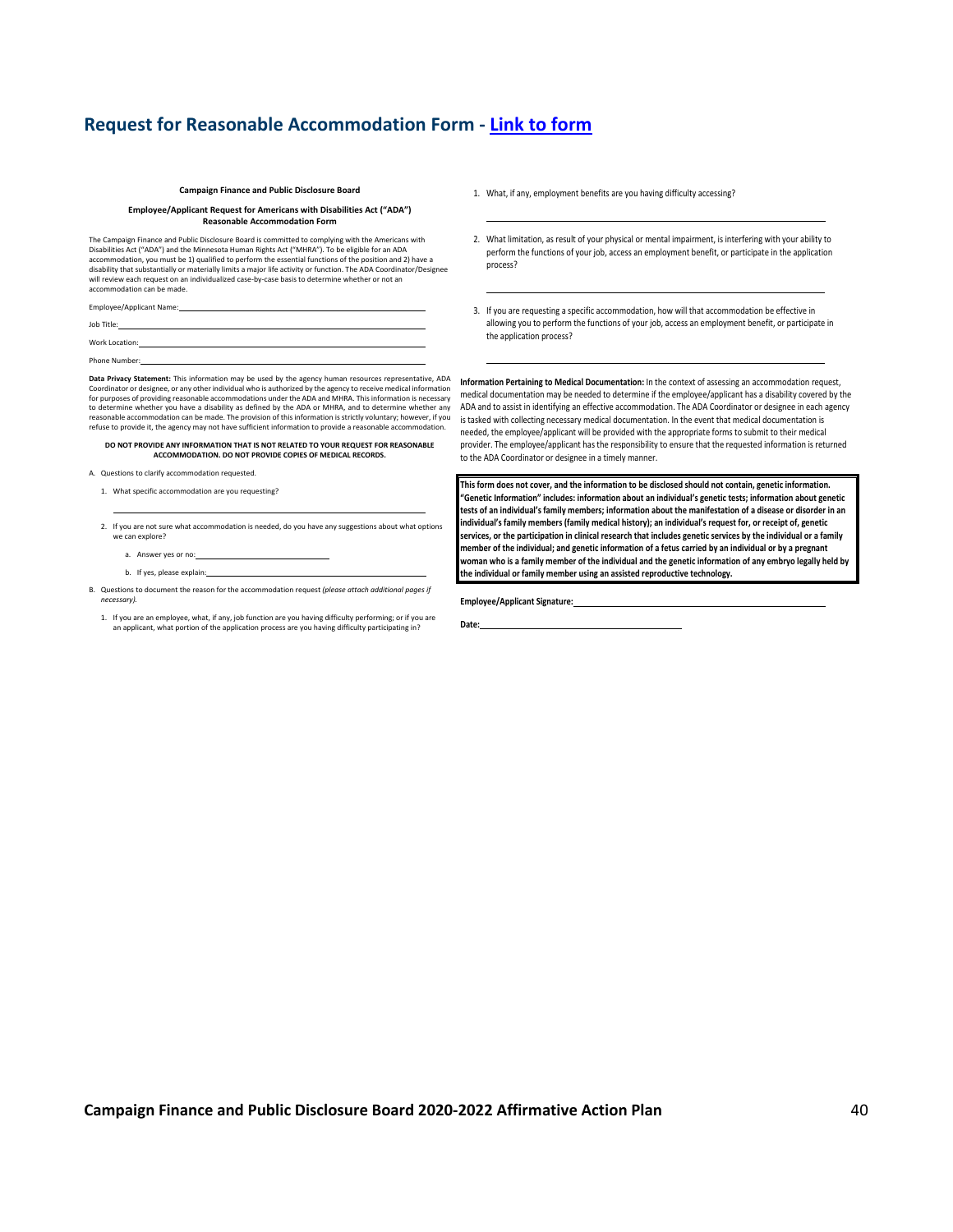### <span id="page-42-0"></span>**F. Notice Under the Americans with Disabilities Act**

In accordance with the requirements of Title II of the Americans with Disabilities Act of 1990 ("ADA"), the Campaign Finance and Public Disclosure Board will not discriminate against qualified individuals with disabilities on the basis of disability in its services, programs, or activities.

**Employment:** The Campaign Finance and Public Disclosure Board does not discriminate on the basis of disability in its hiring or employment practices and complies with all regulations promulgated by the U.S. Equal Employment Opportunity Commission under title I of the ADA.

**Effective Communication:** The Campaign Finance and Public Disclosure Board will generally, upon request, provide appropriate aids and services leading to effective communication for qualified persons with disabilities so they can participate equally in the Campaign Finance and Public Disclosure Board's programs, services, and activities, including qualified sign language interpreters, documents in Braille, and other ways of making information and communications accessible to people who have speech, hearing, or vision impairments.

**Modifications to Policies and Procedures:** The Campaign Finance and Public Disclosure Board will make all reasonable modifications to policies and programs to ensure that people with disabilities have an equal opportunity to enjoy all of its programs, services, and activities. For example, individuals with service animals are welcomed in the Campaign Finance and Public Disclosure Board offices, even where pets are generally prohibited.

Anyone who requires an auxiliary aid or service for effective communication, or a modification of policies or procedures to participate in a program, service, or activity of the Campaign Finance and Public Disclosure Board, should contact the Board's ADA Coordinator Jodi Pope at 651-539-1183 or jodi.pope@state.mn.us as soon as possible but no later than 48 hours before the scheduled event.

The ADA does not require the Campaign Finance and Public Disclosure Board to take any action that would fundamentally alter the nature of its programs or services, or impose an undue financial or administrative burden.

Complaints that a program, service, or activity of the Campaign Finance and Public Disclosure Board is not accessible to persons with disabilities should be directed to the Board's ADA Coordinator Jodi Pope at 651-539-1183 or jodi.pope@state.mn.us.

The Campaign Finance and Public Disclosure Board will not place a surcharge on a particular individual with a disability or any group of individuals with disabilities to cover the cost of providing auxiliary aids/services or reasonable modifications of policy, such as retrieving items from locations that are open to the public but are not accessible to persons who use wheelchairs.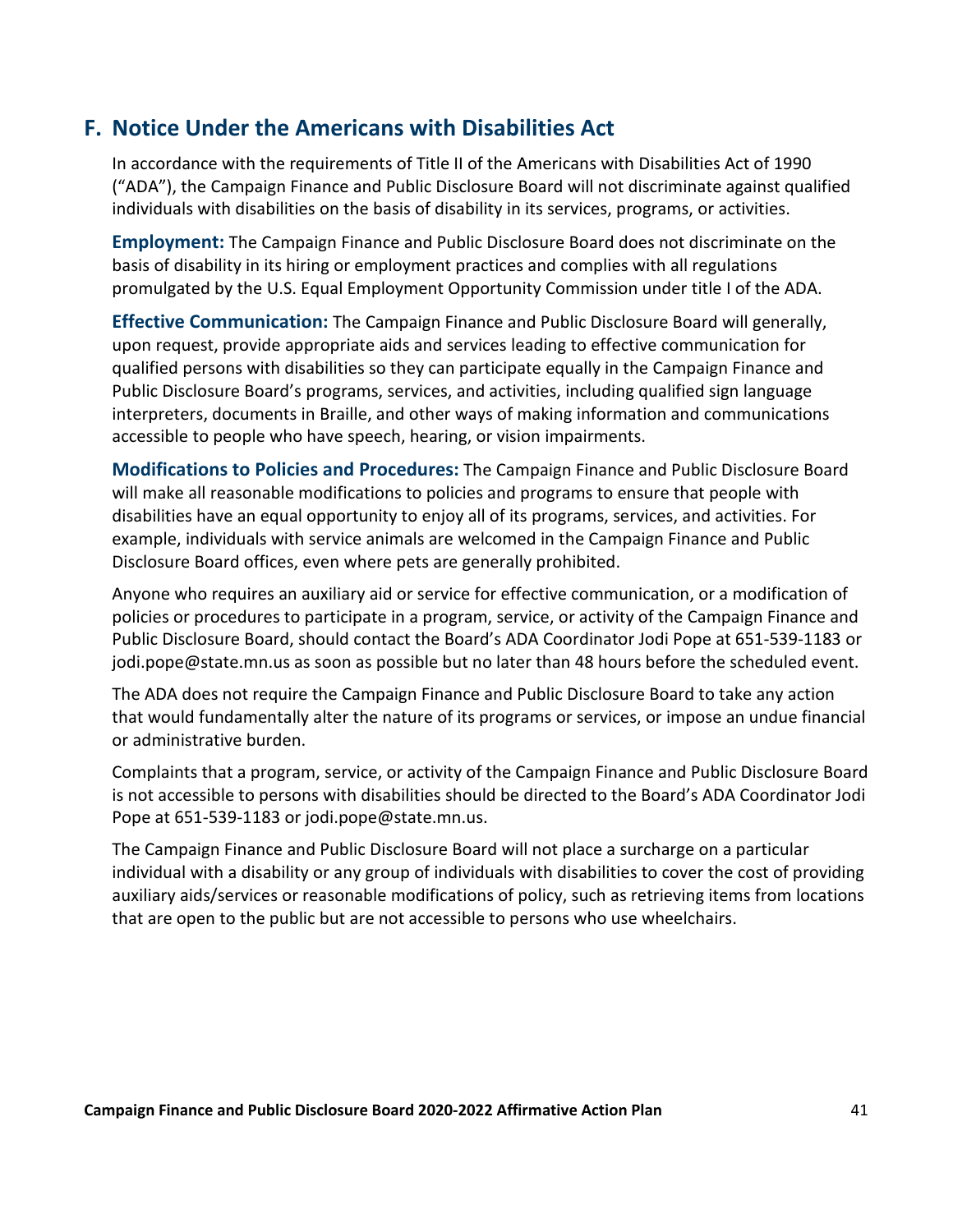### <span id="page-43-0"></span>**G. Campaign Finance and Public Disclosure Board Grievance Procedure Under Title II of the Americans with Disabilities Act**

This Grievance Procedure is established to meet the requirements of Title II of the Americans with Disabilities Act of 1990 ("ADA"). It may be used by anyone who wishes to file a complaint alleging discrimination on the basis of disability in the provision of services, activities, programs, or benefits by the Campaign Finance and Public Disclosure Board. The Statewide ADA Reasonable Accommodation policy governs employment-related complaints of disability discrimination.

The complaint should be in writing and contain information about the alleged discrimination such as name, address, phone number of complainant and location, date, and description of the problem. Alternative means of filing complaints, such as personal interviews or a tape recording of the complaint, will be made available for persons with disabilities upon request.

The complaint should be submitted by the grievant and/or his/her designee as soon as possible but no later than 60 calendar days after the alleged violation to:

Jodi Pope

Campaign Finance and Public Disclosure Board ADA Coordinator

190 Centennial Office Building

658 Cedar St

St Paul, MN 55155

Jodi.pope@state.mn.us

Within 15 calendar days after receipt of the complaint, Jodi Pope or her designee will meet or communicate with the complainant to discuss the complaint and the possible resolutions. Within 15 calendar days of the meeting or communication, Jodi Pope or her designee will respond in writing, and where appropriate, in a format accessible to the complainant. The response will explain the position of the Campaign Finance and Public Disclosure Board and offer options for substantive resolution of the complaint.

If the response by Jodi Pope or her designee does not satisfactorily resolve the issue, the complainant and/or his/her designee may appeal the decision within 15 calendar days after receipt of the response to the executive director or his designee.

Within 15 calendar days after receipt of the appeal, the executive director or his designee will meet with the complainant to discuss the complaint and possible resolutions. Within 15 calendar days after the meeting, the executive director] or his designee will respond in writing, and, where appropriate, in a format accessible to the complainant, with a final resolution of the complaint.

All written complaints received by Jodi Pope or her designee, appeals to the executive director or his designee, and responses from these two offices will be retained by the Board for at least three years.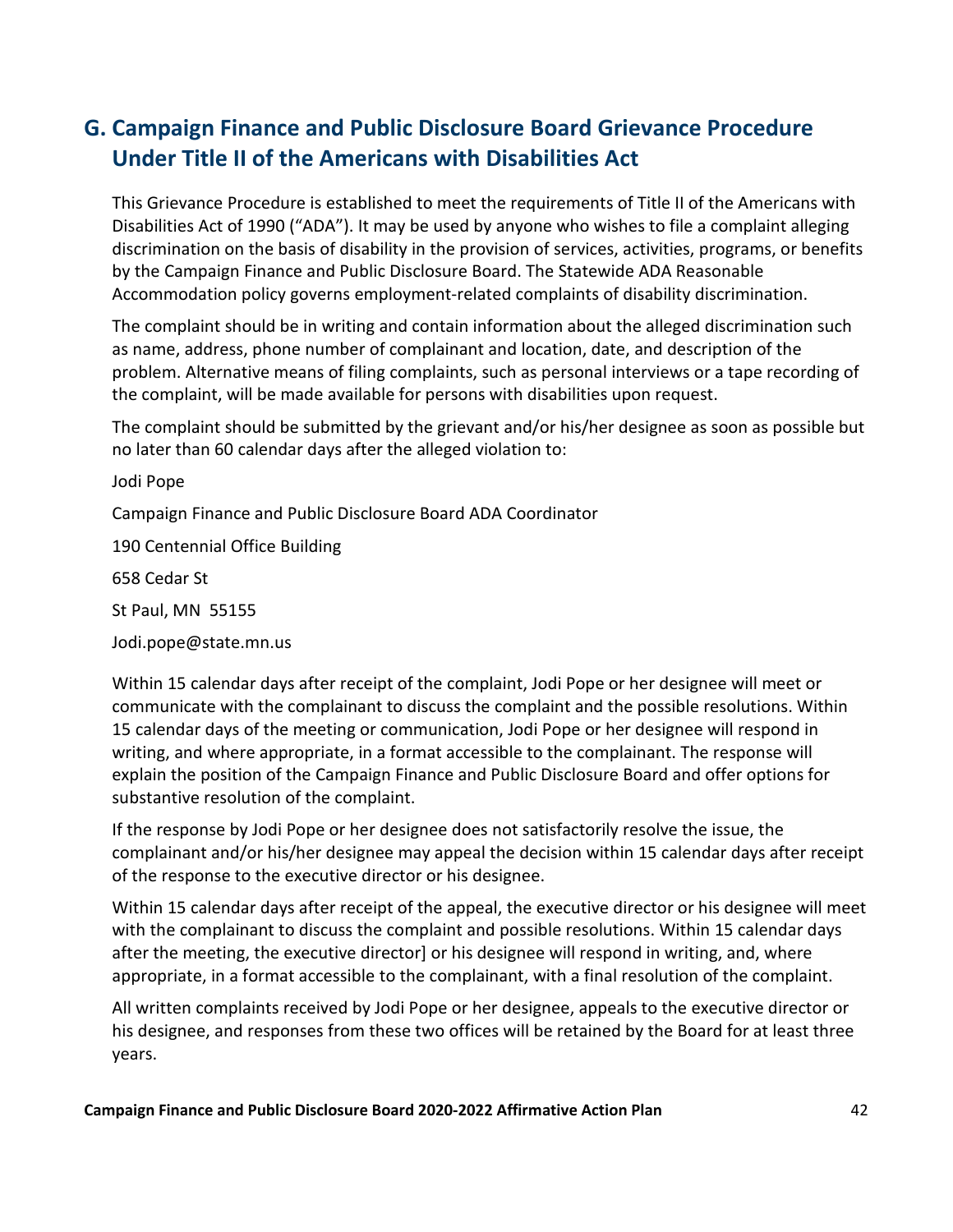## <span id="page-44-0"></span>**H. Americans with Disabilities Act ("ADA") Title II (non-employee) Reasonable Accommodation/Modification in Public Services, Programs or Activities Request Form**

A fillable form is available at [https://mn.gov/mmb-stat/equal-opportunity/ada/ada-accommodation](https://mn.gov/mmb-stat/equal-opportunity/ada/ada-accommodation-request-form-title-ii.pdf)[request-form-title-ii.pdf.](https://mn.gov/mmb-stat/equal-opportunity/ada/ada-accommodation-request-form-title-ii.pdf)

| <b>M</b> MINNESOTA<br>and the company of the company of<br>(Agency)<br>Americans with Disabilities Act ("ADA") Title II (non-employee)<br>Reasonable Accommodation/Modification in Public Services, Programs or Activities<br><b>Request Form</b><br>Example 2011 1999 The Communication of Agency) is committed to complying with<br><b>The</b><br>the Americans with Disabilities Act ("ADA") and the Minnesota Human Rights Act ("MHRA"). The ADA<br>Coordinator/Designee will review each request on an individualized, case-by-case, basis to determine<br>whether an accommodation or modification can be made. Please do NOT send copies of medical<br>records. The Agency is not authorized to have medical records and is not qualified to interpret<br>medical records.<br><b>General Information</b><br>Date of Request: <b>District Service Service</b><br>Person needing accommodation/modification<br>Name: Name: Name: Name: Name: Name: Name: Name: Name: Name: Name: Name: Name: Name: Name: Name: Name: Name: Name: Name: Name: Name: Name: Name: Name: Name: Name: Name: Name: Name: Name: Name: Name: Name: Name: Name: Name:                                                                                                                                                                                                                   | All requests for accommodation/modification will be evaluated individually and a response to your<br>request will be provided within one week of receipt.<br>Check this box to sign this request form electronically:<br>By checking this box, I agree my electronic signature is the legal equivalent of my signature.<br>Signature of Requestor and the contract of the contract of the contract of the contract of the contract of the<br>Date<br><b>OFFICE USE ONLY</b><br>RESPONSE TO REQUEST FOR ACCOMMODATION/MODIFICATION<br>Date request received: <b>with a set of the set of the set of the set of the set of the set of the set of the set of the set of the set of the set of the set of the set of the set of the set of the set of the set of the set </b><br>The request for accommodation/modification is GRANTED. Below is a description of the<br>accommodation/modification: |
|---------------------------------------------------------------------------------------------------------------------------------------------------------------------------------------------------------------------------------------------------------------------------------------------------------------------------------------------------------------------------------------------------------------------------------------------------------------------------------------------------------------------------------------------------------------------------------------------------------------------------------------------------------------------------------------------------------------------------------------------------------------------------------------------------------------------------------------------------------------------------------------------------------------------------------------------------------------------------------------------------------------------------------------------------------------------------------------------------------------------------------------------------------------------------------------------------------------------------------------------------------------------------------------------------------------------------------------------------------------------|--------------------------------------------------------------------------------------------------------------------------------------------------------------------------------------------------------------------------------------------------------------------------------------------------------------------------------------------------------------------------------------------------------------------------------------------------------------------------------------------------------------------------------------------------------------------------------------------------------------------------------------------------------------------------------------------------------------------------------------------------------------------------------------------------------------------------------------------------------------------------------------------------|
| Address: <b>Address: Address: Address: Address: Address: Address: Address: Address: Address: Address: Address: Address: Address: Address: Address: Address: Address: Address: Address: Address: Address: Address: Address: A</b><br><u>Phone: Andrew Maria Maria Maria Maria Maria Maria Maria Maria Maria Maria Maria Maria Maria Maria Maria Maria M</u><br>Email:<br>Person making request (if different from person needing accommodation/modification)<br>Name:<br><b>Email:</b> Phone: Phone: Phone: Phone: Phone: Phone: Phone: Phone: Phone: Phone: Phone: Phone: Phone: Phone: Phone: Phone: Phone: Phone: Phone: Phone: Phone: Phone: Phone: Phone: Phone: Phone: Phone: Phone: Phone: Phone: Pho<br>Relationship to person needing accommodation/modification:<br><b>Accommodation Information</b><br>Date accommodation/modification is needed: <b>with a contract of the contract of the contract of the contract of the contract of the contract of the contract of the contract of the contract of the contract of the contract of</b><br>Address and/or room of accommodation/modification: <b>with a state of the state of the state of the state of the state of the state of the state of the state of the state of the state of the state of the state of the state o</b><br>Type of accommodation/modification requested (please be specific): | The request for accommodation/modification is DENIED because:<br>The requester does not meet the essential eligibility requirements or qualifications for the<br>program, service, or activity, without regard to disability.<br>The requested accommodation/modification would impose an undue burden on the agency;<br>and/or<br>The requested accommodation/modification would fundamentally alter the nature of the<br>service, program, or activity.<br>Requester notified on: (date)<br>via:<br><b>Additional notes:</b>                                                                                                                                                                                                                                                                                                                                                                   |
| How would you like to be notified of the status of your request?<br>$\bigcirc$ Writing $\bigcirc$ Other (specify):<br>Phone<br>$\Box$ Email<br>If someone else has completed this form on your behalf and you want that person to be notified of<br>the status of your request, please initial here: <b>with the status</b><br><b>Undated 08/21/2019</b>                                                                                                                                                                                                                                                                                                                                                                                                                                                                                                                                                                                                                                                                                                                                                                                                                                                                                                                                                                                                            | <b>ADA Coordinator:</b><br>a sa kabilang sa kalawang sa kalawang sa kalawang sa kalawang sa kalawang sa kalawang sa kalawang sa kalawang<br>Mga kalawang sa kalawang sa kalawang sa kalawang sa kalawang sa kalawang sa kalawang sa kalawang sa kalawang s<br><b>Name</b><br>Signature and the contract of the contract of the contract of the contract of the contract of the contract of<br>Date<br><b>Undated 08/21/2019</b>                                                                                                                                                                                                                                                                                                                                                                                                                                                                  |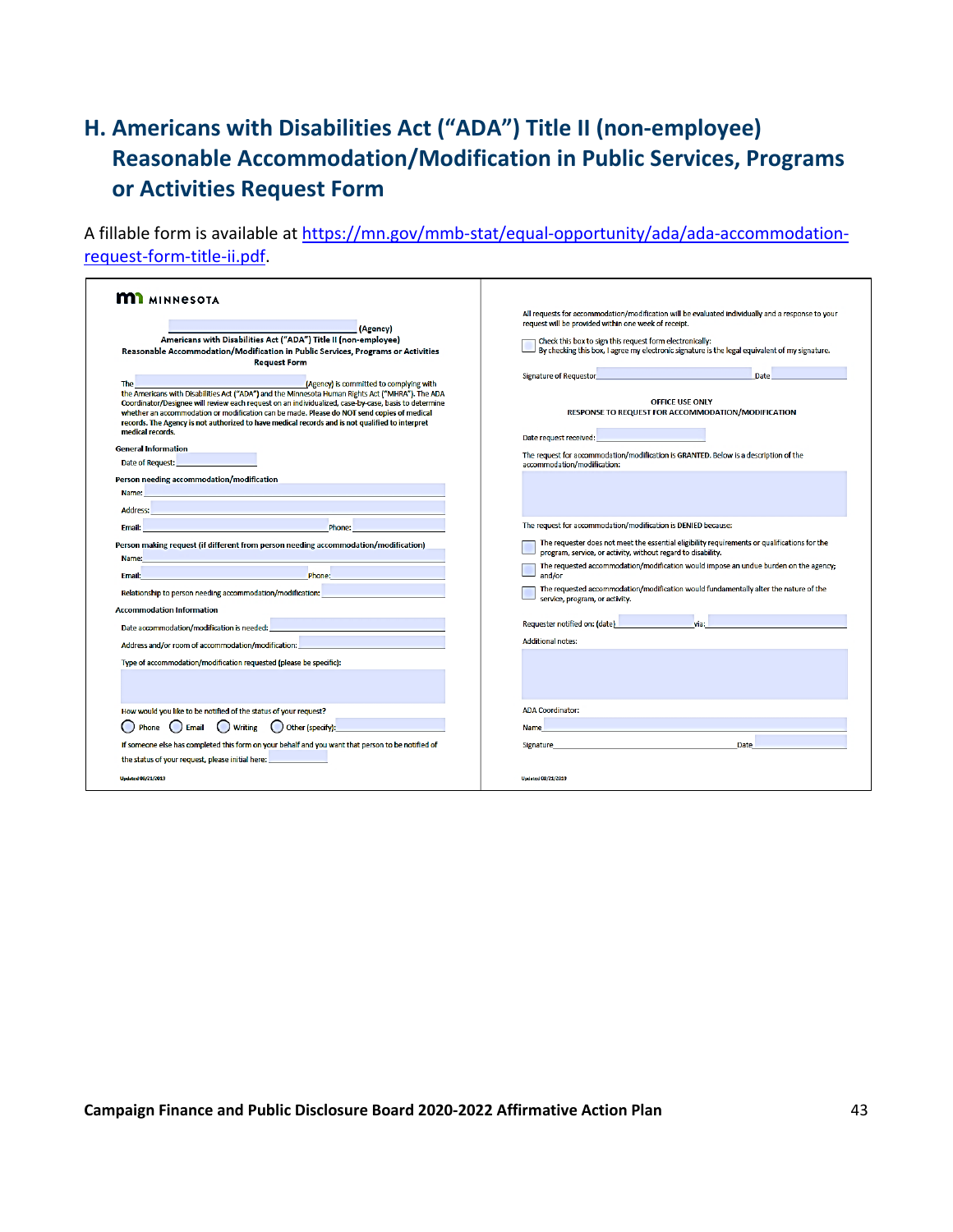### <span id="page-45-0"></span>**I. Evacuation Procedure for Individuals with Disabilities or Otherwise in Need of Assistance**

The Board follows the emergency evacuation plan for the Centennial Office Building created by the Department of Public Safety Capitol Security and Department of Employee Relations, revised October 13, 2017.

Each employee is provided with a copy of the emergency evacuation procedures upon employment. A copy of the plan also is available to employees at [Centennial Office Building Emergency Plan 2018.pdf](file://cfb-prod-data/Data/Administration/Policies%20and%20Procedures/Affirmative%20Action/centennialemergencyplan%202018.pdf)  The emergency plan is reviewed with staff, annually, at a staff meeting. Employees are informed that they also have a responsibility to develop their own personal emergency evacuation plan. Employees are informed that if assistance might be needed during an evacuation, they should contact the agency contact below to discuss the type of assistance they may need and to create a plan for ensuring that they will obtain any needed assistance.

Under the building evacuation plan, employees who are mobility or sensory impaired are assigned an individual to assist them in an evacuation. The floor wardens for the building are notified of the number of employees in the agency who will need assistance with evacuation and the type of assistance needed.

Under the building evacuation plan, Capitol Security is responsible for issuing evacuation orders and initially communicating those orders to individuals in the building. Employees with hearing disabilities are notified of evacuation orders by their supervisors/managers or by the individuals chosen to assist them.

**Name:** Jodi Pope

**Title:** Legal/Management Analyst 4

**Email:** jodi.pope@state.mn.ust

**Phone:** 651-539-1183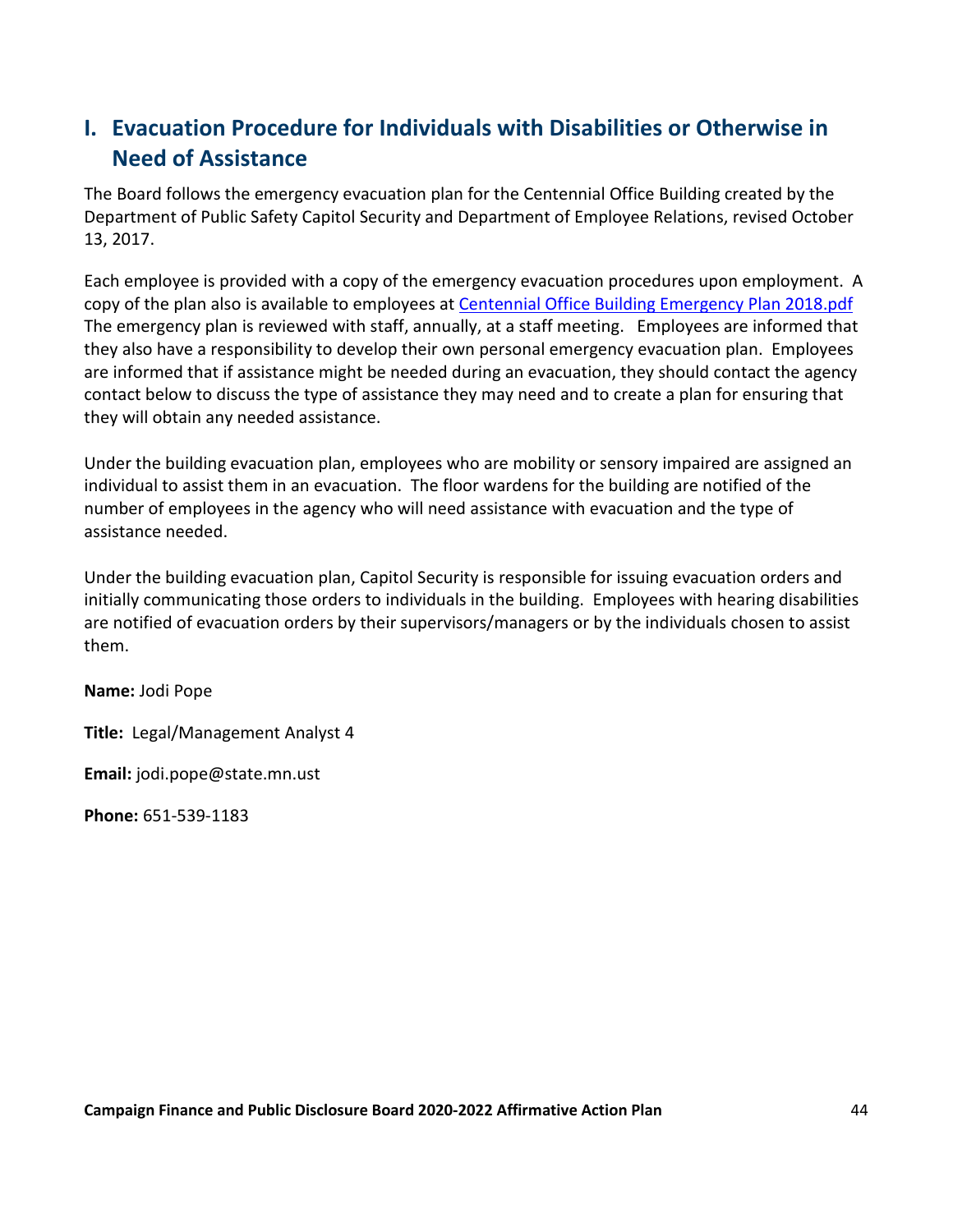#### **Evacuation Options:**

Individuals with disabilities have four basic evacuation options:

- **Horizontal evacuation:** Using building exit to the orange level of the parking ramp and then exit parking ramp on ground level;
- **Stairway evacuation:** Using steps to reach ground level exits from building;
- **Shelter in place:** Unless danger is imminent, remain in a room with an exterior window, a telephone, and a solid or fire-resistant door. If the individual requiring special evacuation assistance remains in place, they should dial 911 immediately and report their location to emergency services, who will in turn relay that information to on-site responders. The shelter in place approach may be more appropriate for sprinkler protected buildings where an area of refuge is not nearby or available. It may be more appropriate for an individual who is alone when the alarm sounds;
- **Area of rescue assistance:** Identified areas that can be used as a means of egress for individuals with disabilities. These areas, located on floors above or below the building's exits, can be used by individuals with disabilities until rescue can be facilitated by emergency responders; and/or

#### **Evacuation Procedures for Individuals with Mobility, Hearing, or Visual Disabilities:**

Individuals with disabilities should follow the following procedures:

- **Mobility disabilities (individuals who use wheelchairs or other personal mobility devices ("PMDs"):** Individuals using wheelchairs should be accompanied to an area of rescue assistance by an employee or shelter in place when the alarm sounds. The safety and security staff will respond to each of the areas of rescue assistance every time a building evacuation is initiated to identify the individuals in these areas and notify to emergency responders how many individuals need assistance to safely evacuate.
- **Mobility disabilities (individuals who do not use wheelchairs):** Individuals with mobility disabilities, who are able to walk independently, may be able to negotiate stairs in an emergency with minor assistance. If danger is imminent, the individual should wait until the heavy traffic has cleared before attempting the stairs. If there is no immediate danger (detectable smoke, fire, or unusual odor), the individual with a disability may choose to wait at the area of rescue assistance until emergency responders arrive to assist them.
- **Hearing disabilities:** The agency's buildings are equipped with fire alarm horns/strobes that sound the alarm and flash strobe lights. The strobe lights are for individuals with who are deaf and/or hard of hearing. Individuals with hearing disabilities may not notice or hear emergency alarms and will need to be alerted of emergency situations.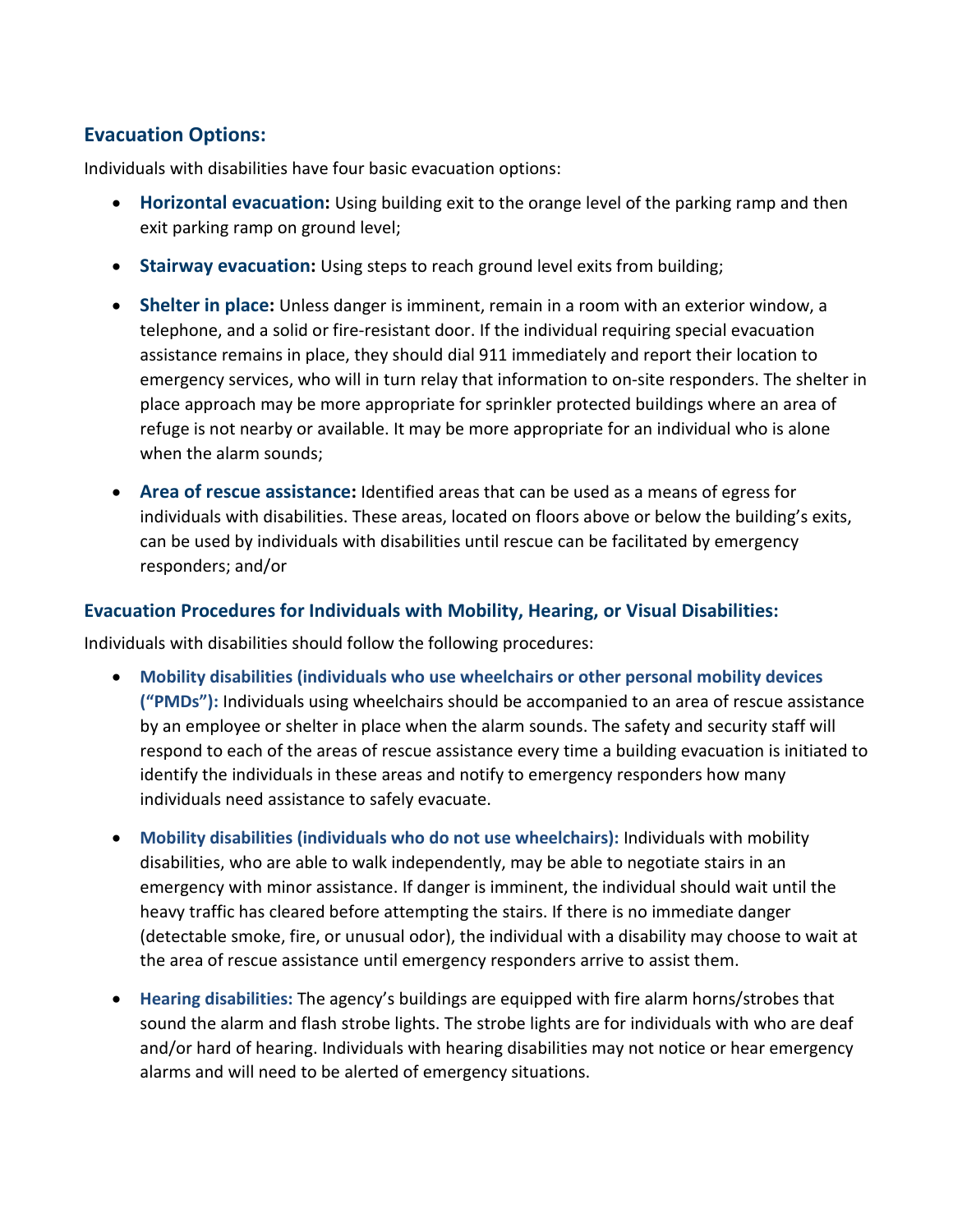• **Visual disabilities:** The agency's buildings are equipped with fire alarm horn/strobes that sound the alarm and flash strobe lights. The horn will alert individuals who are blind or have visual disabilities of the need to evacuate. Most individuals with visual disabilities will be familiar with their immediate surroundings and frequently traveled routes. Since the emergency evacuation route is likely different form the common traveled route, individuals with visual disabilities may need assistance in evacuating. The assistant should offer assistance, and if accepted, guide the individual with a visual disability through the evacuation route.

#### **Severe Weather Evacuation Options:**

The Board's offices are located on the first floor of the building. Individuals in need of assistance during an evacuation have two evacuation options under the building evacuation plan:

- **Horizontal evacuation**: Individuals may move to an interior area of the floor to a designated safe room; and/or
- **Stairway evacuation**: Individuals may move to the basement tunnel level using the stairwell.